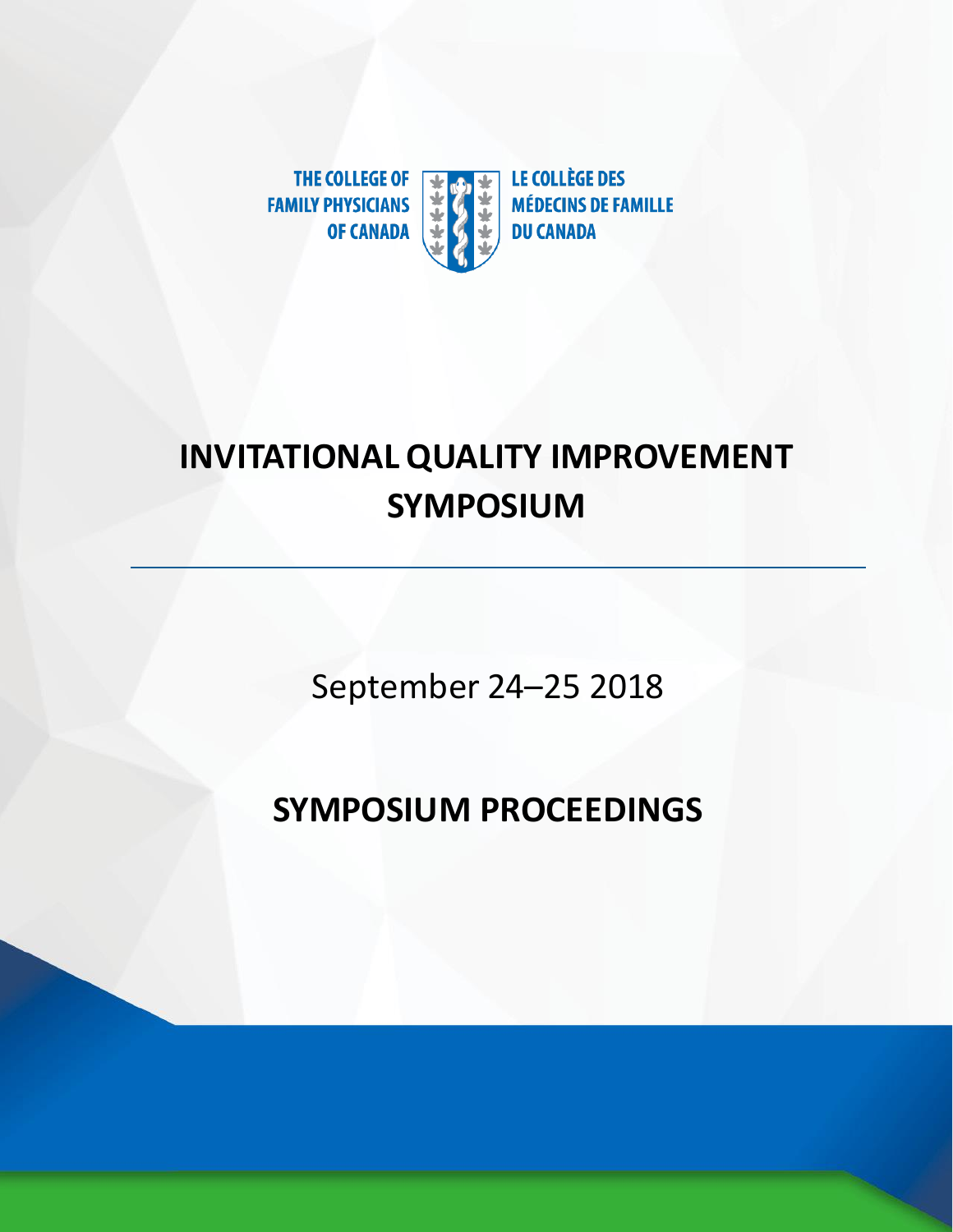# **TABLE OF CONTENTS**

| А.        |  |
|-----------|--|
| <b>B.</b> |  |
| C.        |  |
| D.        |  |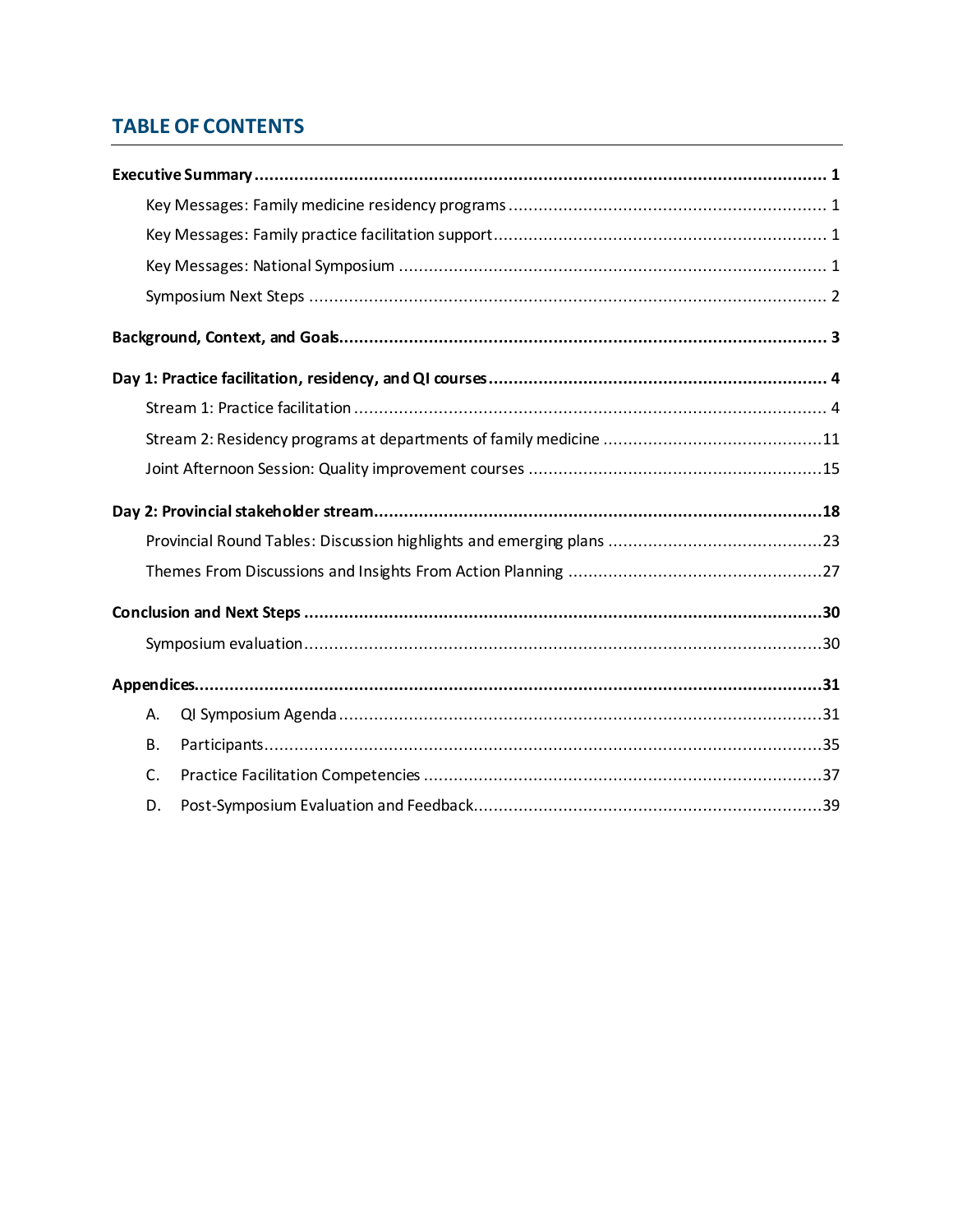# <span id="page-2-0"></span>**Executive Summary**

The College of Family Physicians of Canada (CFPC), the Canadian Foundation for Healthcare Improvement (CFHI), Health Quality Ontario, and Réseau-1 Québec co-hosted the Canadian Invitational Quality Improvement Symposium in Mississauga, Ontario, September 24 to 25, 2018. This two-day conference brought together key stakeholders and leaders in family medicine quality improvement (QI) from across Canada, leaders from the United States and Sweden, and patient representatives. The first day consisted of a family medicine residency stream, a family practice facilitation stream, and a combined sessionon QI courses and programs across Canada. The second day consisted of a National QI Symposium.

### <span id="page-2-1"></span>**Key Messages: Family medicine residency programs**

- Residents should be provided with some introductory knowledge and some basic QI skills to help them when they go into practice
- There are learning methods that allow these competencies to be introduced without adding much burden to residents and teachers
- There are some successful QI education programs in which family medicine teachers and residents learn about QI together

# <span id="page-2-2"></span>**Key Messages: Family practice facilitation support**

- There is evidence that practice facilitator programs result in practice improvements in primary care
- Practice facilitation programs offer a significant return-on-investment (ROI), and the capacity built can support future initiatives
- Provinces such as British Columbia, Alberta, and Quebec have invested in practice facilitator programs to support family physicians and the teams they work in

# <span id="page-2-3"></span>**Key Messages: National Symposium**

- QI provides tools, ranging from simple easy-to-use approaches to sophisticated methods, to help family physicians and their teams improve the care they provide and improve their own work experience
- QI is a core activity within everyday practice and within the role of being a family physician. However, support and resources are needed.
- Electronic medical record (EMR) data provide a rich source of information to guide practice improvement. However, they need to be accessible in report form to family physicians and teams; resources are needed to help teams analyze them.
- Patient representatives at the meeting highlighted the importance of QI and the need to include patients in QI activities that affect patient care
- New partnerships have been forged within and across provinces, including closer collaboration between CFPC Chapters, provincial organizations and ministries, and departments of family medicine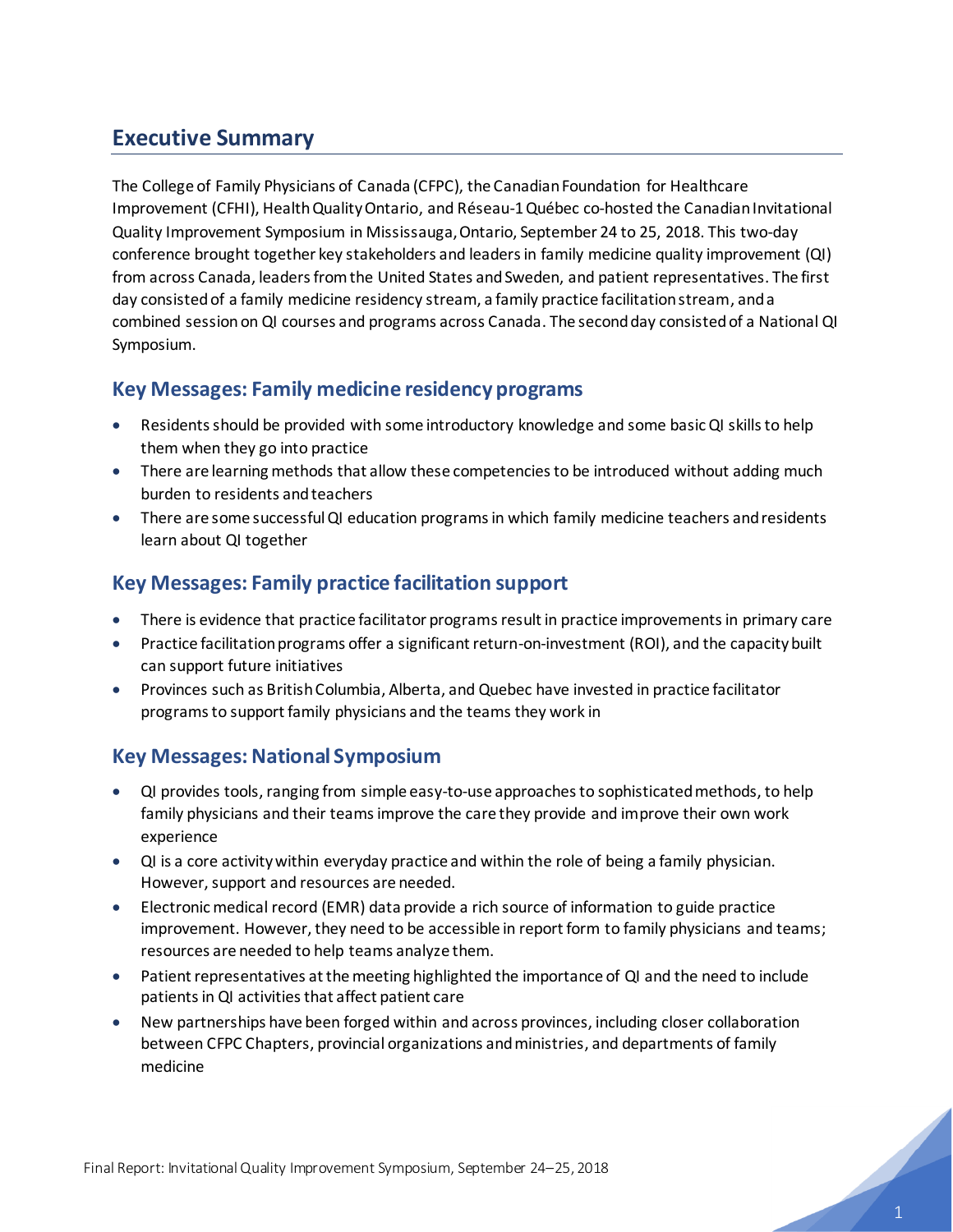• There is a need for increased, targeted advocacy efforts to regional, provincial, and federal policymakers for resources to support QI in family medicine and primary care

# <span id="page-3-0"></span>**Symposium Next Steps**

- 1. Increased provincial-level advocacy for resources to support QI in family medicine and primary care.
- 2. Increased country-wide advocacy to ensure access to EMR data for QI
- 3. A guide to help residency programs incorporateQI and research in their curricula, including clarification of what the competencies entail and ideas about how to teach and assess them.
- 4. Explore continuing professional development credit incentives for QI-related activities in daily practice.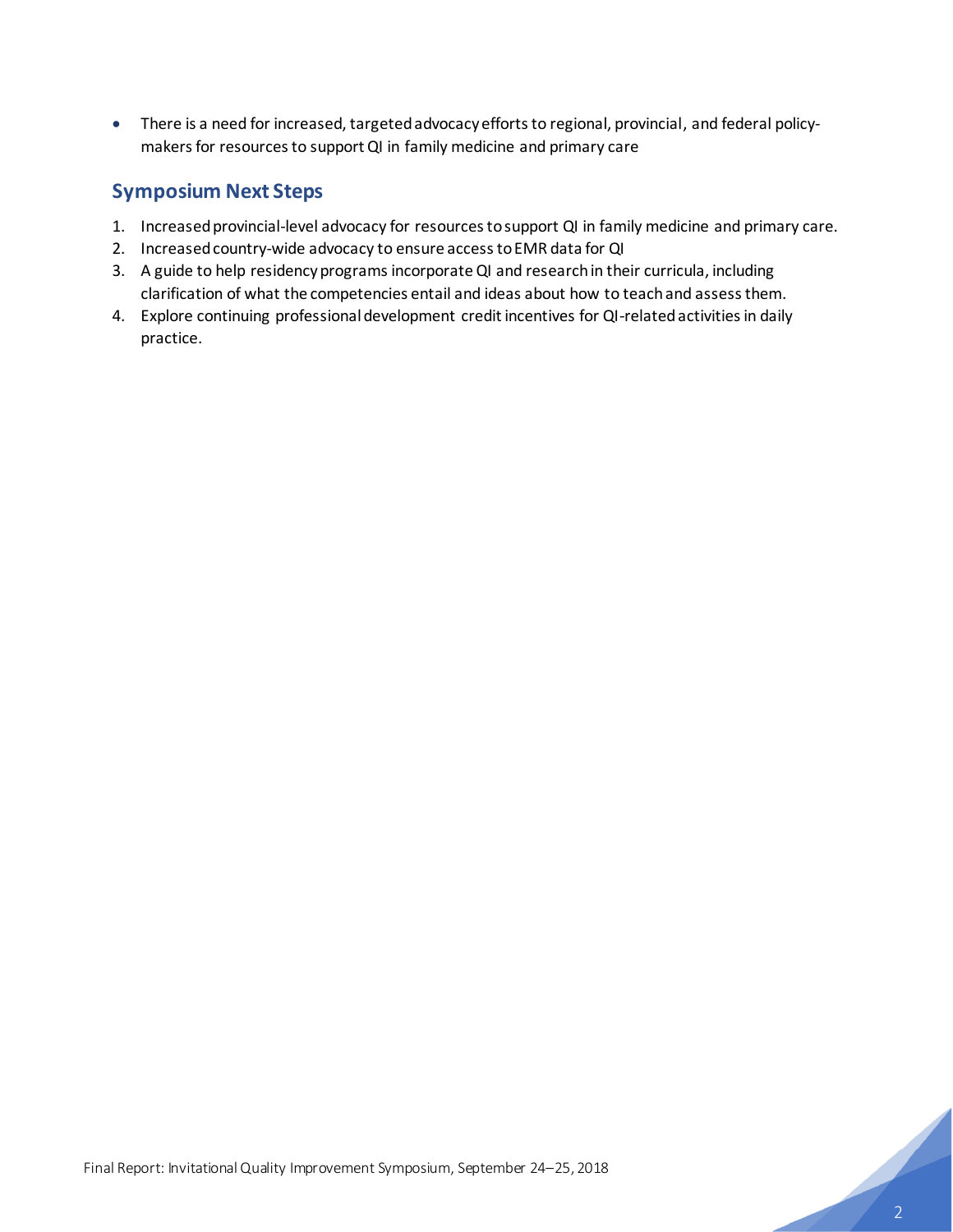<span id="page-4-0"></span>The CFPC launched its Practice Improvement Initiative (Pii) in 2017 to promote QI in family medicine. The CFPC conducted an in-depth needs assessment and undertook an environmental scan from February to May 2017 to explore the status of QI in the provinces and territories and to identify existing curricula approaches and programs in the departments of family medicine across the country, as well as assess the respective needs, gaps, and resources. This environmental scan identified needs and opportunities for two main streams: one to support family physicians and their teams, the other to support the departments of family medicine in Canada. These became the two main streams of the Pii and highlighted the need across the streams to bring people from the provinces together. In both areas, there were excellent programs and initiatives, but it emerged that there was considerable variability across the country regarding resources and programs and a strong wish by all to advance QI in family medicine and primary care.

A crucial component of this work was this symposium, which the CFPC co-hosted with partners CFHI, Health Quality Ontario, and Réseau-1 Québec. The symposium brought together educators, clinicians, policy-makers, representatives from government and CFPC provincial Chapters, patients, and other Canadian and international stakeholders.

### **Symposium Goals**

The symposium brought together key stakeholders from across Canada who work, or are strongly interested, in QI, practice facilitation, research and data.

The symposium consisted of two days with streams that addressedareas the areas of practice facilitation, residency programs, summaries of different QI programs and opportunities for increasing intra- and inter-provincial/territorial collaborations. It also incorporated international perspectives, including the work being done by the Agency for Healthcare Research and Quality (AHRQ) and in Sweden, as well as understanding the patient perspective.

In undertaking the environmental scan and planning the symposium, there existeda wonderful spirit of collaboration and a willingness to share and help, as well as to invite others to help. Current innovations were discovered, which could be spread and scaledup.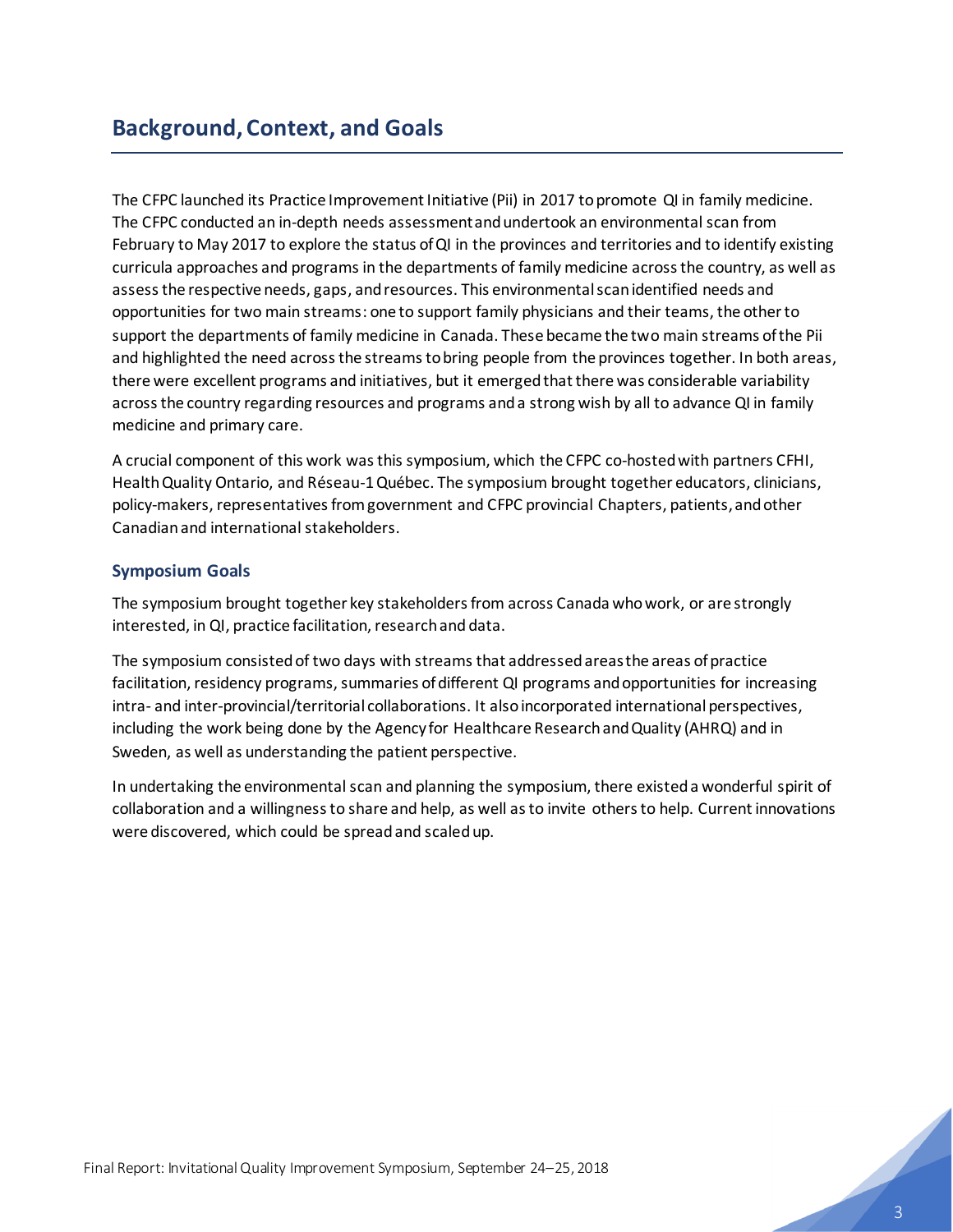# <span id="page-5-0"></span>**Day 1: Practice facilitation, residency, and QI courses**

The first day had two parallel streams in the morning: a) QI and research in family medicine residency programs; and b) practice facilitation to support family physicians and their teams undertake QI. The afternoon was a joint session that explored QI workshops, courses, and other education programs available across Canada for family physicians, their colleagues from other professions and their teams, as well as family medicine residents and faculty.

### <span id="page-5-1"></span>**Stream 1: Practice facilitation**

The Pii environmental scan indicated that while many family physicians and the teams they work in generally support undertaking continuous improvement in their practices, they often do not have the capacity, experience, and support to undertake that work. Practice facilitation was identified in the scan as a way of addressing these challenges and barriers to QI in the workplace.

The practice facilitation stream participants included experts, organizations, clinicians, administrators, and policy-makers from many jurisdictions across Canada involved in practice facilitation or work that could be supported by practice facilitation. The objectives of the stream were to:

- Explore the evidence base underlying practice facilitation
- Explore the various roles and competencies required of practice facilitators
- Become acquainted with programs and models across Canada that support practice facilitation, what they look like, and how they are resourced and funded
- Identify enablers, challenges, and opportunities for practice facilitation support for primary care providers across Canada
- Identify infrastructure and approaches needed to build and spread practice facilitation competencies based on requirements and contributions from local and national organizations

### **Evidence and Spread for Practice Facilitation: Dr. Bill Hogg**

Dr. Bill Hogg of the University of Ottawa explored the evidence base underlying practice facilitationby contrasting how practice facilitation started and the role evidence played in its spread in different regions of the world. He cited several studies that showeda positive ROI for practice facilitation activities and programs. Using examples from Canada, the United States, Australia, and The Netherlands, he highlighted how practice facilitation programs successfully supported QI activities. He also shared an example of a successful practice facilitation program in Ontario that was discontinued due to funding cuts, highlighting the importance of sustained financial commitment to such programs.

Moreover, he shared two relevant articles on practice facilitation. The first being a cost-consequences analysis on the cost savings associated with improving appropriate and reducing inappropriate preventive care. Bill highlighted that "the literature has shown that outreach facilitation is one of the most effective means of improving the delivery of primary care preventive health services." Crucial to this is "a facilitation approach that incorporates a number of intervention strategies tailored to the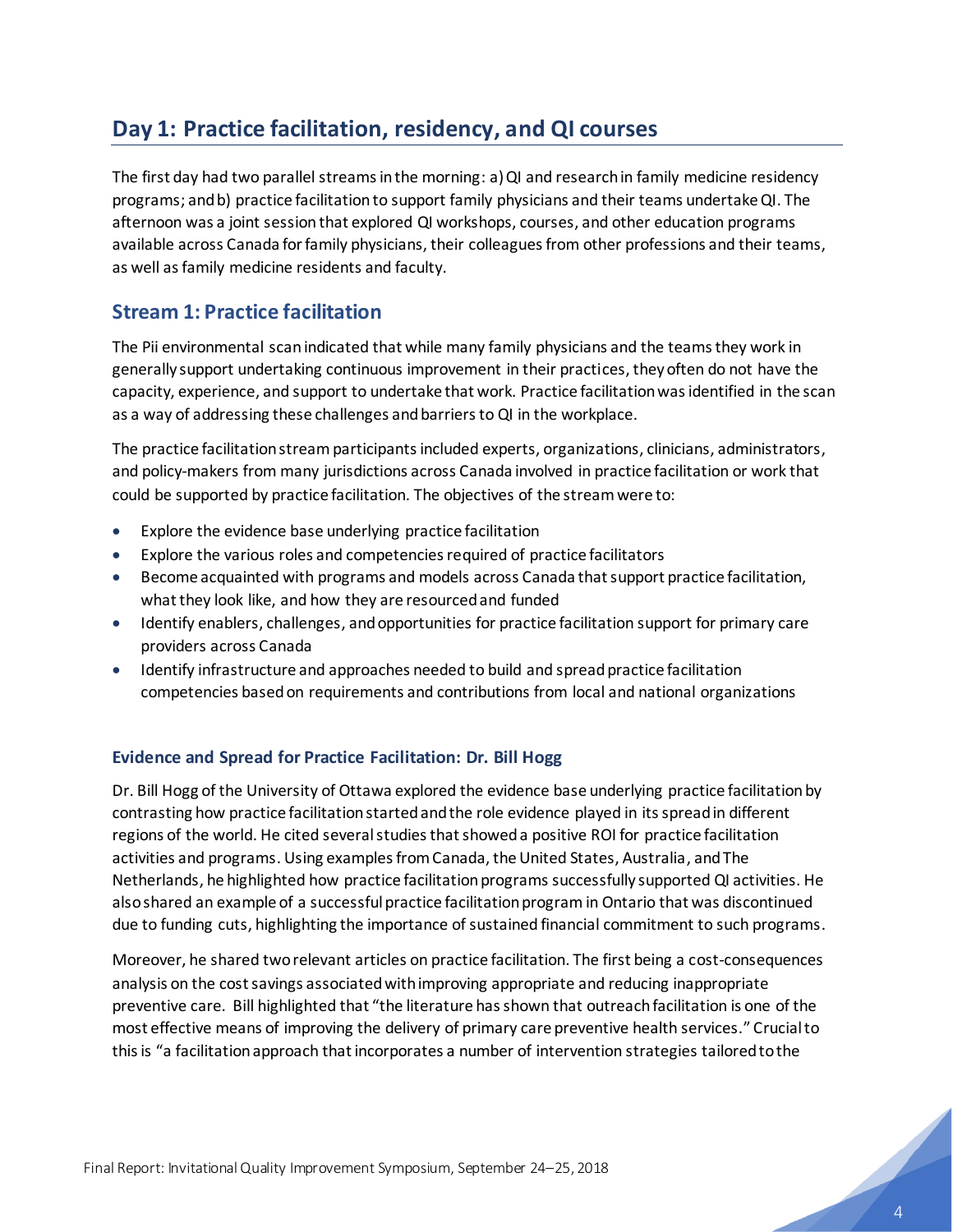environment and needs of the practice." \* The second article was an overview of a systematic review and a meta-analysis about effectiveness of practice facilitation in primary care. The study suggested that "practice facilitation has a moderately robust effect on evidence-based guideline adoption with primary care". † However, it was highlighted that fidelity factors such as tailoring, the number of practices per facilitator, and the intensity of the intervention, have important resource implications. (See Table 1).

| <b>Benefit</b>                      | <b>Description</b>                                                                                                                                            |  |
|-------------------------------------|---------------------------------------------------------------------------------------------------------------------------------------------------------------|--|
| Prevent patient acuity <sup>#</sup> | Practice facilitation enables new processes that support<br>an increase in appropriate preventive acuity for<br>patients within a practice                    |  |
| <b>ROI</b>                          | Savings occur at patient, practice, and physician levels.<br>Some studies set the ROI at 40 per cent.                                                         |  |
| Better care for less money          | A meta-analysis of 19 practice facilitation interventions<br>showed that each demonstrated improvements in care<br>and costs.                                 |  |
| Enables scale up of<br>initiatives  | In some models, practice facilitators continue to reach<br>new physicians and enable improvements in practice<br>teams even after a specific initiative ends. |  |
| Increase team-based QI              | Practice facilitators engage multidisciplinary teams to<br>plan, test, and implement improvements together.                                                   |  |

**Table 1**: Highlights of practice facilitation benefits

### **Models and Programs: In Canada and abroad**

A panel provided an overview of the diverse models and organizational approaches of practice facilitators, their strengths, and experiences of success and challenges. This included presentations from Alberta's Toward Optimized Practice (TOP), Quebec's Réseau-1, Ontario's Champlain LHIN, and the AHRQ from the United States. These presentations demonstrated the diverse contexts and approaches driving practice facilitation across the country. The approaches recommended by the panel are listed in Table 2.

<sup>\*</sup> Hogg W, Baskerville N, Lemelin J. Cost savings associated with improving appropriate and reducing inappropriate preventive care: cost-consequences analysis. *BMC Health Serv Res*. 2005;5(1):20. doi:10.1186/1472-6963-5-20 † [Baskerville NB,](https://www.ncbi.nlm.nih.gov/pubmed/?term=Baskerville%20NB%5BAuthor%5D&cauthor=true&cauthor_uid=22230833) [Liddy C](https://www.ncbi.nlm.nih.gov/pubmed/?term=Liddy%20C%5BAuthor%5D&cauthor=true&cauthor_uid=22230833)[,Hogg W](https://www.ncbi.nlm.nih.gov/pubmed/?term=Hogg%20W%5BAuthor%5D&cauthor=true&cauthor_uid=22230833)., Systematic review and meta-analysis of practice facilitation within primary care settings., *[Ann Fam Med](https://www.ncbi.nlm.nih.gov/pubmed/22230833)*. 2012 Jan-Feb;10(1):63-74. doi: 10.1370/afm.1312.

<sup>‡</sup> Patient acuity is a patient safety concept and is used to measure staff allocation (and budget determination).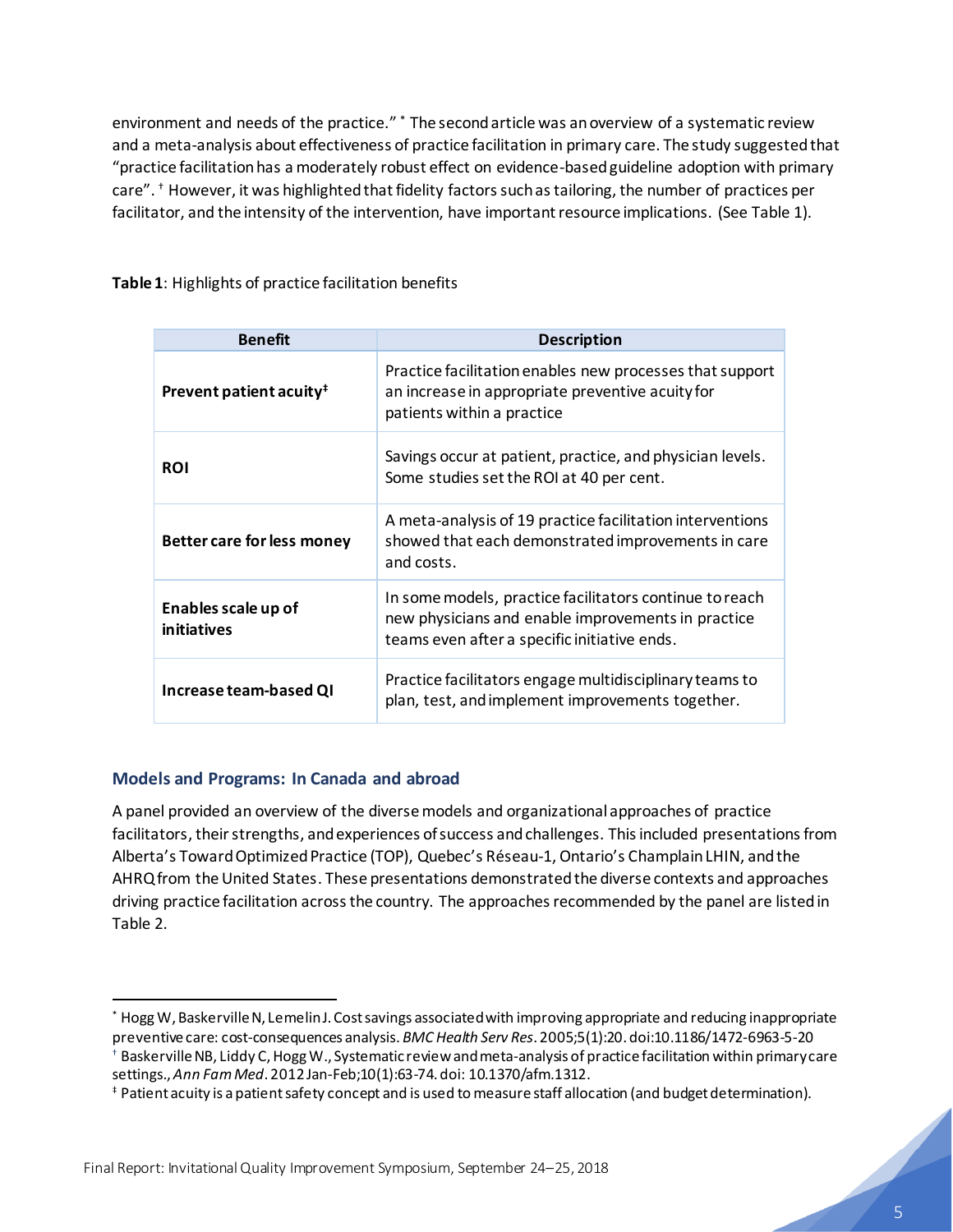### **AHRQ: Robert McNellis**

EvidenceNOW Initiative (focus on heart health)

- Helps practices identify ways to build their capacity to receive and incorporate other patient-centred outcomes research findings
- Studies how external QI support can help primary care practices
- Builds and disseminates a blueprint of what works to transform care
- Organization: Reaches more than 1,500 small-to medium-sized primary care practices with more than 5,000 primary care professionals that serve around 8 million patients; deployed 70 to 100 practice facilitators; employs more than 500 people
- Funded: \$112 million (US) investment over four years resulting, in part:
	- o Seven grants to establish regional cooperatives
	- o One grant for independent, external evaluation
	- $\circ$  The creation of a technical assistance centre

### **TOP, Alberta and Accelerating Change Transformation Team (ACTT –Alberta)Arvelle Balon-Lyon**

- Builds content for primary care practice change
- Builds capacity in improvement facilitators, physician champions and other change agents
- Supports & Collaborates with stakeholders (e.g. Primary Care Networks, AB Zones, Ministry)
- Funded: Primary source of funding is the Physician Services Budget through the Alberta Medical Association (AMA), additional grants including research grants to address priority clinical topics, Alberta Medical Association (AMA) member funding, Canada Health Infoway, Alberta Health Services grants

### **Champlain LHIN: Dr. Bill Hogg**

Practice Excellence Facilitation Program

- Three practice facilitators provided support to primary care providers
- Facilitators tailored their approach to meet practice needs based on evidence-based QI tools and methods
- Program reached family physicians and nurses from all models across eastern Ontario region
- Funding: Regional health authority for three years (program was discontinued)

### **Agents d'amélioration continue de la qualité (AACQ): Jean-Luc Tremblay**

- The Ministry of Health and Social Services' (MHSS) management framework for GMF-Us came into effect on April 1, 2017, and provides for the integration of a CQI agent in each of the 46 GMF-Us in Québec
- These agents act as practice facilitators in the different areas of the GMF-U, with their primary role being to consolidate a CQI culture and coordinate projects identified as local priorities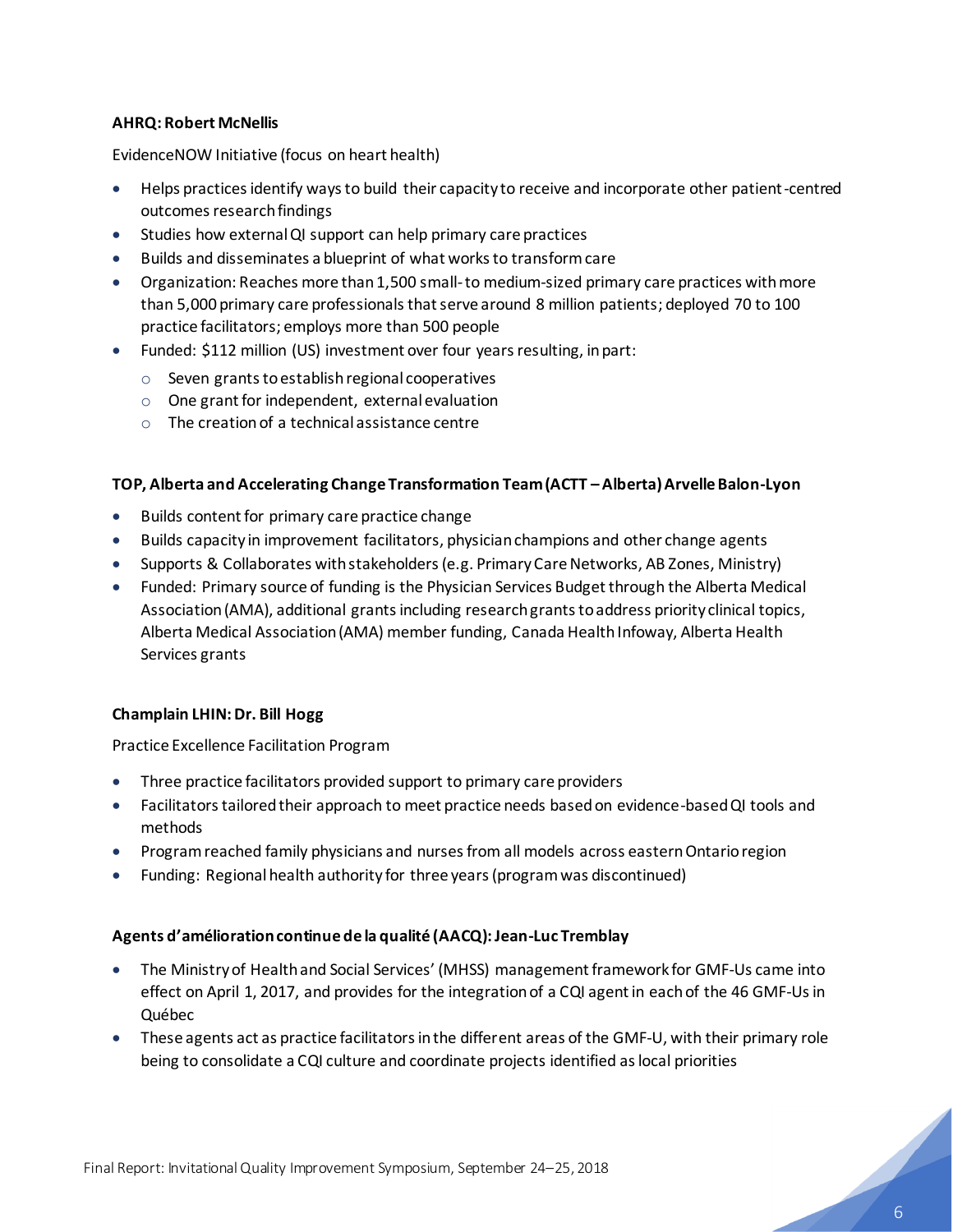- CQI agents are employees of the Integrated Health and Social Services Centres and Integrated University Health and Social Services Centres (CISSS and CIUSSS), who work in the GMF-Us (hybrid facilitation model)
- Funding: Through the MHSS, using a weighted panel size to determine allocation of resources

### **Discussion**

The preceding presentations prompted a discussion between panellists and participants on key features of a practice facilitation infrastructure. The courses specifically designed or relevant for practice facilitators are available in the section Joint Afternoon Session: Quality Improvement Courses (see page [15\)](#page-15-0).

| Approach                                            | <b>Description</b>                                                                                                                                                                                                                                                                                                                  |  |
|-----------------------------------------------------|-------------------------------------------------------------------------------------------------------------------------------------------------------------------------------------------------------------------------------------------------------------------------------------------------------------------------------------|--|
| <b>Provincial frameworks</b>                        | Embedded within primary care organizations<br>$\bullet$<br>Guided and supported through a provincial framework<br>$\bullet$                                                                                                                                                                                                         |  |
| <b>CQI culture</b>                                  | Supported via leads at provincial and regional/local levels                                                                                                                                                                                                                                                                         |  |
| <b>Advisory groups</b>                              | To provide input and guidance<br>$\bullet$<br>Collaborate to offer supports<br>$\bullet$                                                                                                                                                                                                                                            |  |
| <b>Communities of practice</b>                      | Provincial support through:<br>$\bullet$<br>Networks of practice<br>$\circ$<br><b>Basic training</b><br>$\circ$<br>Regular events<br>$\circ$                                                                                                                                                                                        |  |
| <b>Practice facilitators ratios to</b><br>practices | In most cases, a single practice facilitator may be assigned<br>$\bullet$<br>to several practices. In some cases, in some provinces,<br>large practices may be assigned a full-time practice<br>facilitator. Distribution is based on panel size, weighted<br>panel size, and/or voluntary uptake by primary care<br>organizations. |  |
| <b>Capacity building</b>                            | The investment in practice facilitation is tied to<br>$\bullet$<br>identifiable capacity building for system transformation,<br>such as to advance the Patient's Medical Home                                                                                                                                                       |  |

**Table 2:** Highlights of recommended infrastructure and approaches for practice facilitation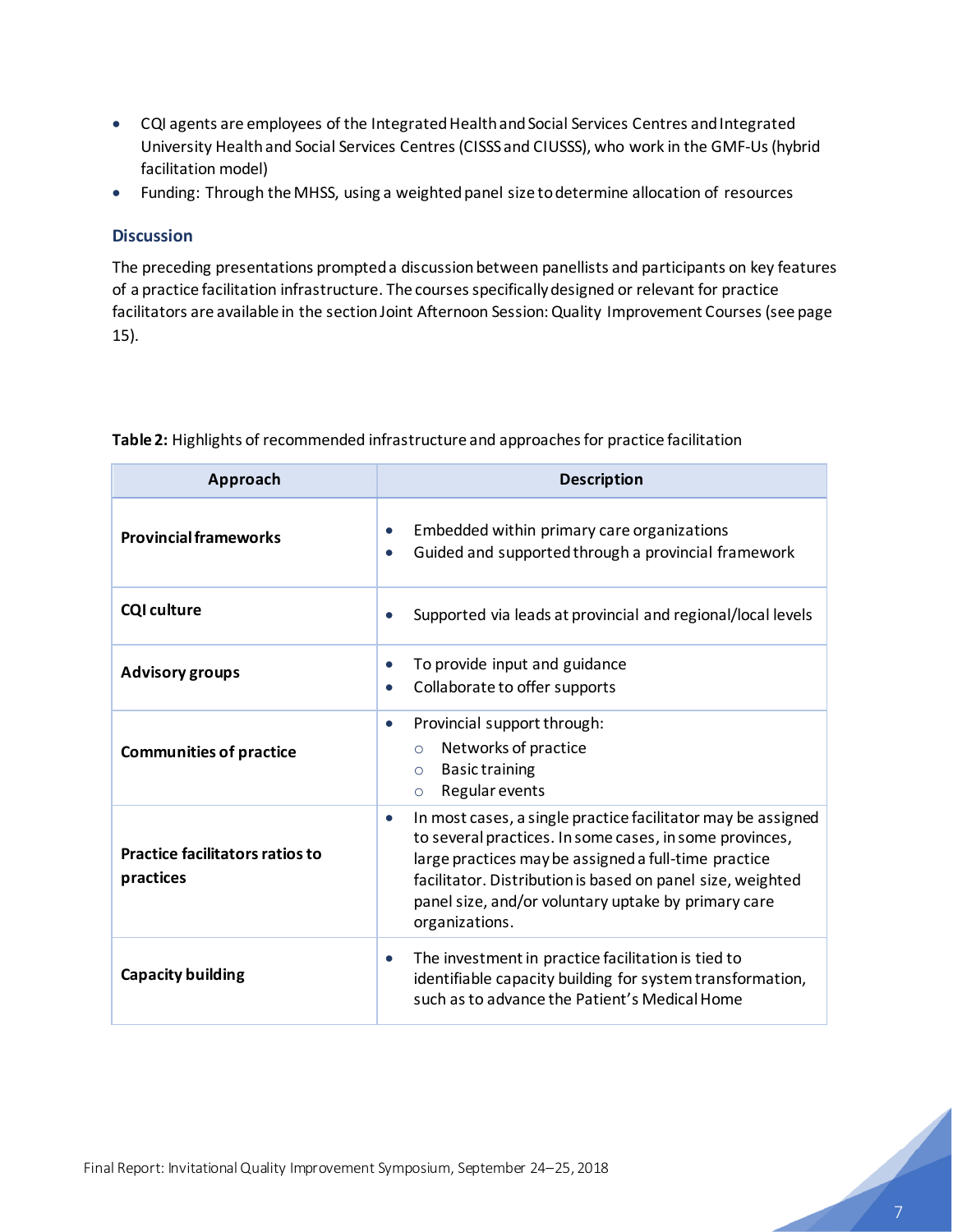| Approach                                         | <b>Description</b>                                                                                                                                                                                                                                     |
|--------------------------------------------------|--------------------------------------------------------------------------------------------------------------------------------------------------------------------------------------------------------------------------------------------------------|
| Strategic plan or blueprint                      | These include organizational strategies to identify/recruit,<br>$\bullet$<br>develop, deploy, and monitor progression/retention of<br>practice facilitators within a broader change agent<br>blueprint, including partnership with physician champions |
| <b>Funded practice facilitation</b><br>positions | Quebec's Réseau-1 initiatives employ and deploy practice<br>$\bullet$<br>facilitators within primary care organizations<br>TOP Alberta and the AHRQ train and develop practice<br>facilitators, who work for primary care organizations                |

### **Practice Facilitator Roles: Masters of one or facilitator of all?**

The Pii environmental scan identified different ways in which the practice facilitator role is applied in different jurisdictions. These include:

- QI facilitators
- Research facilitators
- EMR data facilitators
- Combinations of any of the above

This phenomenon was explored further during the session, with presentations from various speakers highlighting the different roles or profiles. The presentations also highlighted different competencies developed for the roles by different organizations, as well as the enablers and barriers.

### **AHRQ: Robert McNellis**

Robert McNellis outlined the development of an expanded curriculum for practice facilitator training and shared some lessons learned.

- Objective of curriculum: provide entry-level training for practice facilitators to help primary care practices achieve their QI transformation goals
- Core competencies: Content mastery (e.g., organizational change) and applied skills (e.g., QI methods, use of health information technologies meeting facilitation)
	- $\circ$  Foundational knowledge: Improving primary care, organizational change, patient-centred medical home principles, and the primary care environment
	- o General skills: Basic QI methods, practice assessment, and meeting management
	- $\circ$  Specialized skills: Use of health information technology and work process engineering
	- $\circ$  Professional skills, knowledge, and commitment: Effective communication, building trust, and life-long learning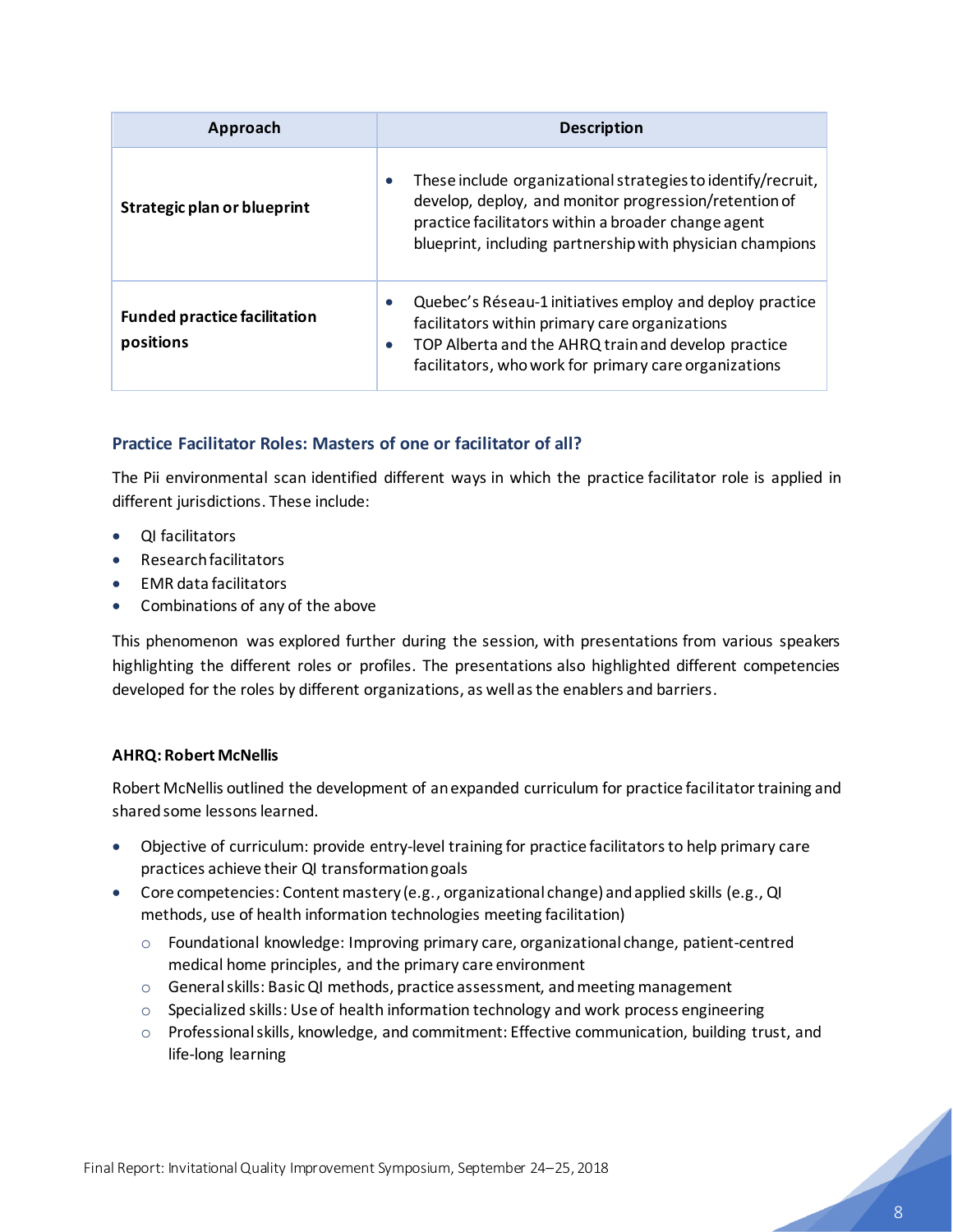### **TOP: Mark Watt**

- Practice facilitator competencies include:
	- $\circ$  Core competencies—for example, knowledge of the model for improvement, plan-do-study-act testing, and using data to guide decisions
	- $\circ$  Advanced competencies—for example, value stream mapping, quality as a business strategy, and cognitive task analysis
- Assessment and evaluation of practice facilitatorroles is done through the Kirkpatrick model
	- o Reaction, learning, behaviour, and results
- Enablers and barriers include:
	- o Shift from project-based thinking to CQI
	- $\circ$  Shift from supporting independent role of practice facilitator to supporting a team of practice change agents

### **University of Toronto Practice-Based Research Network (UTOPIAN): Michelle Greiver**

- Practice facilitation competencies include:
	- o Excellent interpersonal and communication skills
	- o Ability to manage multiple research projects
	- $\circ$  Demonstrable computer skills, understanding of statistical software and survey tools
- Enablers:
	- o Communication: Team meetings and administrative support
- Barriers:
	- o Time, funding, and bureaucracy
- Lessons learned:
	- o Recognize that practice coordinators are key members of the team
	- $\circ$  Support and invest in their progress and career development
	- o Hire a great operations manager
	- o Collaborate with other organizations

### **Patient-Oriented Research (POR) Facilitation Program in Quebec: Annie LeBlanc**

- Practice facilitation competencies include:
	- o Facilitation skills development: currently being assessed through an applied, practice-based initiative with the goal of developing an onboarding POR facilitation program
- Enablers:
	- o Shared collaborative vision from knowledge users and stakeholders
	- o Shared infrastructure
- Barriers:
	- o Financial sustainability of POR facilitators
	- o Reluctance to conduct research initiatives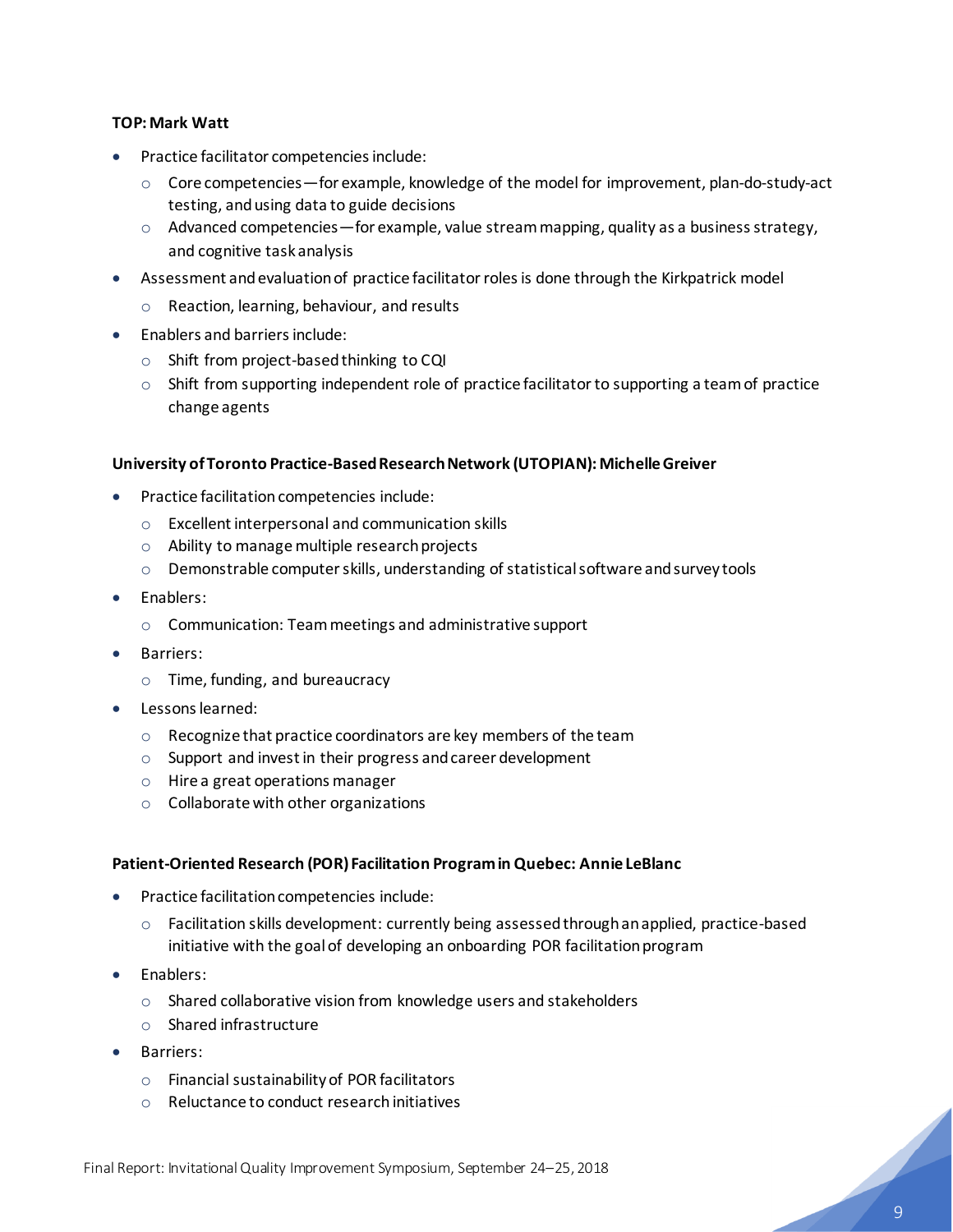- Lessons learned:
	- o Adaptation to changing environment needed
	- $\circ$  Importance of assessing respective roles and responsibilities in a targeted environment
	- o Similarities (and differences) between research and QI

### **A Quality Improvement Agent's Experience in a Quebec GMF-U: Edith Bernier**

- Practice facilitation competencies include:
	- o Teamwork
	- o Communication skills and emotional intelligence
	- o Creativity
	- o Partnerships
- Enablers:
	- o QI executive advisers for all provincial GMF-Us
	- $\circ$  Participation in virtual community of practice and creation of local QI committees
	- o Proximity, collaboration, and support with the medico-administrative co-management dyad
- Barriers:
	- o Insufficient knowledge of role
	- o Resistance to change
	- o Lack of communication about changes
	- o Limited resources (human, financial, material)
	- o Insufficient time allocated for some QI agents
- Lessons learned:
	- o Team members must be on board before planning a project
	- o Efficiency of shared leadership
	- o Regular team follow-ups and a good communication plan

### **Practice Facilitation: Mapping the competencies**

### **Practice Facilitation Competencies: Eileen Patterson (QI Consultant and Facilitator)**

Specific competencies developed by leading practice facilitation organizations were outlined by a second panel, consisting of representatives fromthe AHRQ, UTOPIAN, the AACQ, the Alberta Medical Association (AMA), TOP, and Laval University. These organizations showed that different models of practice facilitation can serve in different circumstances, depending on funder expectations, size of practices, structure of the supporting organization, aligned system level goals, etc.

All practice facilitator roles were built on a foundation of understanding the primary care context in which they operate, the effective use of EMRs for QI and decision making, and change management. Improvement models had QI, facilitation, leadership, and teambuilding as core competencies. Research models focused on data analysis tools and mentorship skills. Appendix C provides an overview of the competencies from each presentation.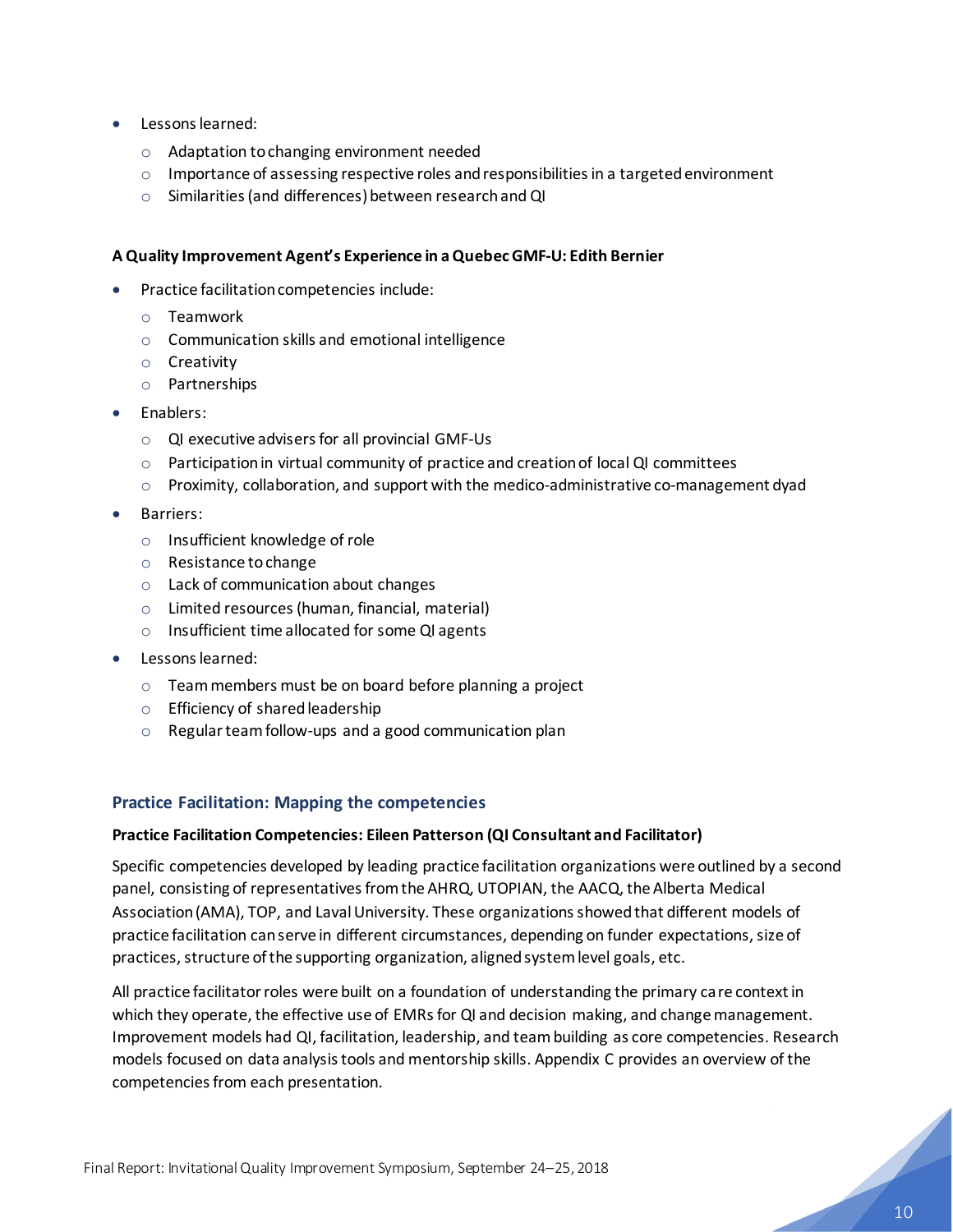### **Discussion**

At the end of the preceding presentations, the floor was opened for further discussions between the participants, panellists, and presenters. Two questions were used to guide the discussions, highlights of which are provided below:

Aside from more money, what would help you advance practice facilitation within your work?

- Sharing physician leadership and engagement is foundational
- Accelerating scale up with a central coordinating practice level QI body
- Using an interdisciplinary approach at local and national levels
- Identifying and supporting local champions as role models and influencers
- Advocating with government on a provincial or national level, and influencing policy making
- Involving patients at all levels of planning and implementation
- Using a capacity building approach for scale and sustainability
- Aligning policy and data infrastructure for access to decision support information
- Acting locally, collaborating nationally, and networking to assist smaller jurisdictions to advance
- Making the case to decision makers for QI and practice facilitation lead to more effective and efficient care
- Linking the importance of team-based QI with reducing/mitigating physician burnout

What could national organizations do to help accelerate your progress?

- Work synergistically using CFPC initiatives such as the Patient's Medical Home (PMH), faculty development, continuing professional development (CPD); leverage non-physician members to help with promotion (don't reinvent the wheel)
- Train facilitators (train the trainers) to draw on and spread nationally existing curricula (working with provincial partners)
- Create a central repository of resources, tools, processes, data for decision making processes, clear examples of implementation approaches, and contacts for collaboration
- Link to existing and emerging national work such as accreditation, patient advocacy, research, etc.
- Address policies to promote health equity and efficiency (data and privacy laws)

# <span id="page-12-0"></span>**Stream 2: Residency programs at departments of family medicine**

In 2016 the CFPC was askedto clarify the competencies related to QI and research as outlined in the CanMEDs-FM 2017 and the Red Book. Specifically, the CFPC was asked to provide suggested learning objectives as well as teaching and assessment methods to implement the QI and research competencies in CanMEDS-FM. Following an extensive environmental scan and several iterations of stakeholder consultations, a specially convened advisory group compiled a set of suggested learning objectives for QI and research for residents and the first five years in family practice (FFYFP).

### **Goals and objectives**

The focus of the second stream was to discuss QI and research in residency programs at the departments of family medicine (DFMs). Present at this session were representatives fromall DFMs,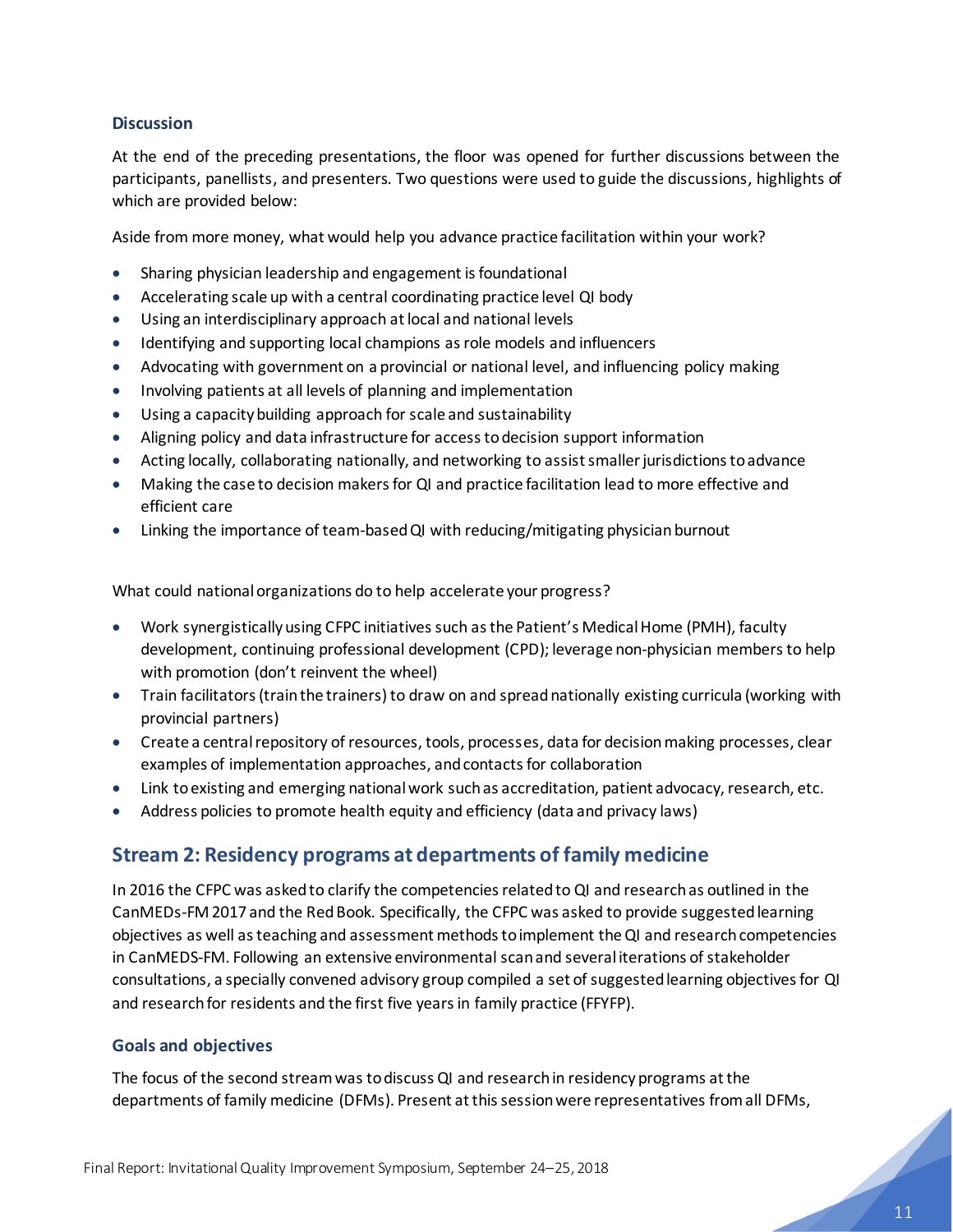including program, QI, and research directors, the CFPC research, education, and accreditation departments, and colleaguesfrom the Royal College of Physicians and Surgeons of Canada (Royal College).

The objectives of the second streamwere two-fold: First, to get buy-in on suggested QI and research learning objectives for residency and FFYFPs; and second, to determine appropriate teaching and assessment methods for QI in residency and FFYFP. Prior to the Symposium, the CFPC distributed this list of suggested learning objectives to relevant participants, who reviewed these in advance and provided feedback during the first part of the stream.

### **QI and Research Learning Objectives: Feedback**

Overall, there was agreement on the proposed learning objectives and a willingness to use them as a resource for curriculum planning and assessment, pending some further clarifications related to the core and exemplary learning objectives. Participants notedthat more clarity is needed about how the core learning objectives for QI should be used within an already compressed two-year residency program to avoid resident burnout. Burnout was also identified as a concern for program directors themselves. It was suggested that residents in a research stream could take on more work if specific research learning objectives were included in an enhanced third year. The choice of a QI or research project during residency would also need to be addressed within the individual programs. Participants stated that more discussion is needed on when to teach QI: some students are taught about QI during their undergraduate programs, some during their residency, and others in their FFYFP. The CFPC was also askedto provide guidance and clarity about whether residents need to do both QI and research projects, and if this level of activity will be mandated in the Red Book.

Regarding the FFYFP, it was suggested that learning objectives should be made more specific for clinicians in academic practices reflecting the need to know how to teach QI and do research. In addition, specific learning objectives for those on a clinician research track are needed. It was recommended that there also should be continuity in QI from residency to FFYFP and CPD for physicians in practice. Awareness of what constitutes a QI activity should be raised as there may be family physicians who are conducting or participating in QI activities but may not be aware of it.

### **QI Learning Methods**

Three approaches to learning about QI and research were suggested:

- 1. The need for a culture shift (change management).
- 2. The need to tailor the teaching approach to the context of the learners and the programs.
- 3. The need to create a national standard. $§$

The minimum outputs for residents for research and QI combined could include:

- Demonstrate the ability to formulate a general question (research or aim statement)
- Demonstrate an understanding of the appropriate methods and data
- Demonstrate the ability to articulate results and documentation

<sup>§</sup> However, it was stated that a national standard would not be feasible as an accreditation standard.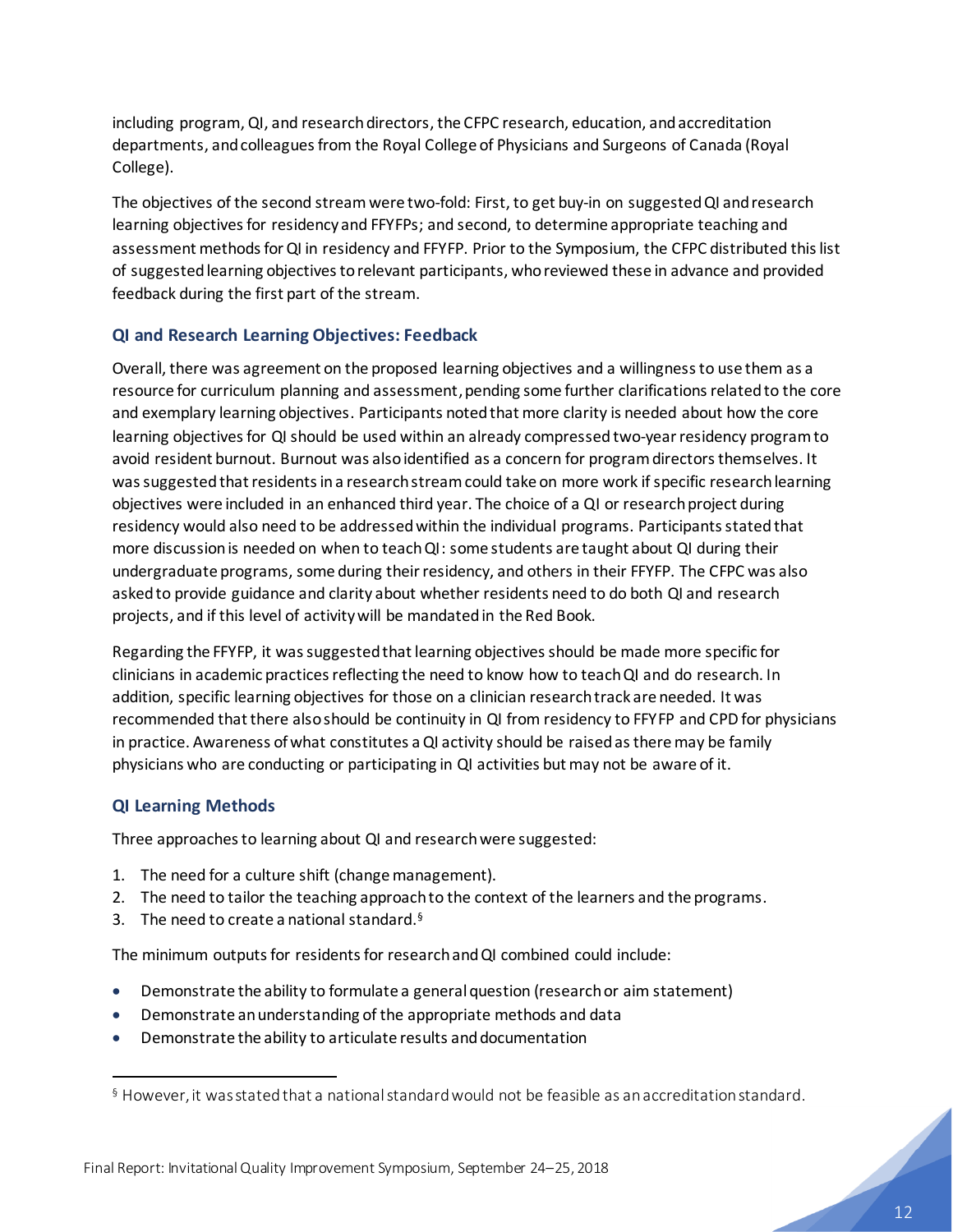### **QI Assessment Methods**

Brent Kvern, the CFPC's Director for Certification, Assessment, and Examinations presented some key considerations for assessing QI in residency.

- QI has a skill set that builds on, and can be tied to, information literacy skills. These skills could be demonstrated through the production of a project.
- Brent recommended that for critical appraisal/PEARLs for residents/planning a QI project:
	- o Recognize we often mix the skills of identifying literature with the skills of critiquing literature; these are two very different skills sets
	- $\circ$  Start literature critique skills with a guideline and determine if it is constructed in such a way that its findings apply to the patients the resident cares for
	- o Choose a good quality systematic review from the guideline's bibliography, then critique it
	- $\circ$  Choose a good quality primary therapeutic study from the systematic review's bibliography, then critique it
- Use the critiques to help build the background rationale for their QI project
- Have an extremely clear and transparent marking rubric for the QI project outlining all the expected project components

### **Suggestions From Departments of Family Medicine**

Some ideas were expressed by the group to support the development of and nurturing of teaching of research and QI in residency programs and during the FFYFP in practice.

### **Synergize**

There is a need to build connections between QI and research.

### **Culture change and change management**

There is a need for a cultural shift in family medicine, which should start in residency, so that QI is embracedas part of everyday practice. Implementing meaningful change management will need to be a deliberate, planned approach and there should be a national strategy in place coordinated by the CFPC.

### **Approach that allows tailoring to the specific context of departments of family medicine**

There is an acceptance of QI into the scholarly process but DFMs need customizable programs and access to, or awareness of, existing resources. More specifically, there is a need to tailor the approach to the context of the learners and the programs. DFMs in turn need to value QI as a scholarly activity that is included in promotions of faculty.

### **Learning Objectives for QI and Research**

The development of the Learning Objectives will enable the DFMs to graduate family physicians and the FFYFP at the required level of competence as outlined in the Red Book.

### **Program QI Lead**

EachDFM should have a QI program lead as a best practice.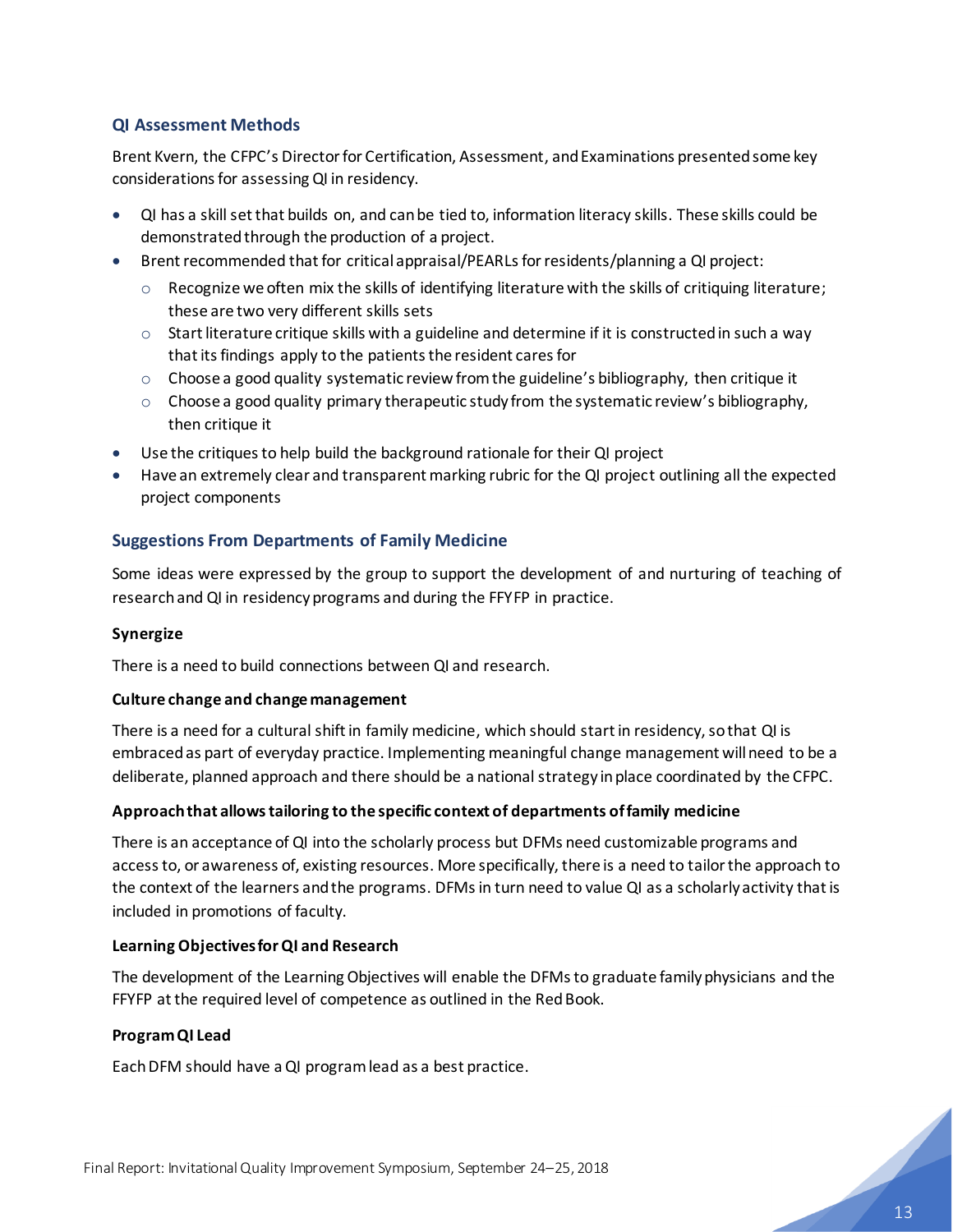### **Teacher Preparedness**

Teachers should have some basic QI knowledge and skills to support their residents. Faculty development in this area is needed. Accessible learning opportunities need to be provided. The CFPC could support advocating for training by provincial Health Quality Councils. For FFYFPs there is a need for guidance on QI-related competencies and their supporting learning objectives that can inform CPD opportunities in this area.

### **Assessment and Accreditation**

Minimal requirement assessment standards could be defined, reflecting what is needed for licensing a family physician. Accreditation cycles could be used for peer consultation opportunities.

### **Guidelines**

The CFPC should produce some guidelines on fundamental (basic), intermediate, and advancedlevel streams related to QI and research.

### **Resources**

Bilingual catalogues of successful prototypes that have tools and/or results for QI and research should be made available (e.g., SPIDER). It would be helpful to have a repository of QI projects and successful examples. Vignettes/videos could help.

### **Marketing and Communications**

Material about QI and research needs to be provided on the CFPC's website, including videos of successful QI projects. In addition, videos of rural physicians who have integrated QI into practice should be shared. These stories need to be shared with residents to encourage culture change.

### **Awards**

It would be beneficial to have QI and practice improvement awards at events such as Family Medicine Forum (FMF).

### **Collaboration**

A DFM's QI and research directors should work together tofind opportunities to share experiences and collaborate. To further support this work and provide an opportunity, it would be useful to create a place to meet for half a day at FMF.

Creating communities of practice for QI was also identified as a crucial tool for collaboration.

### **Advocacy and Engagement**

CFPC needs to engage stakeholders (including patients, community) to advocate for QI and research. The importance of QI in residency and in practice needs to be clearly articulated via an elevator pitch as part of this advocacy and engagement strategy.

### **Practice-based Research Networks**

<span id="page-15-0"></span>Graduatesshould be encouraged to join a practice-based research network (PBRN).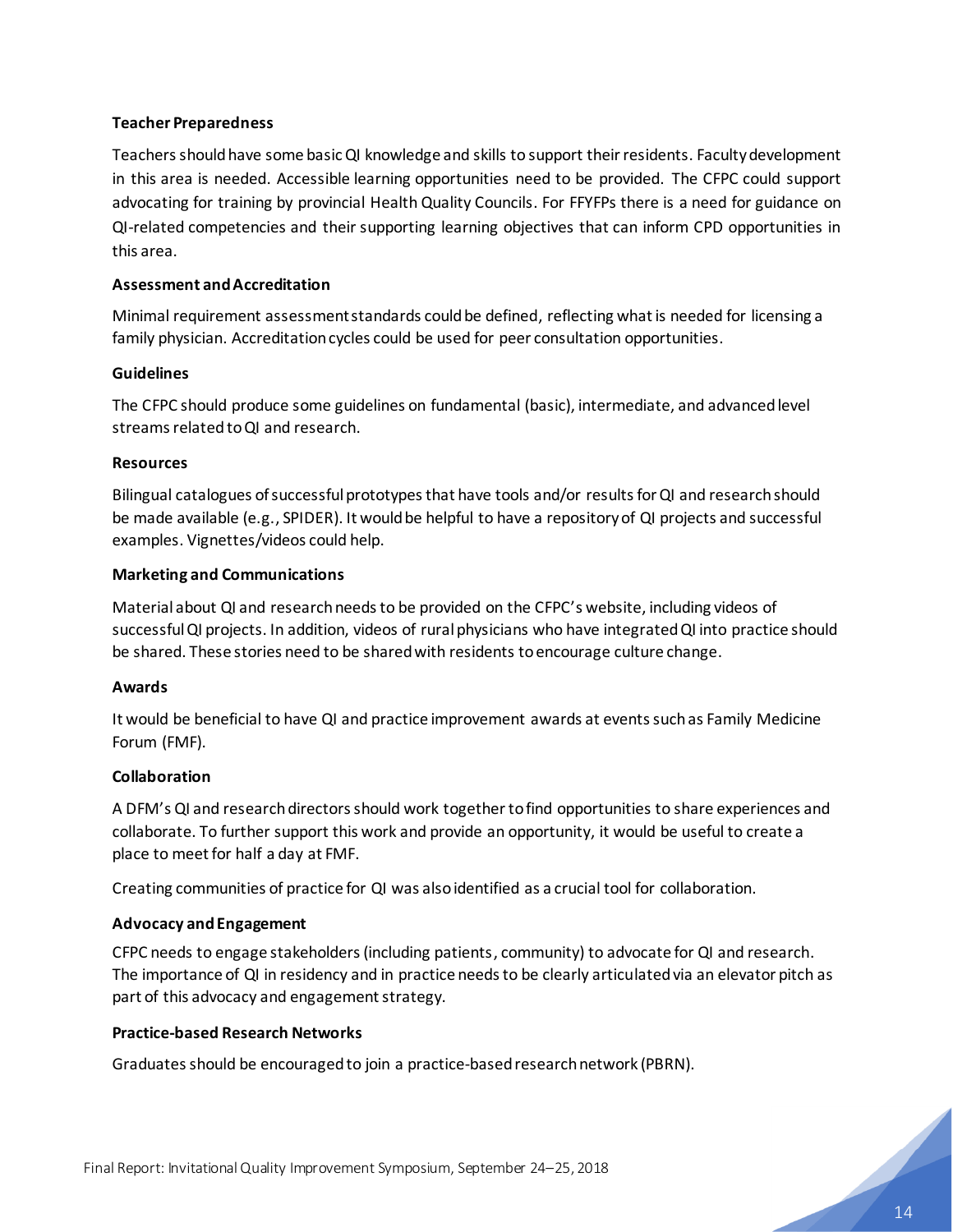# **Joint Afternoon Session: Quality improvement courses**

In the afternoon session, participants from the Residency Stream and the Practice Facilitation Stream came together to hear briefings about QI initiatives across the country. This included Health Quality Ontario-IDEAS, ASPIRE from the Royal College, the Canadian Patient Safety Institute, University of Toronto's CQUIPS, CPSI Patient Safety Education Course, HQCA Online Course, British Columbia's Clinician Quality Academy, the Compas+ program, and the Saskatchewan CQIP Intermediate Course, as well as a focus on Residents.

CFPC provided a summary of QI Courses at introductory and intermediate levels, and practice facilitation programs, which are outlined in Table 4.

| Introductory                                                                                                               |                                                                                  |  |  |
|----------------------------------------------------------------------------------------------------------------------------|----------------------------------------------------------------------------------|--|--|
| <b>Title and Provider</b>                                                                                                  | <b>Additional Information</b>                                                    |  |  |
| <b>Advancing Safety for Patients in Residency Education (ASPIRE) Royal</b><br>College of Physicians and Surgeons of Canada | Available in English and French                                                  |  |  |
| <b>Canadian Patient Safety Officer Course</b><br>Canadian Patient Safety Institute                                         | Available in person or online                                                    |  |  |
| <b>Certificate in Investigating and Managing Patient Safety Events</b><br>Health Quality Council of Alberta                |                                                                                  |  |  |
| <b>Group-Based Quality Improvement Workshops</b><br>Centre for Quality Improvement and Patient Safety (C-QuIPS)            | One-day workshop                                                                 |  |  |
| <b>Effective Governance for Quality and Patient Safety</b><br>Canadian Patient Safety Institute                            | One-day course                                                                   |  |  |
| <b>Foundations of Quality Improvement Program</b><br>Improving & Driving Excellence Across Sectors (IDEAS)                 | Two-day course: three hours online;<br>one day in-person workshop                |  |  |
| Lean Improvement Leader's Training (LILT)<br>Saskatchewan Health Quality Council                                           | Traditional and flipped classroom**;<br>12 to 18 months                          |  |  |
| <b>Practice Improvement Essentials (PIE Part 1 and 2)</b><br>College of Family Physicians of Canada                        | Half-day workshop                                                                |  |  |
| Resident Quality Improvement Program (RQIP)<br>Saskatchewan Health Quality Council                                         | Flipped classroom; total duration 24<br>hours (completed in one to two<br>years) |  |  |
| University departments of family medicine                                                                                  |                                                                                  |  |  |

**Table 4:** Introductory QI and practice facilitation courses and programs

<sup>\*\*</sup> A flipped classroom is a hybrid delivery approach with both online learning and classroom learning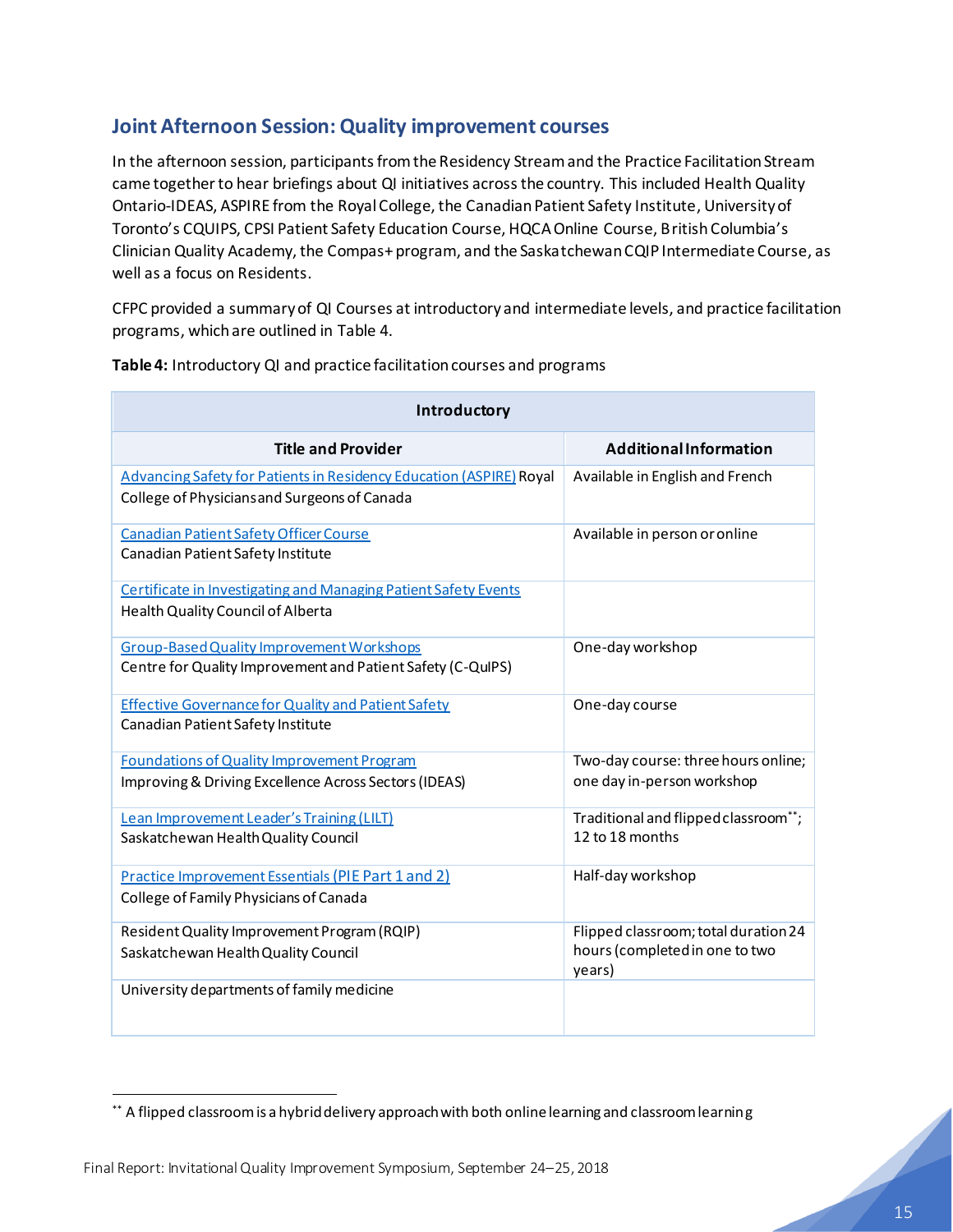| Intermediate                                                                                                                         |                                                                                                                           |  |  |
|--------------------------------------------------------------------------------------------------------------------------------------|---------------------------------------------------------------------------------------------------------------------------|--|--|
| <b>Title and Provider</b>                                                                                                            | <b>Additional Information</b>                                                                                             |  |  |
| <b>Certificate Course</b><br>Centre for Quality Improvement and Patient Safety (C-QuIPS)                                             | Program duration is 10 months (60<br>hours)                                                                               |  |  |
| <b>Certificate in Investigating and Managing Patient Safety Events</b><br>Health Quality Council of Alberta                          | Two-and-a-half-day course                                                                                                 |  |  |
| Certificate in Patient Safety & Quality Management Course<br>Health Quality Council of Alberta                                       | Available in person and online;<br>seven to eight months                                                                  |  |  |
| Clinical Quality Improvement Program (CQIP)<br>Saskatchewan Health Quality Council                                                   | Flipped classroom and online<br>modules; 10-month program                                                                 |  |  |
| <b>Clinician Quality Academy</b><br>BC Patient Safety & Quality Council                                                              | In person; five days of residency<br>sessions, nine days of classroom<br>sessions; eight months to complete<br>QI project |  |  |
| <b>Excellence in Quality Improvement Certificate Program (EQUIP)</b><br>University of Toronto Faculty of Medicine                    | Advanced course; five daysin<br>person (completed overnine<br>months)                                                     |  |  |
| <b>IDEAS Advanced Learning Program (ALP)</b><br>Improving & Driving Excellence Across Sectors (IDEAS)                                | Five months                                                                                                               |  |  |
| <b>Practice Improvement Essentials</b><br>College of Family Physicians of Canada                                                     | Half-day workshop                                                                                                         |  |  |
| Introductory/Intermediate                                                                                                            |                                                                                                                           |  |  |
| <b>Title and Provider</b>                                                                                                            | <b>Additional Information</b>                                                                                             |  |  |
| <b>EXTRA: Executive Training Program</b><br>Canadian Foundation for Healthcare Improvement                                           | Available in English and French; 14-<br>month program                                                                     |  |  |
| <b>Faculty Resident Co-Learning Curriculum in Quality Improvement</b><br>Centre for Quality Improvement and Patient Safety (C-QuIPS) | Two workshops                                                                                                             |  |  |
| <b>IHI Open School Online Courses</b><br>Institute for Healthcare Improvement                                                        | Offers certificate programs                                                                                               |  |  |
| <b>Quality Improvement Programs</b><br><b>Toward Optimized Practice (TOP)</b>                                                        | In-person course; four days (two<br>days at a time, two weeks apart)                                                      |  |  |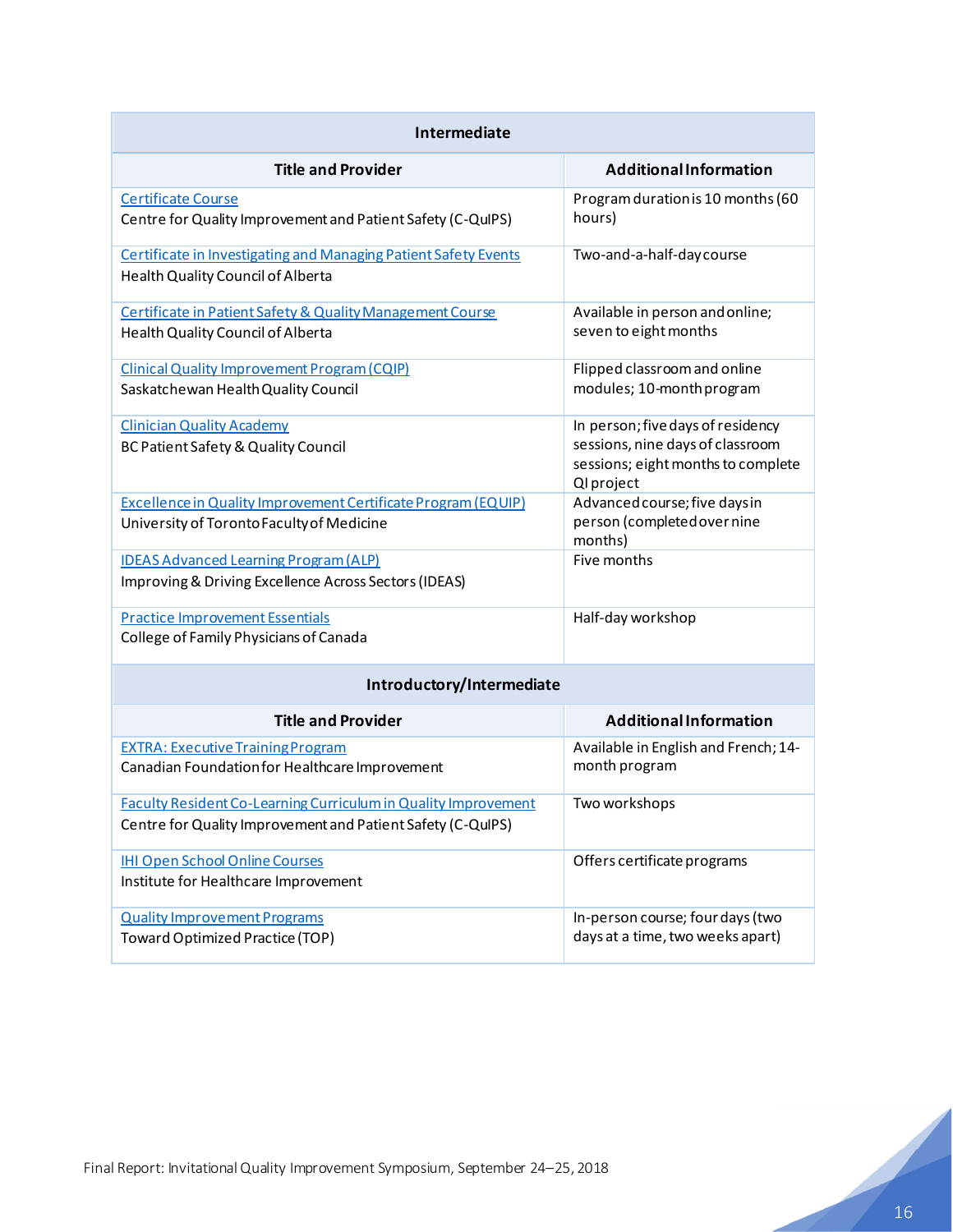**Table 5:** Practice facilitation courses and programs

| <b>Practice Facilitation Programs</b>                                                                                                                                                                                                                                     |                                                                               |  |  |
|---------------------------------------------------------------------------------------------------------------------------------------------------------------------------------------------------------------------------------------------------------------------------|-------------------------------------------------------------------------------|--|--|
| Amélioration continue de la qualité<br>Réseau-1 Québec                                                                                                                                                                                                                    |                                                                               |  |  |
| Agency for Healthcare Research and Quality Primary Care Practice Facilitation (AHRQ)<br>EvidenceNOW<br>Developing Curriculum and training,<br>Webinars,<br>$\bullet$<br>Case studies and lessons learned, QI Practice Facilitators (White paper, Quick-start Guide, Tips) |                                                                               |  |  |
| Alberta Health Services<br><b>AIM Alberta Health Change Methodologies (HCM)</b><br><b>Collaboration for Change Initiative (CCI)</b><br><b>Better Choices Better Health (BCBH)</b><br>0                                                                                    |                                                                               |  |  |
| CoMPAS+<br>Réseau-1 Québec                                                                                                                                                                                                                                                | Workshop duration: up to one full day                                         |  |  |
| <b>Primary Care Quality Practice Facilitation Program</b><br>Pinecrest-Queensway Community Health Centre                                                                                                                                                                  | Duration: 6-24 months                                                         |  |  |
| Patient Safety Education Program - Canada<br>Canadian Patient Safety Institute                                                                                                                                                                                            |                                                                               |  |  |
| <b>TeamSTEPPS Canada</b><br>Canadian Patient Safety Institute                                                                                                                                                                                                             | Delivered in Alberta, in collaboration with<br>Health Quality Council Alberta |  |  |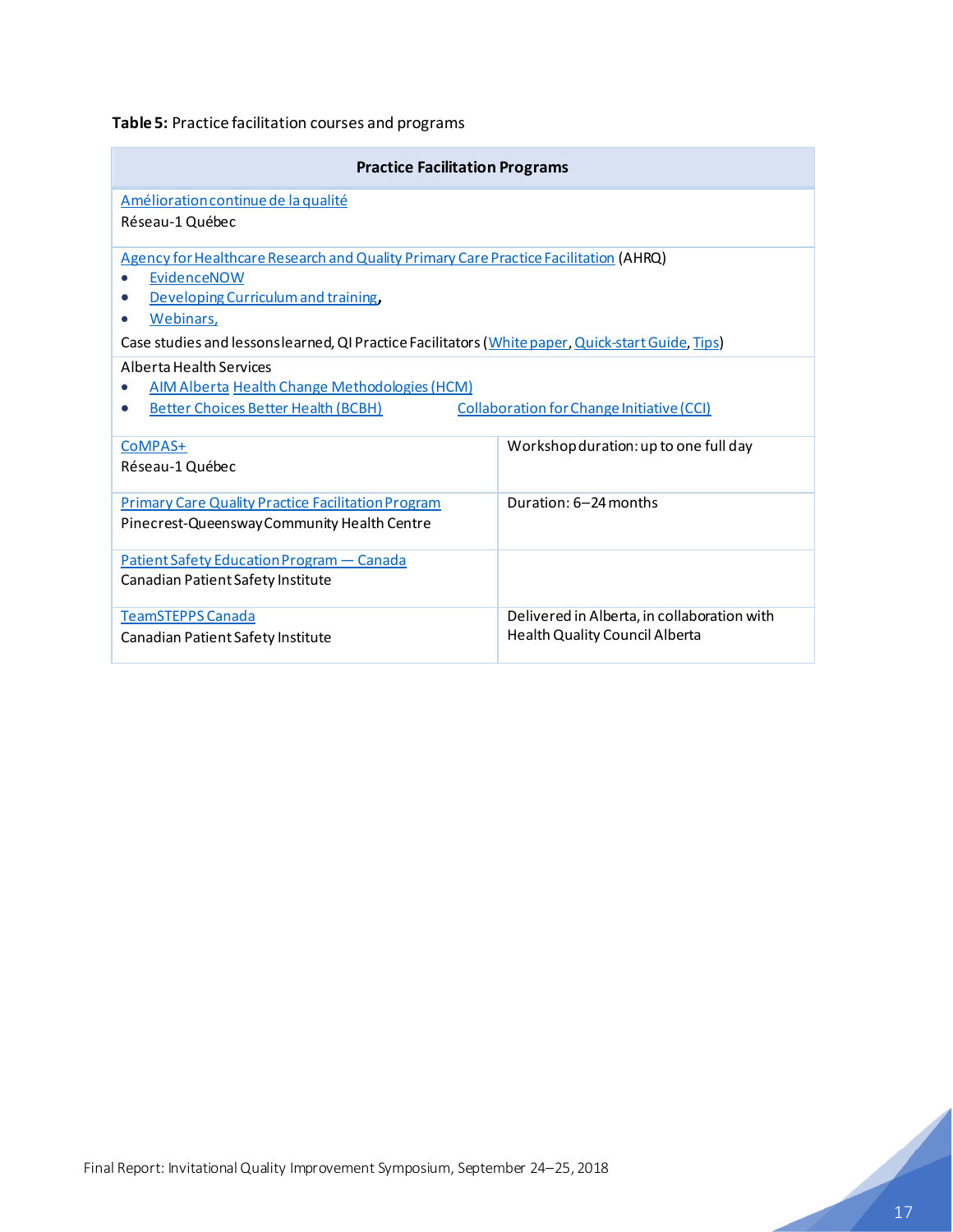# <span id="page-19-0"></span>**Day 2: Provincial stakeholder stream**

The second day of the symposium focused on advancing collaboration within and between provinces to support QI in family medicine and primary care across Canada. Key stakeholders included provincial and territorial health ministries, health quality councils, CFPC Chapters, departments of family medicine, and other national organizations.<sup>††</sup> There were representatives from Alberta, British Columbia, Manitoba, New Brunswick, Newfoundland and Labrador, Northwest Territories, Nova Scotia, Prince Edward Island, Ontario, Quebec, and Saskatchewan.

The morning featured presentations from organizations across Canada, Sweden, and patient representatives, which provided an insight into the successful programs across the country, some of them supported and resourced by provincial governments. The afternoon was dedicated to facilitating provincial discussions, an opportunity for key stakeholders to discuss their programs and map out a plan on how to best approach and advance QI in family medicine and primary care across their jurisdictions. More specifically, provinces were asked to agree on a vision for 2020, define goals for the next 18 months, and to set specific action items to be accomplished.

The symposium proceedings are organized based on the day's program.

### **Patient Reflection**

The presentations started with a patient reflection by Donald Lepp, who shared his personal experience and highlighted that:

- Health care, at its core, is about relationships
	- o Communication builds relationships, which builds trust
- Individual efforts make all the difference
	- $\circ$  Individuals have consistently gone the extra mile
	- $\circ$  These individuals have literally saved his family
- Patients can be an agent of change
	- o Patients are increasingly becoming more sophisticated
	- o Can common sense patient input overcome ideology?

### **Global Perspective: Primary Care Quality Sweden**

Ulrika Elmroth, the project manager at the Swedish Association of Local Authorities and Regions (SALAR) Primary Care Quality, provided a global perspective. She highlighted that important factors drive improvement:

- Cooperation of professional organizations and authorities
- Automatic data collection, using existing structured EMR documentation
- Evidence and primary care core values
- Follow the law: Dataflow
- Support for users

<sup>††</sup> The full list of organizations represented is available in Appendix B.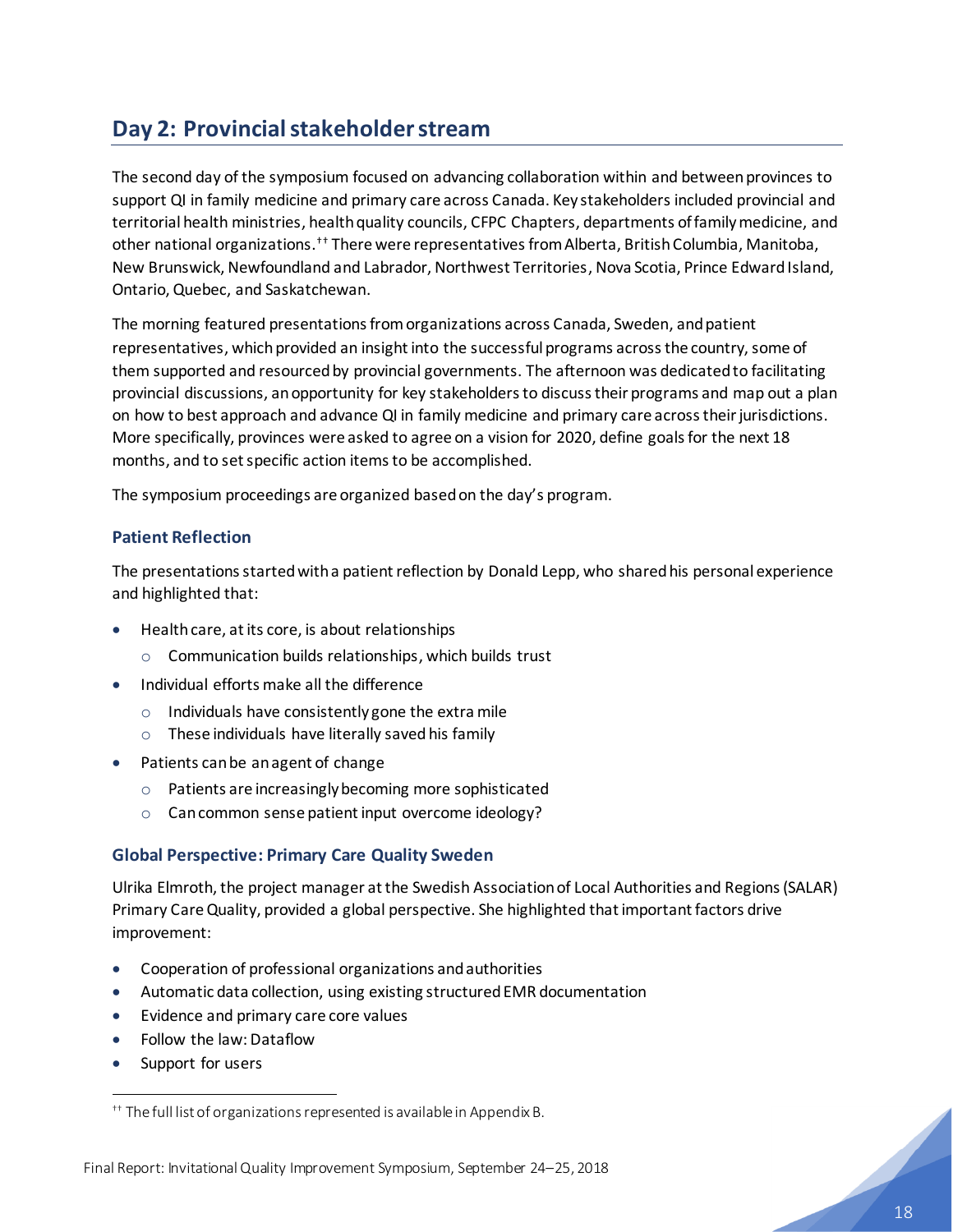### **The Canadian QI Landscape**

Several provincial QI family medicine and primary care-related programs were highlighted by invited presenters.

### **Health Quality Ontario: Lee Fairclough**

Health Quality Ontario's role is to bring about meaningful improvement in health care:

- Partner with patients
- Connect and build capacity for QI, support implementation
- Monitor and report on variations in quality

Three types of levers for large scale change:

- Type 1: Product mechanism
	- $\circ$  Targets performance management, price payment incentives, regulation, competition
- Type 2: Proactive support
	- $\circ$  Relies on building intrinsic motivation in staff to make the right change to improve
- Type 3: People focused
	- o Education and training, national contracts, professionalregulation, clinical quality

### **Saskatchewan Health Quality Council: Dennis Kendel**

Clinical Quality Improvement Program (CQIP)

- By the end of the program, physicians will be able to:
	- o Lead and facilitate CQI projects
	- o Serve as internal consultants on CQI work
	- o Teach clinical improvement tools and methods
- Program components:
	- o Guided preparation and course pre-work
	- o Flipped classroom learning
	- o Action periods
	- o Coaching support

Physician Panel Reports

- Designed to provide physicians with information about the population, or panel, of patients that they serve
- Initial offering is specifically for Saskatchewan's 1,200 family physicians

### Primary Care Redesign

• The goal is to reduce reliance on acute care services by strengthening team-based care in the hospital and community, and applying an evidence-based approach for transferring patients from one care team to another (high quality care transitions)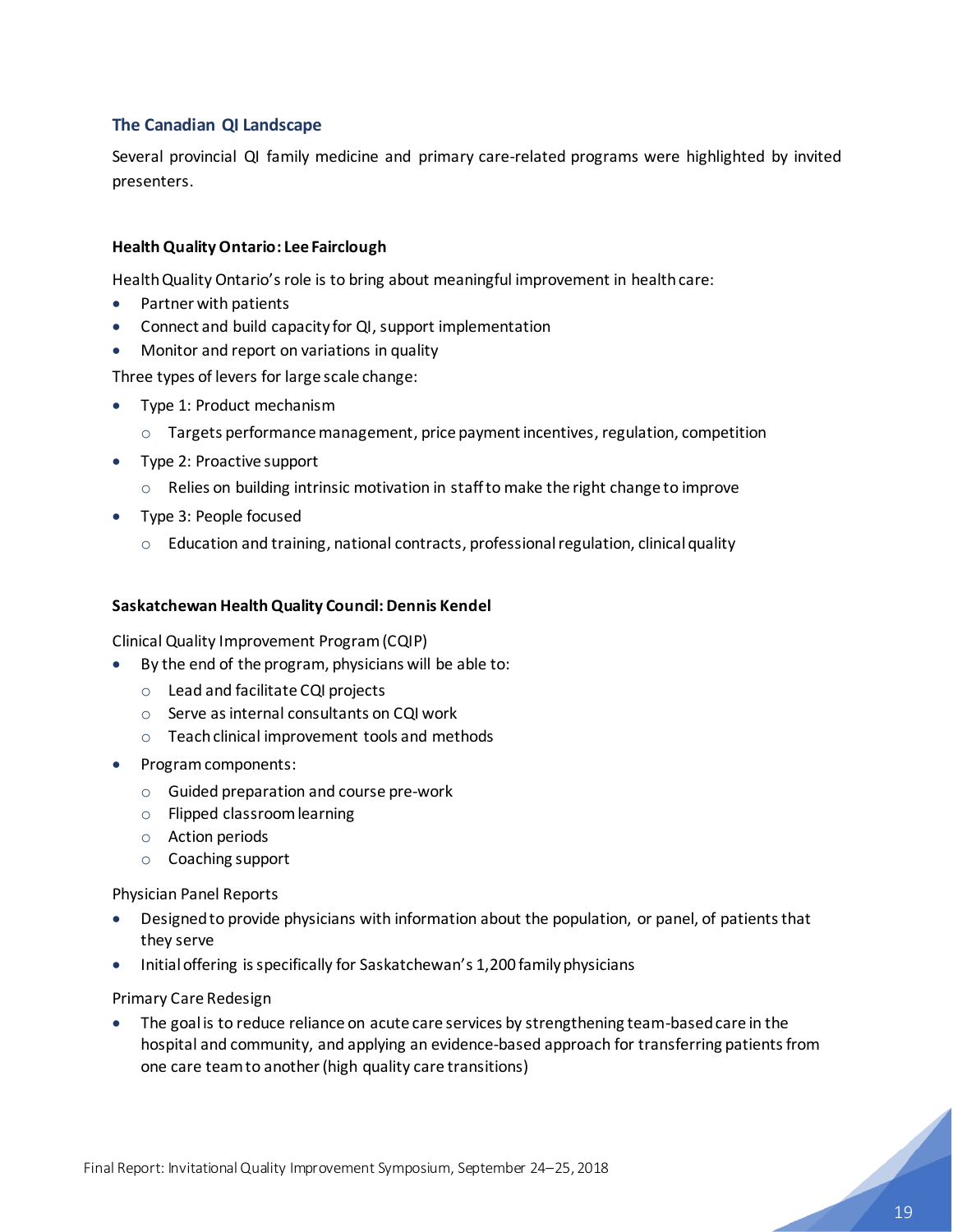### **Agents d'amélioration continue de la qualité pour les GMF-U du Québec: Jean-Luc Tremblay**

Building on the presentation from the previous day, Jean-Luc went into more detail about the management framework of the CQI agents in the GMF-Us in Quebec.

Coordination and support at the provincial level:

- CIUSSS de la Capitale-Nationale was mandated by the province to provide support and coordination for the QI agents in the GMF-Us
- The executive adviser supports the consolidation of a CQI culture within the GMF-Us
- An advisory committee guides the executive adviser on strategic priorities

What works well:

- Regular communication from the CQI executive adviser
- A very active virtual community of practice of CQI agents
- Creation of the CQI executive adviser's advisory committee
- Local leadership in each GMF-U to determine, prioritize, and coordinate their CQI projects; local consultation and partnership strategies for CQI activities

What could be done differently:

- Hiring the executive adviser at least six months prior to the arrival of the first CQI agents to help facilitate their arrival in collaboration with the different partners
- Development and implementation of a quantitative and qualitative feedback mechanism linked to CQI project activities and results

### **Alberta Medical Association (AMA): Arvelle Balon-Lyon**

### Vision:

Engage all Alberta physicians and clinic teams in doing their part in building an integrated health system. To realise this goal, change management support for physicians is provided through what is known as the AMA ACTT programs. The change management program for physicians and their teams has 69 team members

Five strategic objectives of the AMA programs:

- Accountable & Effective Governance
- Patient's Medical Home
- Strong Partnerships & Transitions of Care
- Health Needs of the Community & Population
- Medical Neighbourhood

### Role of the AMA change management team

- Support Alberta Physician Leaders
- Training the practice facilitators & physician champions on change packages, key engagement and influence tactics, quality tools and methods
- Host Networks to share learnings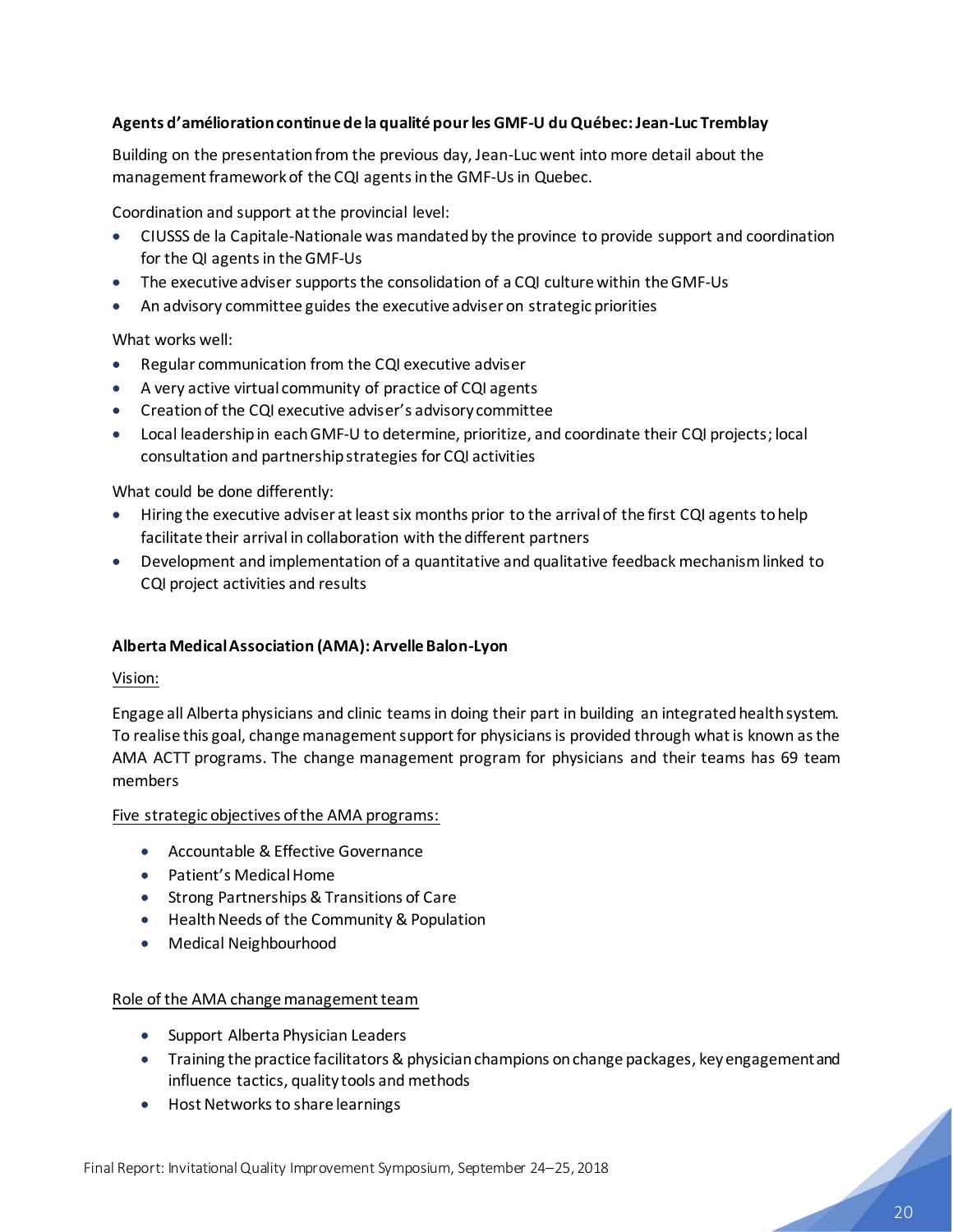- Support Boards & Leaders within the 42 primary care networks
- Support Provincial Zonal Committees
- Provincial Strategy

### **British Columbia Patient Safety Quality Council – Clinician Quality Academy: Andrew Wray**

Program aim: To provide participants with the capability to effectively lead quality and safety initiatives in the process of improving health care quality.

Curriculum domains: Improving quality and safety; process and systems thinking; engaging others; leading change; measurement and using data; innovation, spread, and sustainability.

Successes: Seventy-one graduates, extremely positive feedback, and self-reported increases to skills and confidence.

Challenges: Time to apply skills to projects; commitment required of participants; support beyond the program; investment in mentors.

### **QI Supported by Data: Tara Kiran**

Tara Kiran gave a presentation on data driven improvement, sharing the St. Michael's Hospital Academic Family Health Team journey over the last seven years. She shared 5 reflections from this journey:

- Listen to patients
- Take a 'big' picture
- Use data to understand the problem
- Look beyond the total
- Prioritise what matters

She told the story using examples from improvement initiatives related to timely access, cancer screening, high-risk prescribing, and patient-centredness, and equity. She ended by reflecting on the possibilities to support physicians to use data for learning and improvement moving forward.

### **Practice Facilitation and QI Training and Education Programs: Highlights from Day 1**

Bill Hogg gave a brief presentation which highlighted the main discussion points from the previous day about the practice facilitation stream and the afternoon session on QI courses and programs across Canada.

### **Departments of Family MedicineAcross Canada: Highlights from Day 1**

Elizabeth Muggah and Donna Manca gave a brief presentation, highlighting the main discussion points from the residency stream from the previous day.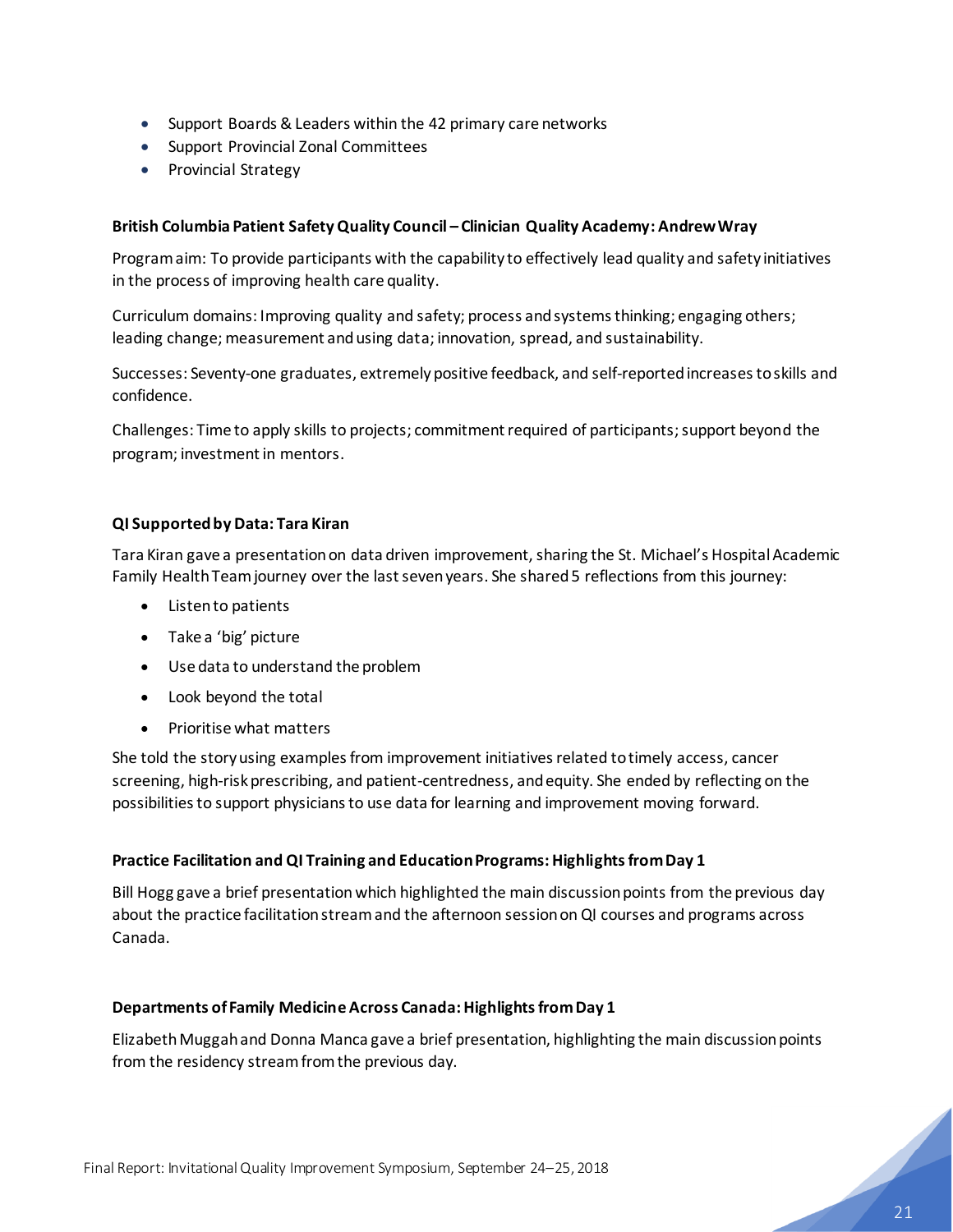### **Other Canadian QI Activities**

### **Practice-Based Research Networks**

Michelle Greiver gave a presentation on UTOPIAN, outlining the main strategies, key achievements, and future directions of the PBRN.

Key components:

- Fourteen teaching units and approximately 400 practices, 1,500 faculty, and one million patients
- Provides support for primary care research (practice facilitators, data management and analysis, courses on research methods/writing)
- Holds primary care EMR database: UTOPIAN Data Safe Haven (more than 550k patient records in 2018)

Main strategies and key achievements:

- We build on existing excellent clinical care, QI, and research by:
	- o Improving access to our practice—living laboratories for clinical research
	- o Providing a Data Safe Haven
	- o Increasing capacity and capability for research
	- o Facilitating the process of high quality research
- Sixty-nine investigators trained through the Idea to Proposal course
- Data Safe Haven: More than 550k EMR records
- Clinical research and running more than 25 projects

Future directions

• Continue contributing to the culture of curiosity in primary care, by increasing participation in research—EMR data and clinical research

### **Canadian Primary Care Sentinel Surveillance Network (CPCSSN): Data Presentation Tool (DPT)**

Sabrina Wong presented an overview of the network, its functions, and data.

- Statistics
	- o 1.8 million Canadian patients
	- o 1,250 practices
	- o 12 PBRNs in eight provinces and one territory
	- o Some EMR data date back to 2003
	- o Started in 2008
	- o \$12.5M funding from PHAC
- **Functions** 
	- CPCSSN's functions focus on QI (practice, jurisdictional level), chronic disease surveillance and research
- Data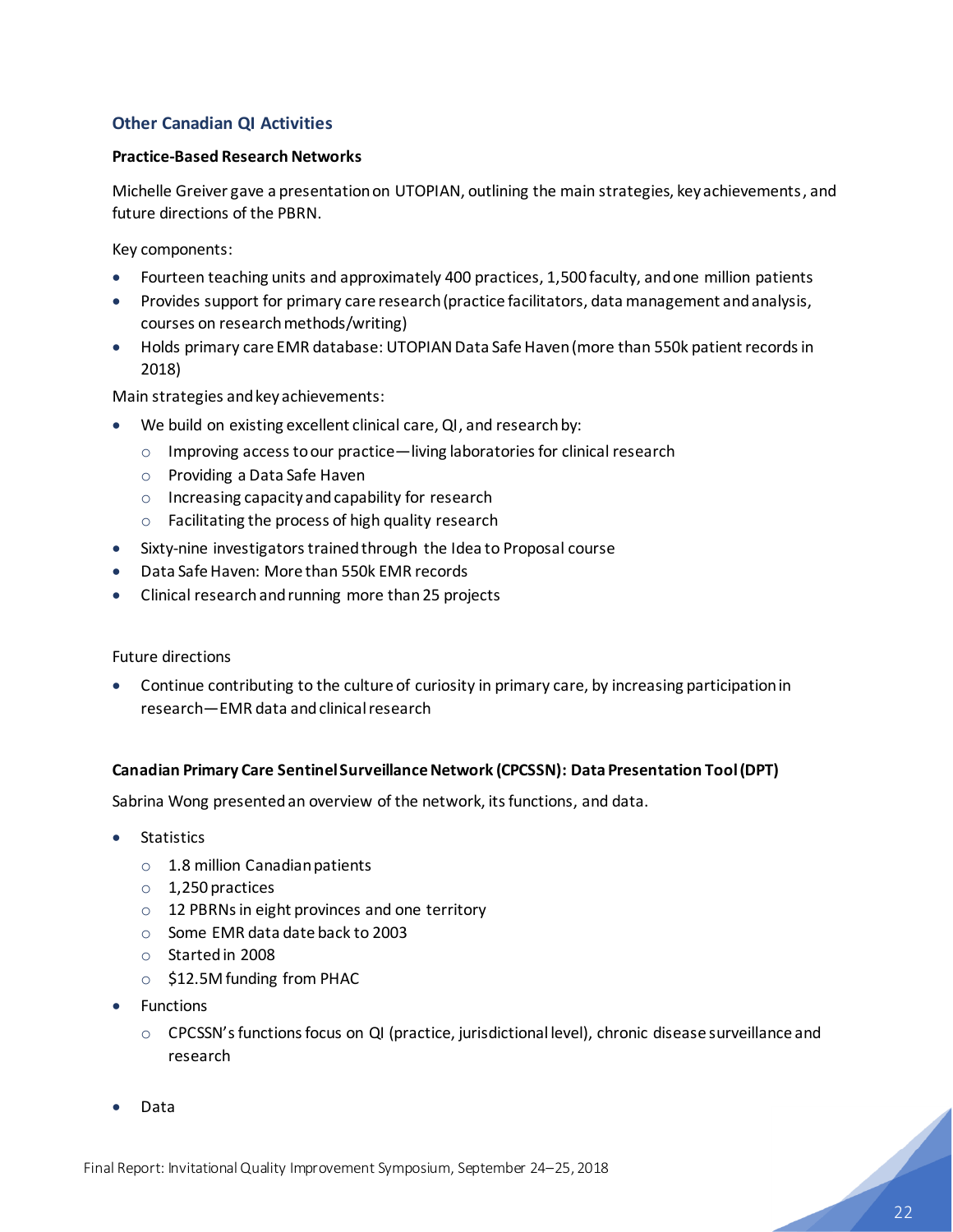$\circ$  Provider profile, patient socio-demographics; disease/health condition; encounters; risk factors; examination; prescribed medications; laboratory tests; referrals; procedures

# <span id="page-24-0"></span>**Provincial Round Tables: Discussion highlights and emerging plans**

During the provincial and territorial discussion, each group was asked to identify some goals for advancing primary care QI work in their jurisdiction. The groups were asked to summarize their vision and suggest short- and long-term goals.

### **Alberta**

The group committed to a better understanding of what really matters to primary care physicians in order to draw them into this conversation about QI and improve the provider experience. Like other provinces, they will be working on brokering deals with vendors to liberate and merge data to ease access. Lastly, Alberta is looking for ways to ensure patients and the public are more engaged by using advanced surveying tools.

One significant goal was to explore the re-establishment of a central coordinating committee to share experiences, address challenges, streamline advocacy efforts, and provide a provincial forum for relevant stakeholders to update others on ongoing work related to QI.

By 2020, Alberta will have:

- Resolved data ownership with EMR vendors, and reduced or removed the data extraction charges
- Advanced CPCSSN/HQCA reports/services across Alberta/PCNs
- Increasedthe QI interest quotient among family physicians and their health teams in primary care
- Incentivized and recognized QI efforts
- Improved patient engagement

In the next 18 months, Alberta will have:

- Re-established the provincial coordinating centre
- Started advocacy efforts to reconcile the provincial, national, and primary care network aims of QI
- Explored opportunities to further expand training and practice facilitation (or coaching)

### **Atlantic Provinces and Northwest Territories**

The group emphasized the need to disseminate the information and knowledge gained at the symposium with others in their regions. Echoing the goals of the others, the group emphasized the need to create a coordinated strategy for the province or region by undertaking a needs analysis, and engaging stakeholders from government to front-line physicians and patients. This needs assessment will help create a value proposition and form a basis to generate support for resources (both financial and human) from the relevant ministries and health authorities.

By 2020, the Atlantic provinces and Northwest Territories will have:

• Built awareness and deepened the understanding of what QI means in family medicine and primary care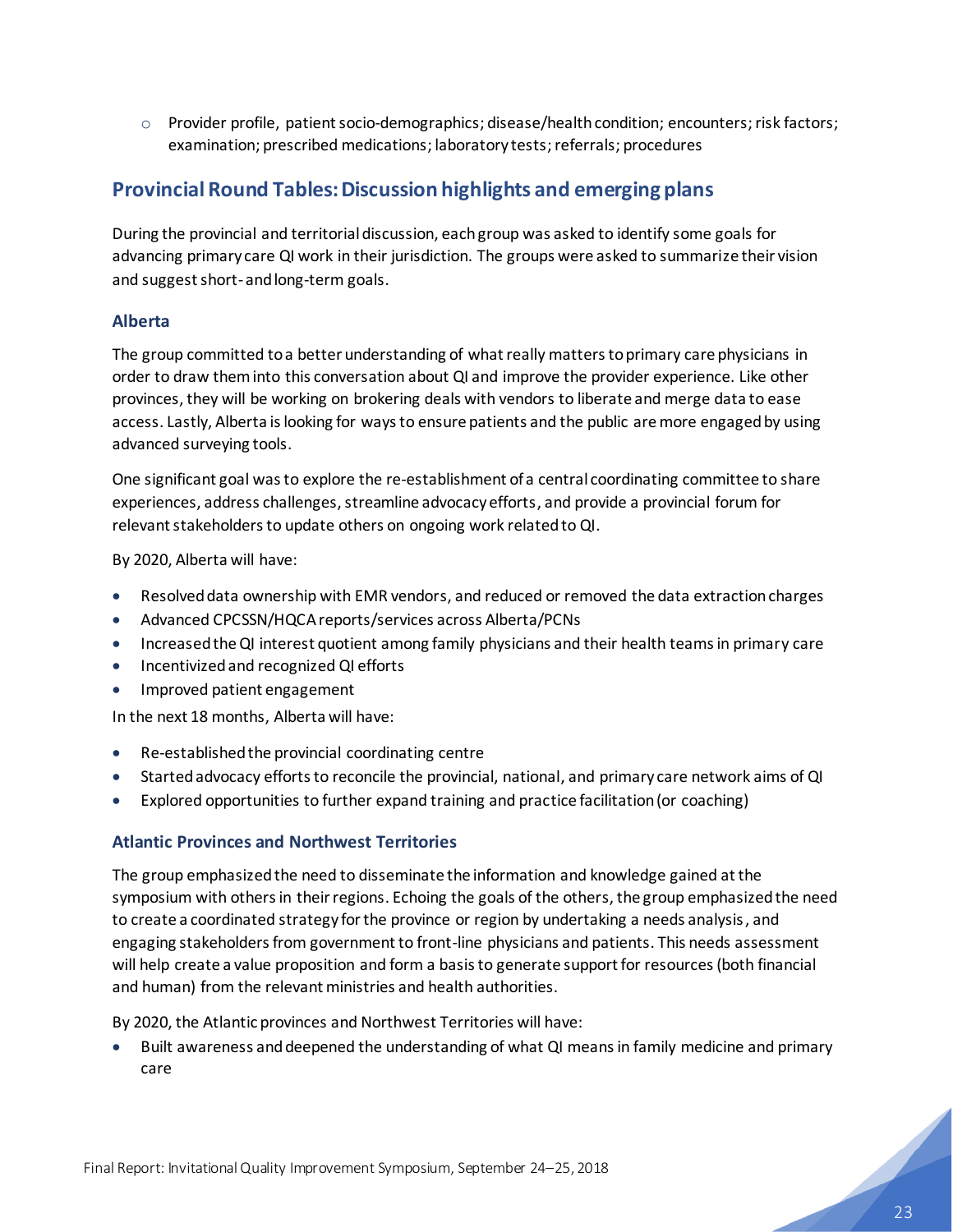- Identified partners and key stakeholders in the field of QI for the respective provinces and territories and established clear roles and responsibilities
- Formulated a strategy for QI in their jurisdictions

In the next 18 months, the Atlantic provinces and Northwest Territories will have:

- Engaged the CFPC and other national organizationsto support advancing QI in the provinces and territories
- Clarified the roles and responsibilities of key stakeholders working in the field of QI within the regions
- Started to build capacity for a practice facilitator role
- Engaged patients and families in the discussion around a QI strategy

### **British Columbia**

The group highlighted that there was value in more coordination of QI activities to support ongoing and new activities in the province. This includes consistent and aligned messaging to family physicians on a provincial level to encourage a culture shift.

By 2020, British Columbia will have:

- Resolved data ownership with the EMR vendor and made data accessible
- Identified key players and outlined roles and responsibilities to reduce silos
- Centralized support and advocacy

In the next 18 months, British Columbia will have:

- Demonstrated the value of QI and the infrastructure that supports it to the Ministry to ensure there are no budget cuts
- Started to prepare a cost analysis and value proposition to support advocacy efforts
- Explored opportunities for practice facilitation

### **Manitoba**

The group spoke about a need to conduct an environmental scan to identify the resources available provincially and identify possible gaps. Based on this assessment, a plan of action would be developed. It was suggested that strategies might include different sessions targeted to physicians (from one-hour lunch sessions, all the way to full day workshops). The group acknowledged accomplishing a great deal on their existing strategic plan and talked about the ongoing need for QI. They also identified funding opportunities through the pan-Canadian SPOR Network in Primary and Integrated Health Care Innovations (PIHCI) networks.

By 2020:

• Manitoba will have a plan to coordinate and implement interdisciplinary QI within primary care, including a marketing strategy with different intensities of information based on a readiness to change

In the next 18 months, Manitoba will have: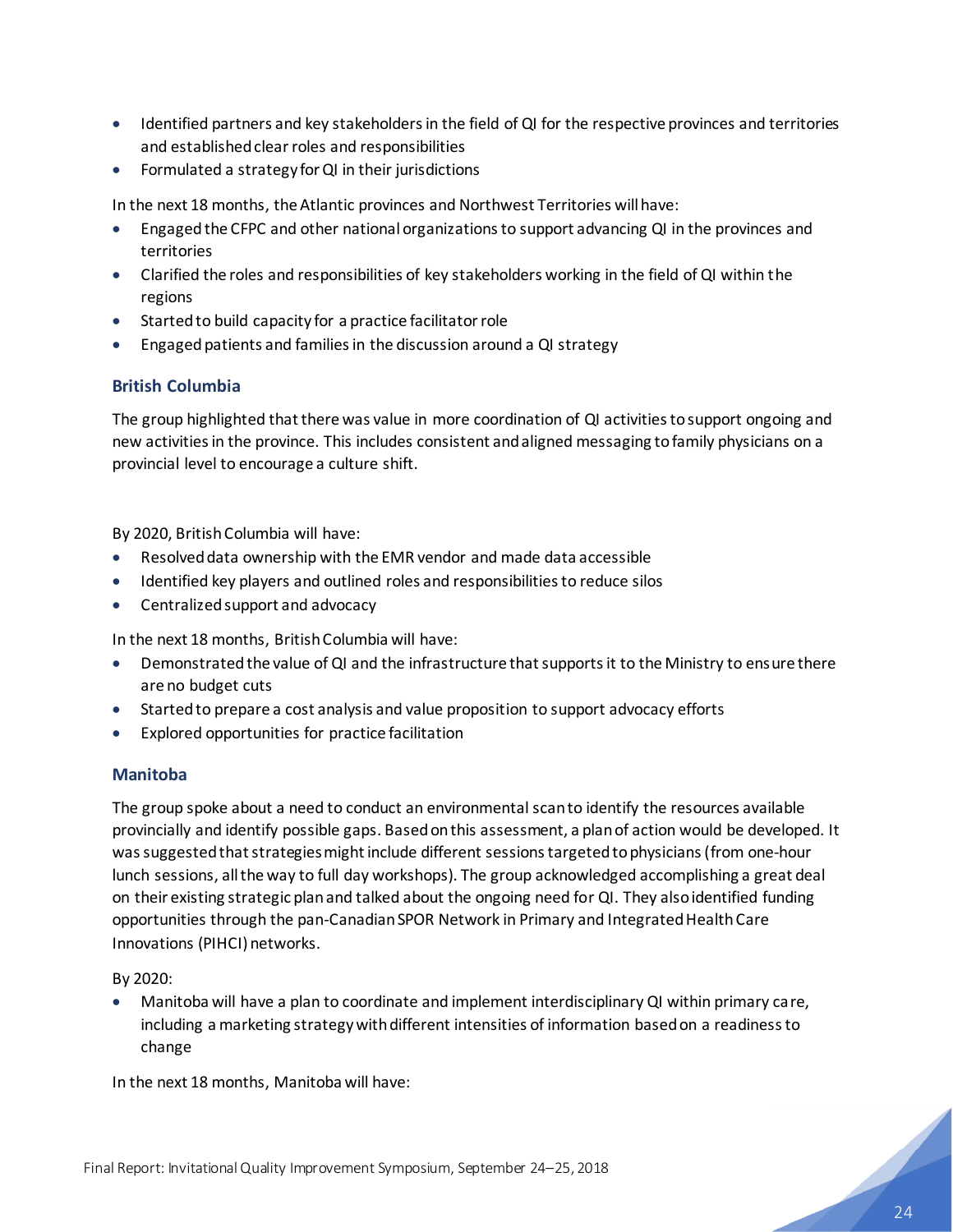- Conducted a local environmental scan to synthesize what is already available to support QI and identify gaps
- Determineda strategy to both conduct QI and engage physicians in a grassroots, phased approach, rather than disjointed short term projects
- Enhanced coordination of QI through networks that involve all stakeholders, such as PICHI

### **Ontario**

The group put forward a bold goal for their work: "By March 2020 we want an increase of 30 per cent of primary care practices participating in QI." In terms of the first steps, the group suggested collating all the lessons learnedto date and publishing a state of QI in Canada as a catalyst to talk about QI. It was also suggested that a QI app could be developed, which would link physicians and their health teams with a facilitator and provide a framework to address specific themes (e.g., Choosing Wisely Campaign). Crucial to achieving these goals was the need for advocacy for QI to ensure sustained support, particularly regarding change management resources.

By 2020, Ontario will have:

- Created provincial strategies and defined priorities for QI in family medicine and primary care
- Invited the Alberta Medical Association to speak with Ontario Medical Association to advocate for change management resources for family physicians
- Expanded CPCSSN as a data repository

In the next 18 months, Ontario will have:

- Optimized the use of EMRs and addressed issues with EMR vendors
- Started developing strategies to engage family physicians, and their health teams in QI activities (e.g., through local champions)
- Started developing a provincial advocacy strategy to secure funding and resources

### **Québec**

The group emphasized the need to avoid the duplication of efforts and the importance of sharing existing tools available beyond the GMF-Us. Collaboration was the key to achieving the provincial goals and the participants agreed that all key provincial actors need to be on the same page and work toward defining a shared goal. The first step for closer collaboration was to develop a position paper and garner input from relevant provincial partners. The second step that was agreed upon was to organize a QI Symposium Day in 2019 in Quebec in collaboration with the Collège québecois des Médecins de famille.

By 2020, Quebec will have:

- A clear understanding of the impact of the AACQ Phase 2 across in the province
- Shared knowledge of existing provincial QI tools and resources
- Ensured that there is sufficient education and are sufficient training opportunities for QI
- Ensured there is continued collaboration between the QI agents and research
- Ensured the sustainability of research facilitators through the Réseau de recherche axée sur les pratiques de première ligne (RRAPPL)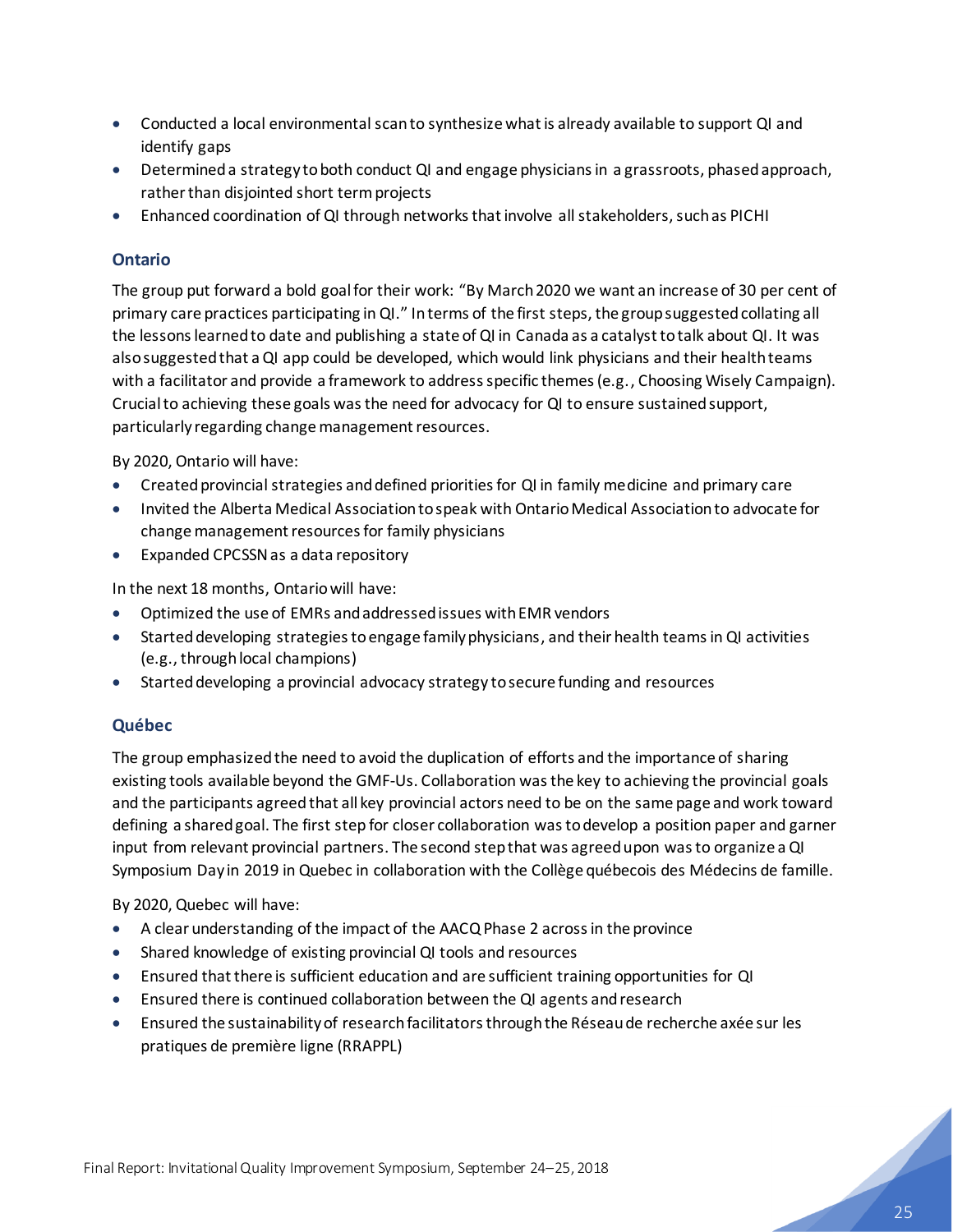In the next 18 months, Quebec will:

- Prepare a position paper and develop a strategy for next steps for the province
- Hold a QI Symposium Day in 2019 in Quebec
- Carry out a consultation and develop an integrated strategy for data access
- Conduct an assessment of what different EMR providers offer
- Develop a strategy to enhance the level of engagement among family physicians and their health teams in QI activities

### **Saskatchewan**

The group highlighted the need to coordinate provincial QI efforts and bring together scholarly work on QI. As an immediate next step, the group committed to establishing a provincial committee on QI in primary care, and to identifying committee members from across the province. This committee will help formulate clear goals and benchmarks for QI. There was a strong emphasis on the need to reduce the silos and to build capacity for QI in primary care.

By 2020, Saskatchewan will have:

- Tailored the Resident Quality Improvement Program (RQIP)<sup> $\pm\pm$ </sup> to family medicine
- Improved EMR capacity
- Promoted and fully established CPCSSN across the province
- Have an established coordinating committee to bring together scholarly work on QI

In the next 18 months, Saskatchewan will have:

- Provided clarity on the roles by defining leadership and the proper governance structure
- Developed metrics to understand progress made
- Promoted and moved CPCSSN forward provincially
- Explored CME credits for QI Power Hour and other initiatives

### **National and International Table**

In addition to the provincial and territorial representatives there were representatives from different national and international organizations. This group echoed the comments made by the other representatives and highlighted the important role for academic institutions in QI initiatives in primary care. It was suggested that integrating and aligning these with provincial initiatives could improve patient outcomes and lower system costs.

By 2020, at a national level:

- There will be an increase of 30 per cent of primary care practices participating in QI activities (doing and learning QI)
- There will be standard quantitative metrics set for family medicine and primary care
- Family medicine practices will have defined competencies in QI
- There will be a repository of completed QI projects that could be used as a resource nationally
- A "QI Coach" app will be developed to support QI activities and link people to QI facilitators

<sup>‡‡</sup> This program is currently delivered in partnership by the Health Quality Council (HQC) and the University of Saskatchewan's College of Medicine Postgraduate Medical Education (PGME) office.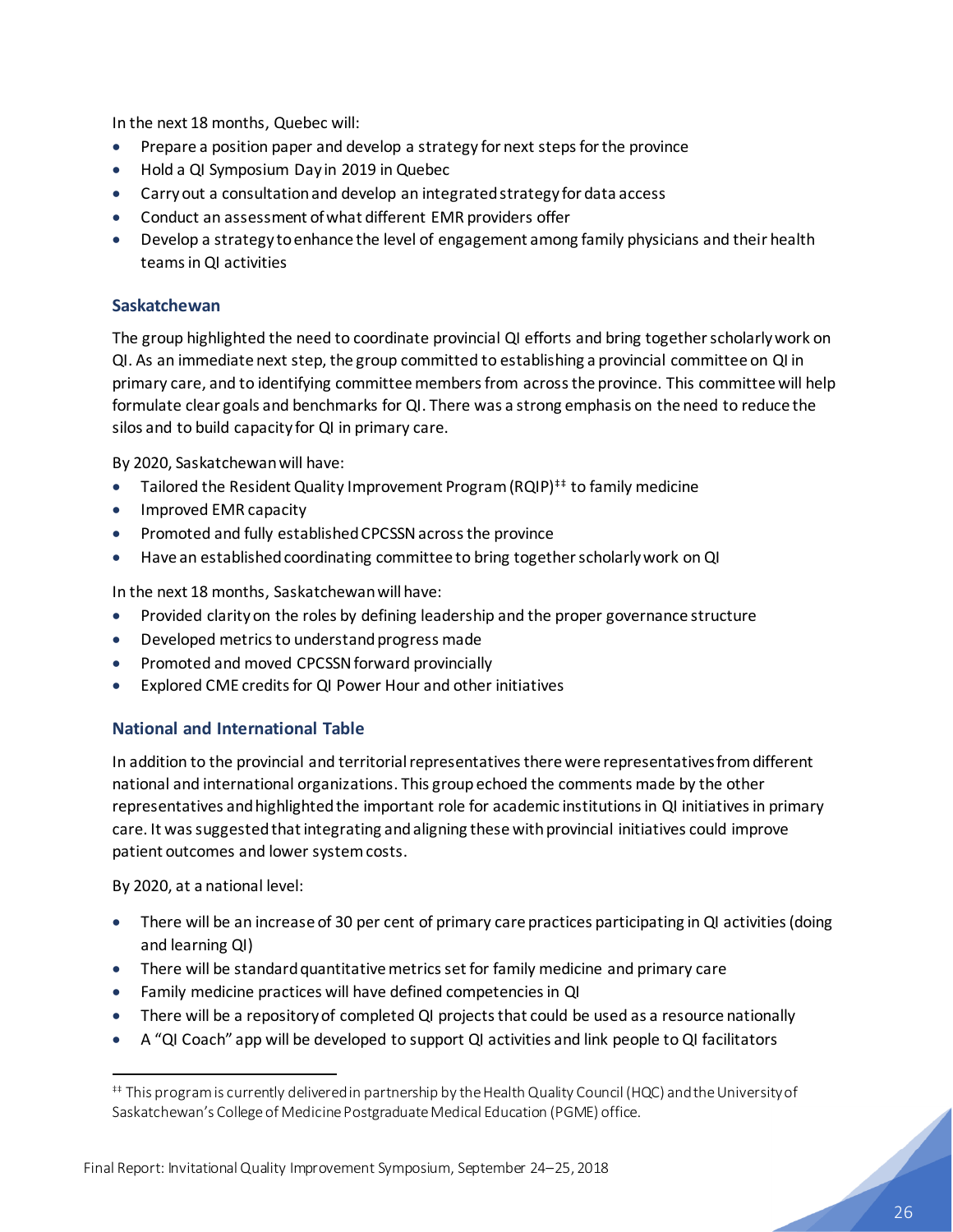# <span id="page-28-0"></span>**Themes From Discussions and Insights From Action Planning**

The discussions following the presentations suggested that there is a significant alignment of ideas and that similar challenges are being faced across the country. The primary themes that emerged from the provincial discussions fell into six broader categories and, by the end of the day, a sense of momentum around key drivers of change emerged. Participants highlighted the importance of dialogue between organizations, and national collaboration to advance quality in family medicine and primary care to improve the health of Canadians.

• Demonstrate the value and impact of QI activities to engage provincial and national actors

It was agreed that there was an urgent need to demonstrate the value and impact of QI activities specific to family medicine and primary care. By demonstrating the value of QI and the infrastructure that supports it to the federal, provincial, and territorial ministries, budget cuts could be avoided, and a sustained source of funding could be secured. The added value and importance of QI could be demonstrated by preparing value propositions and a cost analysis.

- Outline a coordinated strategy and approach to QI both provincially/territorially and nationally As much as there are unique issues and needs in each of the provinces, the symposium highlighted that there are far more similarities. One important message was that there is a need for a concerted advocacy effort to reconcile the provincial/territorial and national aims.
	- o Reduce duplication of work and reduce the number silos

Several provinces raised concerns about the different groups trying to increase QI capabilities in their system, introducing the risk of silos and the duplication of work. To address this, it was suggested that sustained local, regional, and provincial/territorial efforts are needed to identify key players and define the different roles and responsibilities of these actors. It was suggested that this could be done by setting up provincial/territorial committees with representatives from organizations present at the symposium (and others who were not at the symposium but were identified as key players) to share information and provide updates about ongoing activities.

 $\circ$  Creating big dot goals

Adopting a 'big dot' national goal or one for each jurisdiction would provide a clear call to action and help focus advocacy efforts. For instance, representatives from Ontario put forward the goal: "By March 2020 we want to increase of 30 per cent of primary care practices participating in QI."

To identify and formulate such assertive goals a report on the status of QI in Canada would be beneficial. Understanding where different regions were in terms of their work on QI would also strengthen provincial/territorial advocacy work.

• Improve access to, and the use of, meaningful data for QI work

The importance of accessing and using meaningful data was stressed by participants from all provinces and territories. This included practice-driven data from sources such as EMRs and billing data as well as other data sources such patient surveys, administrative databases, and interviews. As the example from Sweden illustrated, the power of access to meaningful data is indisputable.

o EMR and data providers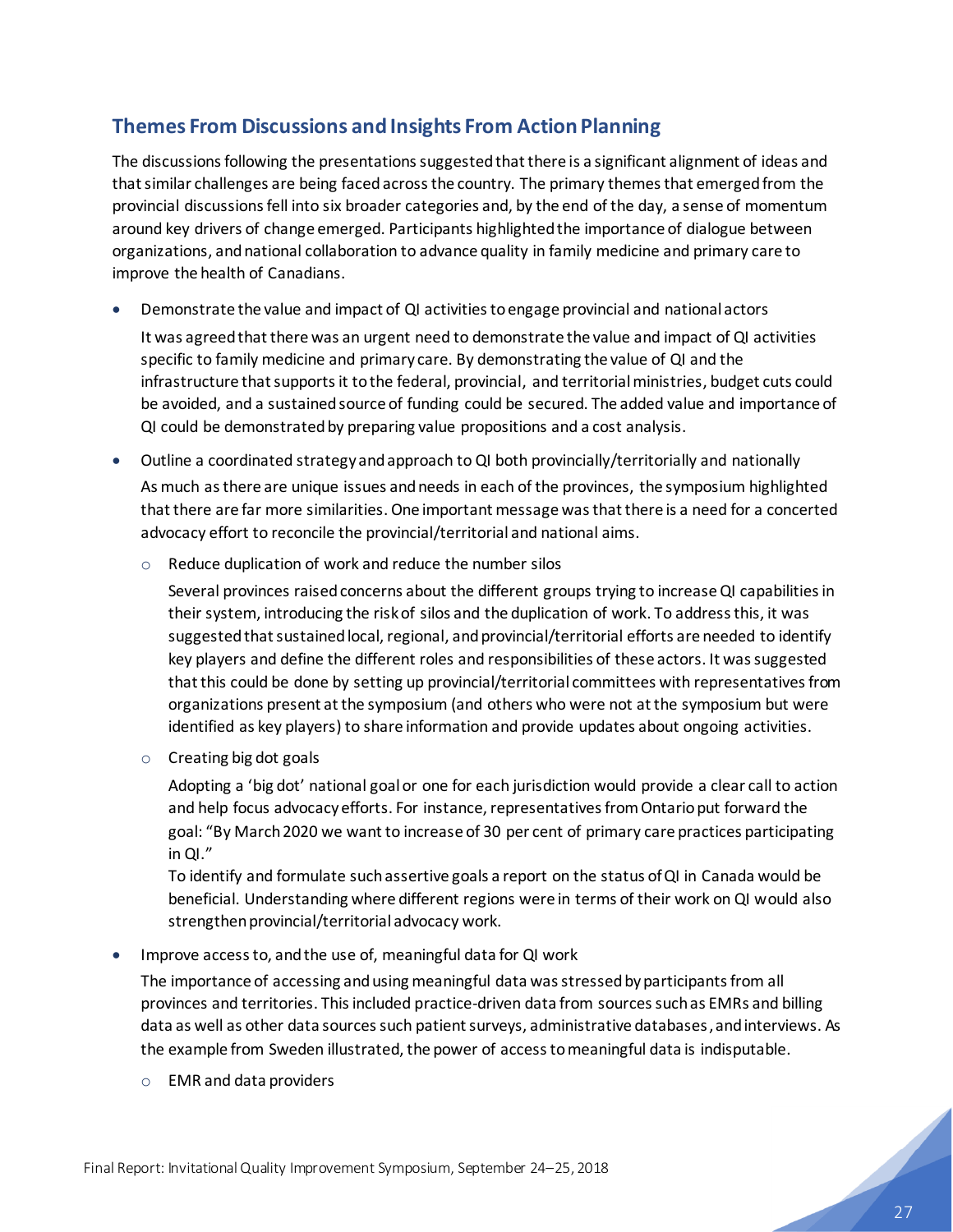All provinces highlighted the problems they were having with EMR vendors and gaining access to their data. It was suggested that an immediate, key goal of the provincial, territorial, and national advocacy efforts would be to resolve the vendor ownership and ensure that data are accessible for all primary care providers across the country.

o Training about EMR data

The EMRs are a valuable resource for family physicians and their health teams as they contain comprehensive data which can be used to support QI activities. However, as some participants highlighted, QI depends on high-quality and meaningful data, which is only possible if the data collected is entered in a standardized and consistent format. Toensure accurate data collection, training is needed. It was recognized that support for this is available, but family physicians may not be aware of the programs. Therefore, it would be necessary to raise awareness of existing resources through, for example, more assertive marketing.

o Leverage the Canadian Primary Care Sentinel Surveillance Network (CPCSSN)

There was recognition that CPCSSN has the potential to unlock significant resources and tools for QI across Canada. CPCSSN supports physicians and family health teams with cleaning their data and provides basic training on this. Not all participants were aware of the services that CPCSSN provides, which demonstrates need for a coordinated effort to publicize related resources and tools.

• Identify and bring together the existing work for QI in each province

Saskatchewan, Manitoba, and the Atlantic provinces identified a need for a local environmental scan to help identify progress made and potential gaps to be addressed. Such a local needs assessment would synthesize what is already available to support QI and identify provincial stakeholders and their roles. Using this as a foundation, concrete goals and a streamlined provincial strategy could be developed.

There is an opportunity for the CFPC to provide frameworks and tools to support strategy creation. A generative strength-based framework to generate momentum across the country was identified as one approach to spread QI in primary care. This approach would support provincial groups to identify and build on strength and to highlight actions that match aspirational goals.

- Mobilize a culture of QI and reflective practice to engage front-line physicians and their teams
	- $\circ$  Understanding what really matters to primary care providers

At least three provinces spoke about the need to better understand what matters to physicians in their region as they develop strategies for change. Identifying pain points in practice can support the uptake of QI, create a healthier workforce, improve the quality of care for patients and result in reduced system costs. Moreover, a deeper engagement of primary care provider voices aligns with the quadruple aim—improving the experience of providers.

 $\circ$  Engaging the patient and listening to the family voice Throughout the sessions, the need to keep the patient and family voice at the centre was emphasized. It was agreed that, as the CFPC and provincial groups move forward, there will be a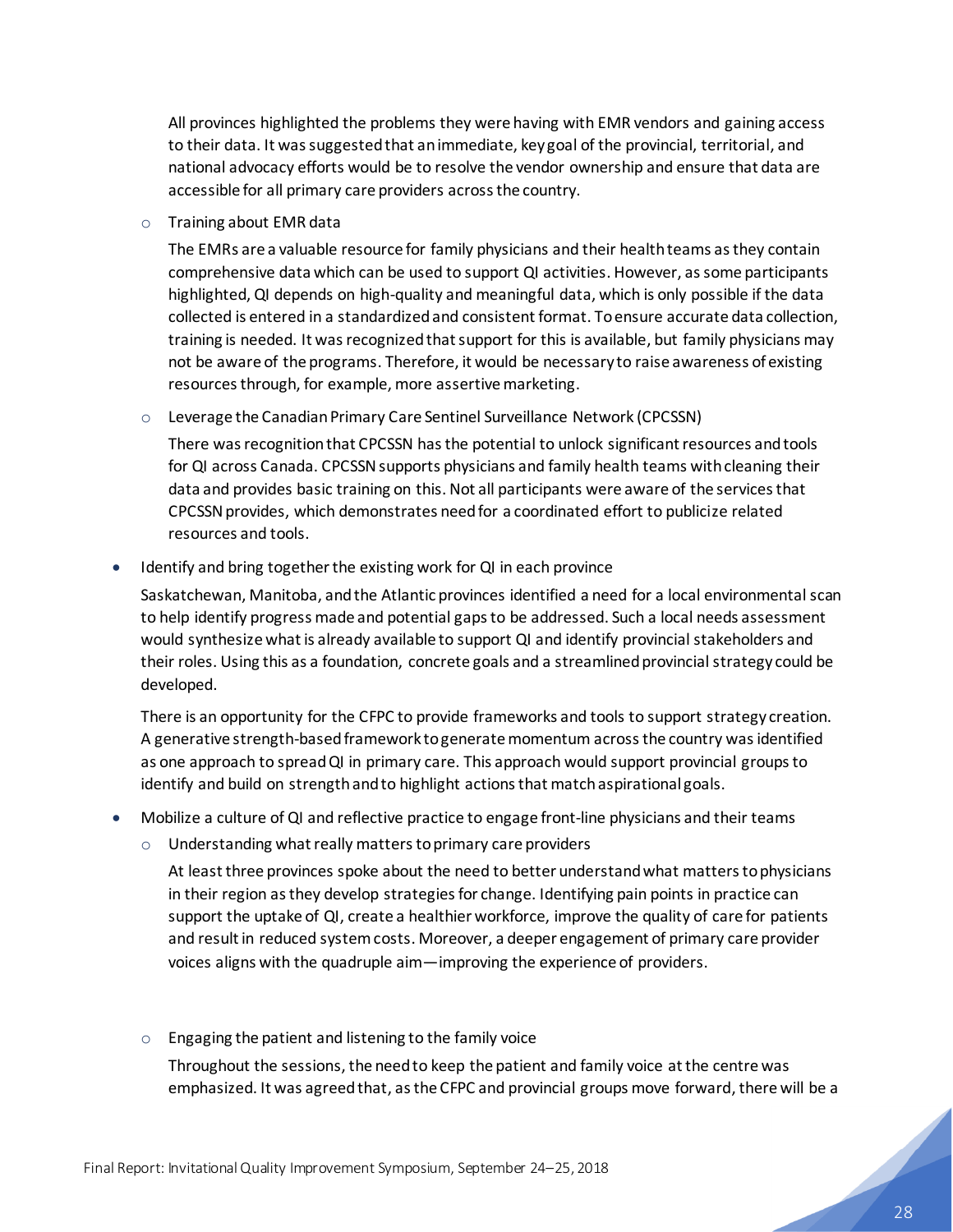need to determine how best to access, integrate,and leverage patient and family voices to create cases for support for QI work in primary care.

o Recognize QI efforts

The importance of recognizing QI efforts was stressed by different groups. Several suggestions were made about how to support this recognition; for instance, through practice audits for QI, a visible recognition for participation in QI (e.g., awards at FMF) and encouraging the application of QI Mainpro+® credits.

• Share and market QI resources and tools across the country

Crucial to building, supporting, and sustaining the capacity building and advocacy for QI across Canada is sharing existing tools and resources. Throughout the presentations and discussions, participants shared their knowledge of existing and planned resources to support QI activities. A consensus was reached that awareness ofexisting tools and resources is crucial and that the best vehicle to raise awareness would be a central repository. There was support for the CFPC to host such a platform and to build communities of practice to support these efforts.

o Practice facilitation

Alberta, British Columbia, and Quebec have invested in practice facilitator programs to support family physicians and their health teams. Their shared experiences and research provide evidence that such programs offer a significant ROI and result in successful process improvements that improve the quality of care. Several provinces agreed that investing in practice facilitators, separate fromtraining for cleaning and using EMR data, would be valuable. In the short-term it was suggested that local champions could provide the initial momentum for those provinces and territories that have not yet fully explored this model.

o Change management support

Several provinces mentioned the need to have more change management resources to support the efforts of advancing QI in primary care.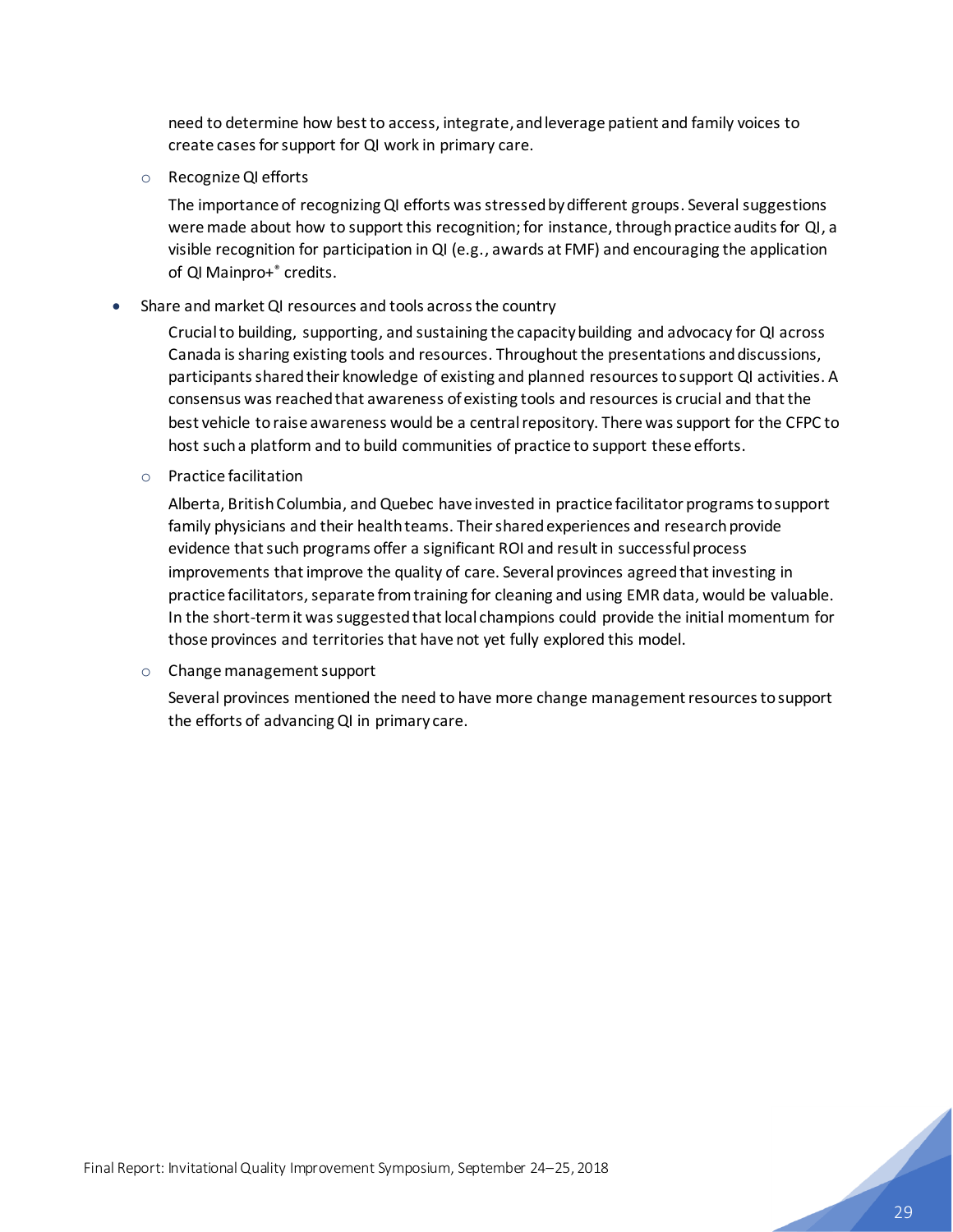# <span id="page-31-0"></span>**Conclusion and Next Steps**

The symposium ended with an expression of a desire to continue to collaborate to advance QI and practice facilitation within family medicine and primary care at all levels. Attendees recognizedthis opportunity to strengthen and expand the practices described at this national event, for the benefit of Canadians across the country.

- Increase provincial-level advocacy for resources to support QI in family medicine and primary care
- Increase countrywide advocacy to ensure access to EMR data for the purposes of QI
- Create a guide to help residency programs incorporate QI and research in their curricula, including clarification of what the competencies entail and ideas for teaching and assessing them
- Explore CPD credit incentives for QI related activities in daily practice

### <span id="page-31-1"></span>**Symposium evaluation**

On September 28th, an evaluation survey was sent out to all participants to assess the impact of the symposium and plan the next steps. The key findings include:

- Response rate was 26 per cent
- Fifty-four per cent agreed that this symposium would advance QI in family medicine in Canada
- Forty-eight per cent strongly agreed and 40 per cent agreed that the symposium made them aware of resources related to QI outside of their province that they were not previously aware of
- Forty-seven per cent agreed that the symposium forged new collaborations within and across provinces
- Forty-five per cent agreed that the symposium strengthened existing collaborations and partnerships
- Sixty-nine per cent strongly agreed that the CFPC has a key role to play in hosting such meetings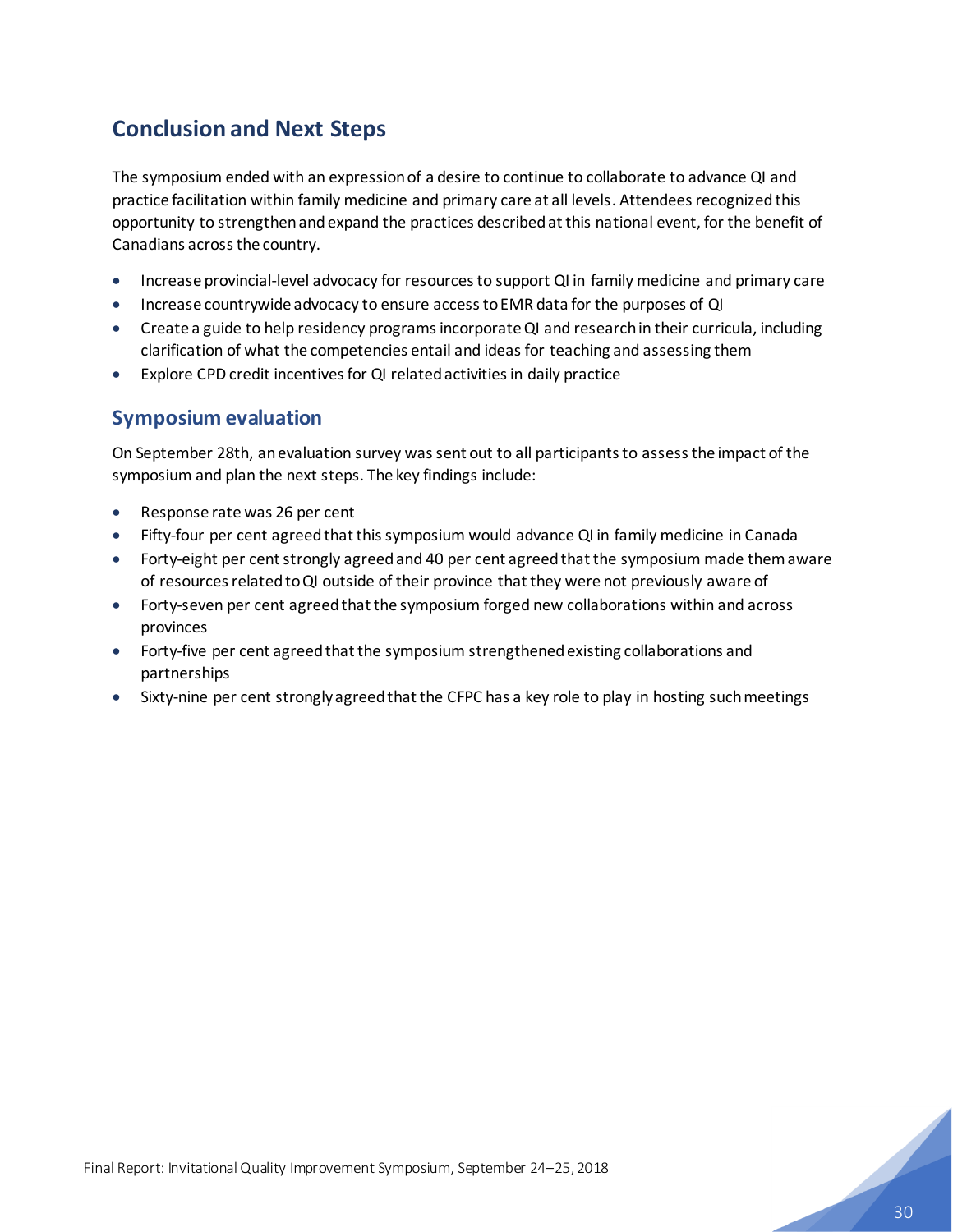# <span id="page-32-0"></span>**Appendices**

# <span id="page-32-1"></span>**Appendix A –QI Symposium Agenda**

24 September 2018

### **STREAM 1 – PRACTICE FACILITATION** (Room A)

| <b>Time</b>                  | <b>Topic</b>                                                                                                                                                                                                                                                                                                                           | Lead                                                                                                                                                                                                                                                                                                                |  |
|------------------------------|----------------------------------------------------------------------------------------------------------------------------------------------------------------------------------------------------------------------------------------------------------------------------------------------------------------------------------------|---------------------------------------------------------------------------------------------------------------------------------------------------------------------------------------------------------------------------------------------------------------------------------------------------------------------|--|
| $8:00 - 9:00$ a.m.           | Breakfast and registration                                                                                                                                                                                                                                                                                                             |                                                                                                                                                                                                                                                                                                                     |  |
| $9:00 - 9:20$ a.m.           | $\bullet$<br>Welcome and review of day<br>Overview of the Practice Improvement Initiative<br>$\bullet$<br>(Pii)                                                                                                                                                                                                                        | Maria Judd (CFHI)<br>$\bullet$<br>Yves Couturier (Réseau-1, Québec)<br>$\bullet$<br>Jean-Sébastien Paquette (Université<br>$\bullet$<br>Laval)<br>José Pereira (CFPC)<br>$\bullet$                                                                                                                                  |  |
| $9:20 - 9:45$ a.m.           | Practice Facilitation: Its evidence and spread                                                                                                                                                                                                                                                                                         | Bill Hogg (University of Ottawa)                                                                                                                                                                                                                                                                                    |  |
| $9:45 - 10:30$ a.m.          | Practice Facilitation: Models and resources<br>Agency for Healthcare Research and Quality<br>$\bullet$<br>(AHRQ)<br>Toward Optimized Practice (TOP)<br>Champlain, Ontario<br>$\bullet$<br>Agents d'amélioration continue de la qualité<br>$\bullet$<br>(ACQ) dans les groupes de médecine de famille<br>universitaires (GMF-U), Québec | Eileen Patterson (Facilitator)<br>Presenters<br>Robert McNellis (AHRQ)<br>$\bullet$<br>Arvelle Balon-Lyon (TOP)<br>$\bullet$<br>Bill Hogg (Champlain, Ontario)<br>$\bullet$<br>Jean-Luc Tremblay (Agents d'ACQ<br>$\bullet$<br>pour les GMF-U du Québec)                                                            |  |
| 10:30-10:50<br>a.m.          | <b>Break</b>                                                                                                                                                                                                                                                                                                                           |                                                                                                                                                                                                                                                                                                                     |  |
| 10:50-11:40<br>a.m.          | Practice Facilitator Roles: Master of one or facilitator<br>of all?<br>QI facilitator<br>$\bullet$<br><b>EMR</b> facilitator<br>$\bullet$<br>Research facilitator<br>$\bullet$<br>Hybrid role<br>$\bullet$                                                                                                                             | Eileen Patterson (Facilitator)<br>Presenters<br>Robert McNellis (AHRQ)<br>$\bullet$<br>Mark Watt (TOP)<br>$\bullet$<br>Michelle Greiver (UTOPIAN)<br>$\bullet$<br>Annie Leblanc (Laval University)<br>$\bullet$<br>Édith Bernier (Agente d'ACQau<br>$\bullet$<br>GMF-U de Maria du CISSS de la<br>Gaspésie, Québec) |  |
| $11:40$ a.m. -<br>12:15 p.m. | <b>Practice Facilitation:</b><br>Mapping the competencies                                                                                                                                                                                                                                                                              | Eileen Patterson (Facilitator)                                                                                                                                                                                                                                                                                      |  |
| 12:15-1:00 p.m.              | Lunch                                                                                                                                                                                                                                                                                                                                  |                                                                                                                                                                                                                                                                                                                     |  |
| $1:00-2:00$ p.m.             | Next Steps                                                                                                                                                                                                                                                                                                                             | Eileen Patterson and José Pereira<br>(Facilitators)                                                                                                                                                                                                                                                                 |  |
| 2:00-2:30p.m.                | <b>Break</b>                                                                                                                                                                                                                                                                                                                           |                                                                                                                                                                                                                                                                                                                     |  |

### **STREAM 2 – QI and RESEARCH in FAMILY MEDICINE RESIDENCY PROGRAMS** (Room B)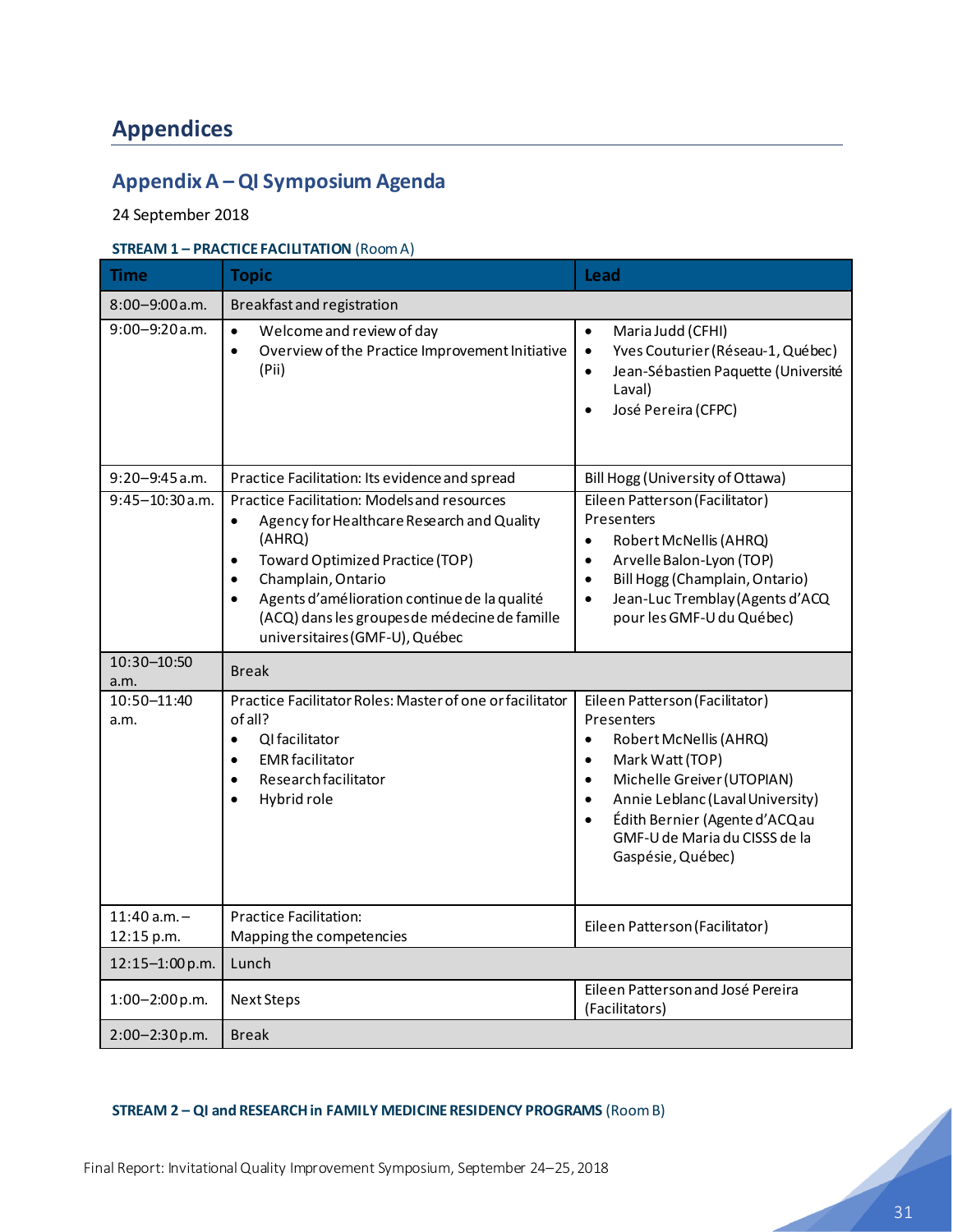| <b>Time</b>                    | <b>Topic</b>                                                                                                                                                                                                                               | <b>Lead</b>                                                                                                                                                     |
|--------------------------------|--------------------------------------------------------------------------------------------------------------------------------------------------------------------------------------------------------------------------------------------|-----------------------------------------------------------------------------------------------------------------------------------------------------------------|
| 8:00-9:00 a.m.                 | Breakfast and registration                                                                                                                                                                                                                 |                                                                                                                                                                 |
| $9:00 - 9:45$ a.m.             | Welcome and review of day<br>$\bullet$<br>Overview of the Practice Improvement<br>$\bullet$<br>Initiative (Pii)<br>Section of Residents GIFT Project<br>$\bullet$                                                                          | Nancy Fowler (CFPC)<br>$\bullet$<br>Ivy Oandasan (CFPC)<br>$\bullet$<br>Deirdre Snelgrove (CFPC)<br>$\bullet$<br>Kelsi Cole (Section of Residents)<br>$\bullet$ |
| $9:45-10:30$ a.m.              | QI, Data, and Research Learning Objectives:<br>Review work to date and give further input (for<br>residency and first five years in practice)                                                                                              | Ivy Oandasan (CFPC, Facilitator)                                                                                                                                |
| 10:30-10:50<br>a.m.            | <b>Break</b>                                                                                                                                                                                                                               |                                                                                                                                                                 |
| 10:50-11:15<br>a.m.            | QI Learning and Assessment Methods:<br>Insights from the Royal College of Physicians and<br>Surgeons of Canada                                                                                                                             | Roger Wong<br>(Royal College)                                                                                                                                   |
| 11:15-11:50<br>a.m.            | QI, Data, and Research Learning Methods:<br>Insights from departments of family medicine<br>$\bullet$<br>across the country<br>What is realistic in family medicine residency<br>$\bullet$<br>and the first five years in family practice? | Group work:<br>Brainstorming ideas and concepts<br>Facilitators:<br>Ivy Oandasan (CFPC)<br>$\bullet$                                                            |
| $11:50$ a.m. $-$<br>12:15 p.m. | Report back from group tables                                                                                                                                                                                                              | Elizabeth Muggah (University of<br>$\bullet$<br>Ottawa)                                                                                                         |
| 12:15-1:00 p.m.                | Lunch                                                                                                                                                                                                                                      |                                                                                                                                                                 |
| $1:00-1:05$ p.m.               | Considerations for assessment methods                                                                                                                                                                                                      | Brent Kvern (CFPC)                                                                                                                                              |
| $1:05 - 1:30$ p.m.             | QI, Data, and Research Assessment Methods:<br>Residency and first five years in family practice:<br>Getting the ball rolling                                                                                                               | Group work: Brainstormingideas and<br>concepts<br>Facilitators:<br>Ivy Oandasan (CFPC)<br>$\bullet$<br>Donna Manca (University of Alberta)<br>$\bullet$         |
| $1:30-1:45$ p.m.               | Report back from group tables                                                                                                                                                                                                              | Rapporteur                                                                                                                                                      |
| $1:45 - 2:00 p.m.$             | Opportunities for collaboration and next steps                                                                                                                                                                                             | Ivy Oandasan (Facilitator)                                                                                                                                      |
| 2:00-2:30p.m.                  | <b>Break</b>                                                                                                                                                                                                                               |                                                                                                                                                                 |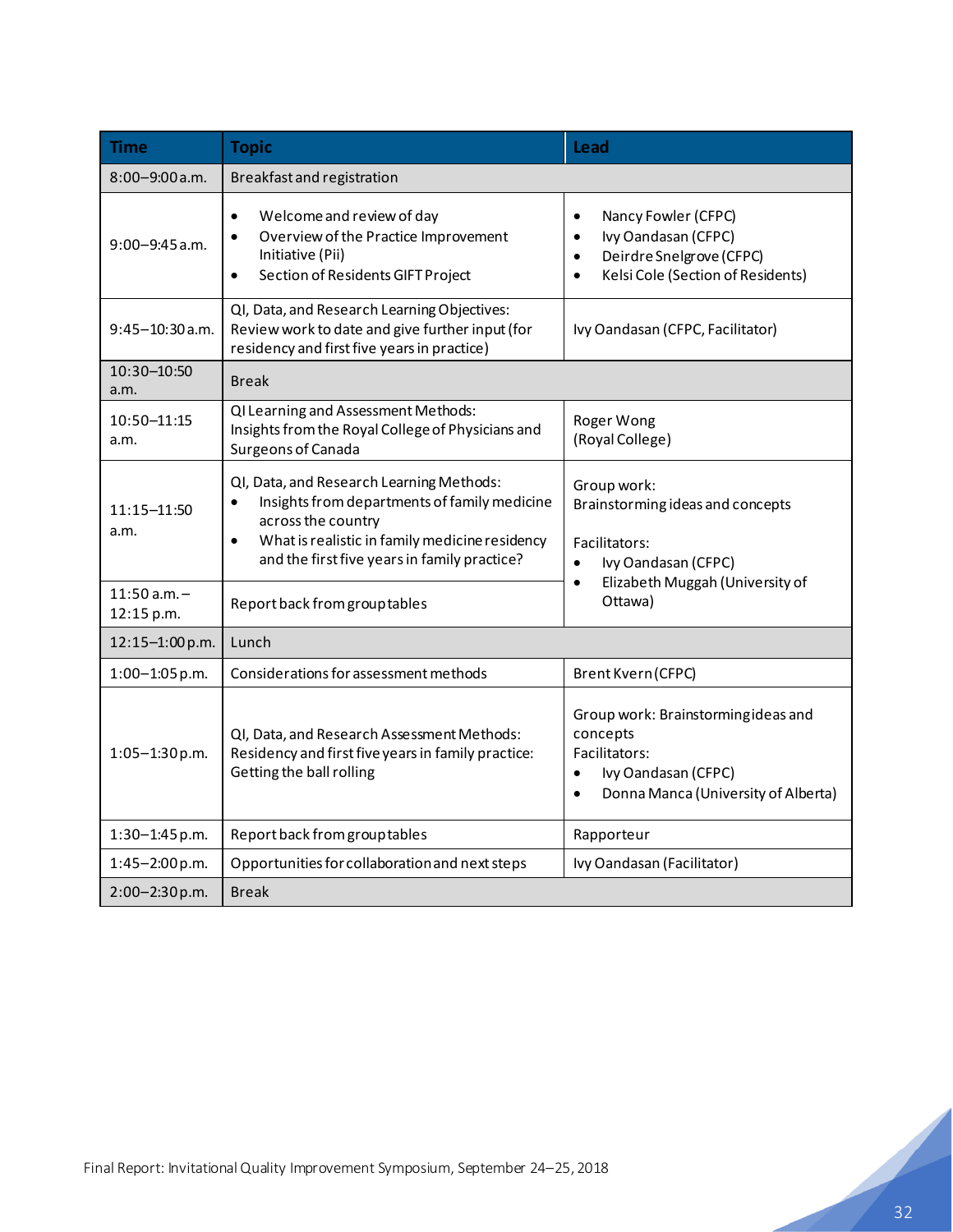### **JOINT AFTERNOON SESSION – QI COURSES STREAM**(Room A)

| Time               | <b>Topic</b>                                                                                                                                                                                                                                                                                                                              | Lead                                                                                                                                                                                                                                             |
|--------------------|-------------------------------------------------------------------------------------------------------------------------------------------------------------------------------------------------------------------------------------------------------------------------------------------------------------------------------------------|--------------------------------------------------------------------------------------------------------------------------------------------------------------------------------------------------------------------------------------------------|
| $2:30-2:40 p.m.$   | Welcome                                                                                                                                                                                                                                                                                                                                   | José Pereira (CFPC)                                                                                                                                                                                                                              |
| $2:40 - 3:00 p.m.$ | What's on the menu?<br>Introductory, intermediate, and advanced QI<br>courses                                                                                                                                                                                                                                                             | Eileen Patterson (Facilitator)<br>Presenter:<br>Alexandra Salekeen (CFPC)                                                                                                                                                                        |
| $3:00 - 4:00 p.m.$ | Elevator Briefings I<br>IDEAS and QUORUM: Health Quality Ontario<br>$\bullet$<br>Patient Safety Education Course (CPSI)<br>$\bullet$<br>Health Quality Council Alberta<br>$\bullet$<br>C-QuIPS, co-learning, and certificate course<br>$\bullet$                                                                                          | Eileen Patterson (Facilitator)<br>Presenters<br>Joshua Tepper (Health Quality<br>Ontario)<br>Maryanne D'Arpino (CPSI)<br>$\bullet$<br>Tony Mottershead (HQC Alberta)<br>Joanne Goldman (C-QuIPS)                                                 |
| $4:00 - 4:10 p.m.$ | <b>Break</b>                                                                                                                                                                                                                                                                                                                              |                                                                                                                                                                                                                                                  |
| $4:10-5:10 p.m.$   | <b>Elevator Briefings II</b><br>CQIP and LILT: Health Quality Council<br>Saskatchewan<br>Clinician Quality Academy: British Columbia<br>$\bullet$<br>Patient Safety and Quality Council (BCPSQC)<br>Teaching residents to use their EMRs<br>$\bullet$<br>TELFER Quality Improvement and Patient<br>$\bullet$<br>Safety Leadership Program | Eileen Patterson (Facilitator)<br>Presenters<br>Shari Furniss (HQC Saskatchewan)<br>Andrew Wray (BCPSQC)<br>٠<br>Noah Crampton (Teaching residents<br>$\bullet$<br>to use their EMRs)<br>Catherine Caron (Graduate of<br>advanced course TELFER) |
| $5:10 - 5:30 p.m.$ | Next Steps                                                                                                                                                                                                                                                                                                                                | Eileen Patterson and José Pereira<br>(Facilitators)                                                                                                                                                                                              |

### **25 SEPTEMBER 2018 – NATIONAL SYMPOSIUM**

| Time               | <b>Topic</b>                                                                                                                                                                 | Lead                                                                                         |  |
|--------------------|------------------------------------------------------------------------------------------------------------------------------------------------------------------------------|----------------------------------------------------------------------------------------------|--|
| $8:00 - 9:00$ a.m. | Breakfast and registration                                                                                                                                                   |                                                                                              |  |
| $9:00 - 9:20$ a.m. | Welcome and review of day<br>An overview of the CFPC Practice<br>Improvement Initiative (Pii)<br>Canadian Foundation for Healthcare<br>Improvement: Primary care initiatives | Guillaume Charbonneau (CFPC)<br>٠<br>José Pereira (CFPC)<br>٠<br>Jennifer Zelmer (CFHI)<br>٠ |  |
| $9:20 - 9:30$ a.m. | Patient reflection                                                                                                                                                           | Donald Lepp                                                                                  |  |
|                    | Q&A                                                                                                                                                                          | Danny Nashman (Facilitator)                                                                  |  |
| $9:30 - 9:55$ a.m. | Global Perspective: The QI experience                                                                                                                                        | Ulrika Elmroth (The Swedish Association of Local<br>Authorities and Regions)                 |  |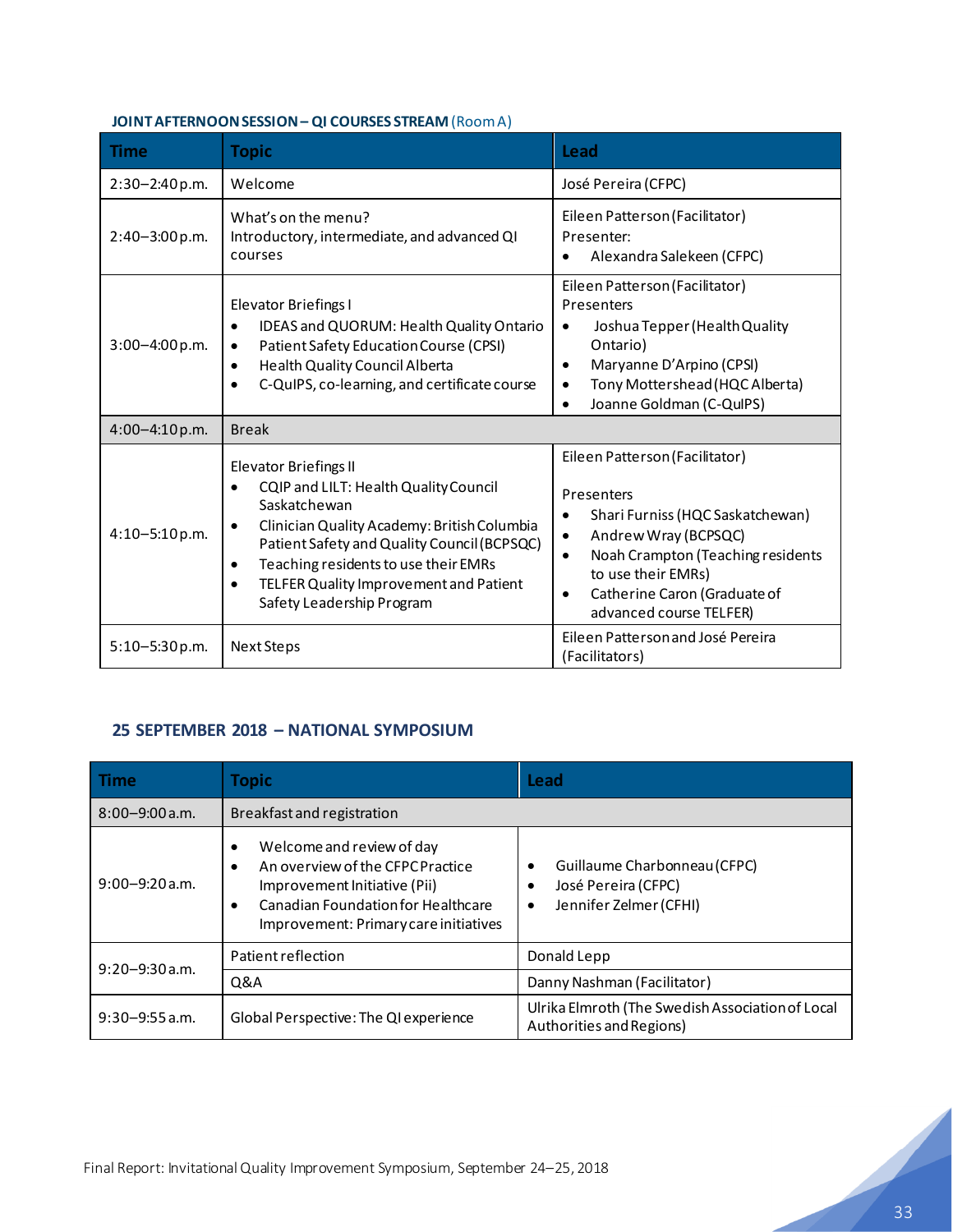<span id="page-35-0"></span>

| Time                                    | <b>Topic</b>                                                                                                                                                                                                                                                                                  | Lead                                                                                                                                                                                                                                                                                                                                                                                                          |
|-----------------------------------------|-----------------------------------------------------------------------------------------------------------------------------------------------------------------------------------------------------------------------------------------------------------------------------------------------|---------------------------------------------------------------------------------------------------------------------------------------------------------------------------------------------------------------------------------------------------------------------------------------------------------------------------------------------------------------------------------------------------------------|
| $9:55 - 10:45$ a.m.                     | Panel: The Canadian QI landscape                                                                                                                                                                                                                                                              | Joshua Tepper (Health Quality Ontario)<br>$\bullet$<br>Dennis Kendel (Saskatchewan Health Quality<br>$\bullet$<br>Council)<br>Jean-Luc Tremblay (Agents d'amélioration<br>$\bullet$<br>continue de la qualité pour les GMF-U du<br>Québec)<br>Arvelle Balon-Lyon (Toward Optimized<br>$\bullet$<br>Practice, Alberta)<br>Andrew Wray (British Columbia Patient<br>$\bullet$<br><b>Safety Quality Council)</b> |
|                                         | Q & A                                                                                                                                                                                                                                                                                         | Danny Nashman (Facilitator)                                                                                                                                                                                                                                                                                                                                                                                   |
| $10:45 - 11:00$ a.m.                    | <b>Break</b>                                                                                                                                                                                                                                                                                  |                                                                                                                                                                                                                                                                                                                                                                                                               |
| 11:00-11:25 a.m.                        | QI supported by data                                                                                                                                                                                                                                                                          | Tara Kiran (University of Toronto)                                                                                                                                                                                                                                                                                                                                                                            |
| 11:25 a.m. - 12:30<br>p.m.              | Panel: Other Canadian QI activities<br><b>Practice facilitation</b><br>$\bullet$<br>Departments of family medicine and<br>$\bullet$<br>residency programs<br>QI training highlights<br>$\bullet$<br><b>PBRN</b><br>$\bullet$<br><b>CPCSSN Data Presentation Toolkit</b><br>$\bullet$<br>(DPT) | Danny Nashman (Facilitator)<br>Bill Hogg (University of Ottawa)<br>$\bullet$<br>Elizabeth Muggah (University of Ottawa)<br>$\bullet$<br>Donna Manca (University of Alberta)<br>$\bullet$<br>Michelle Greiver (University of Toronto)<br>$\bullet$<br>Sabrina Wong (CPCSSN)                                                                                                                                    |
|                                         | Q & A                                                                                                                                                                                                                                                                                         | Danny Nashman (Facilitator)                                                                                                                                                                                                                                                                                                                                                                                   |
| Lunch and networking<br>12:30-1:15 p.m. |                                                                                                                                                                                                                                                                                               |                                                                                                                                                                                                                                                                                                                                                                                                               |
| $1:15-2:15$ p.m.                        | Provincial Discussions: What can we do<br>collectively to move this forward?                                                                                                                                                                                                                  | A table for each province will be set up and<br>participants will be seated around these tables<br>for discussions                                                                                                                                                                                                                                                                                            |
| $2:15-2:55$ p.m.                        | Highlights from the Provincial Discussions                                                                                                                                                                                                                                                    | Group report back                                                                                                                                                                                                                                                                                                                                                                                             |
| $2:55 - 3:15$ p.m.<br><b>Break</b>      |                                                                                                                                                                                                                                                                                               |                                                                                                                                                                                                                                                                                                                                                                                                               |
| $3:15-4:00$ p.m.                        | Provincial Discussions: Reconvene for<br>further discussion                                                                                                                                                                                                                                   | Group report back                                                                                                                                                                                                                                                                                                                                                                                             |
| 4:00-4:30 p.m.                          | Next steps and closing of symposium                                                                                                                                                                                                                                                           | Guillaume Charbonneau (CFPC)<br>$\bullet$<br>José Pereira (CFPC)<br>$\bullet$                                                                                                                                                                                                                                                                                                                                 |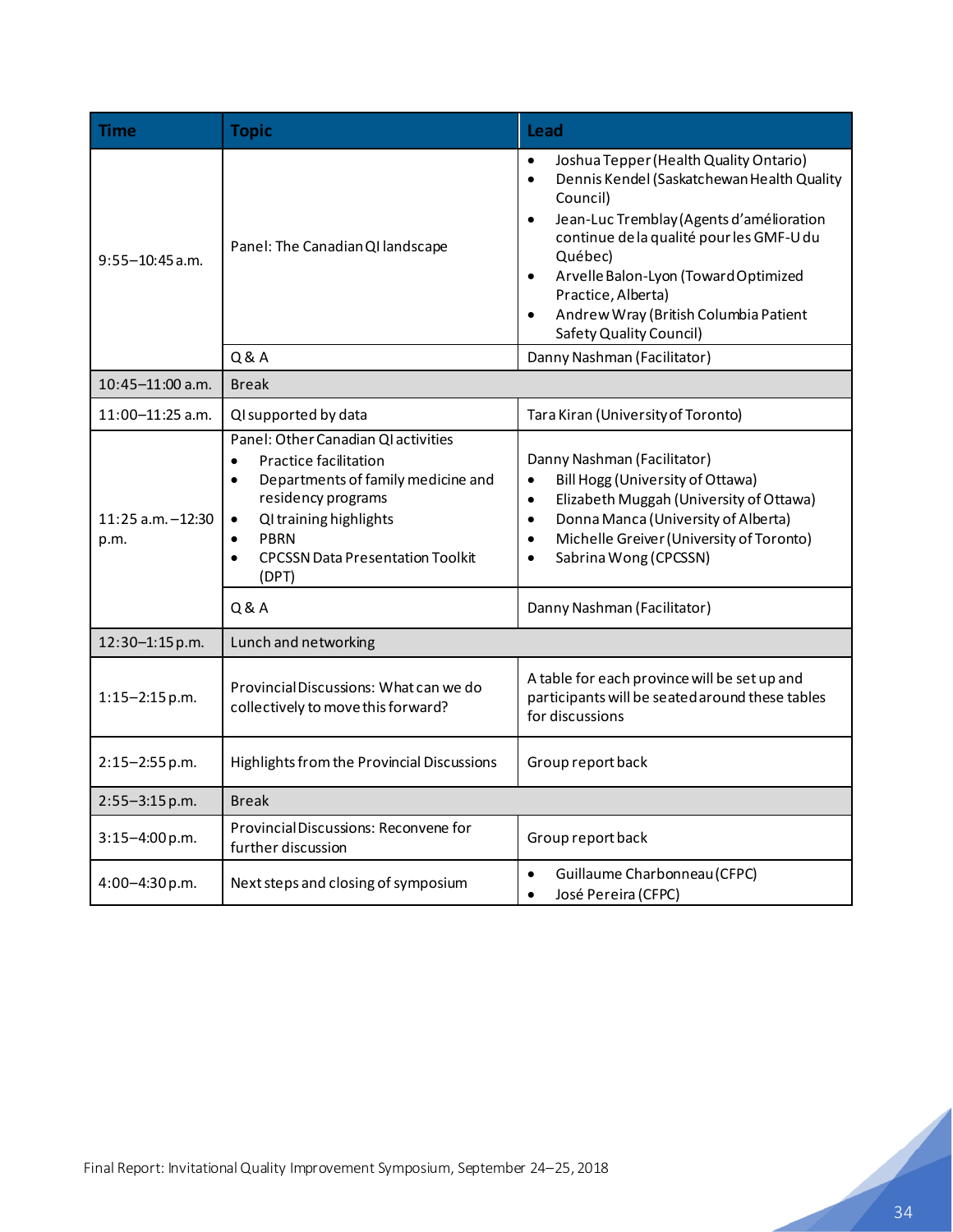# **Appendix B – Participants**

|                                                        |                 | September 24                 |                     | September 25   |
|--------------------------------------------------------|-----------------|------------------------------|---------------------|----------------|
| <b>Organization/University</b>                         | <b>Province</b> | <b>Practice</b><br>Residency |                     |                |
|                                                        |                 |                              | <b>Facilitation</b> |                |
| University of Alberta                                  | AB              | 3                            | 3                   | 6              |
| University of Calgary                                  | AB              | 3                            | $\overline{a}$      | 3              |
| University of British Columbia                         | BC              | 3                            | 1                   | 4              |
| University of Manitoba                                 | MB              | 3                            | $\overline{2}$      | 5              |
| <b>Memorial University</b>                             | <b>NL</b>       | $\overline{2}$               |                     | $\overline{2}$ |
| Dalhousie University                                   | <b>NS</b>       | $\overline{2}$               |                     | $\overline{2}$ |
| <b>McMaster University</b>                             | ON              | $\overline{\mathbf{4}}$      | 1                   | 5              |
| University of Ottawa                                   | ON              | 3                            | $\overline{2}$      | 5              |
| Northern Ontario School of Medicine                    | ON              | 1                            | $\blacksquare$      | $\mathbf{1}$   |
| University of Toronto                                  | ON              | 3                            | 6                   | 9              |
| <b>Queens University</b>                               | <b>ON</b>       | 3                            |                     | 3              |
| <b>Western University</b>                              | ON              | $\mathbf{1}$                 | 1                   | $\overline{2}$ |
| <b>McGill University</b>                               | QC              | $\overline{2}$               | 1                   | 3              |
| Sherbrooke University                                  | QC              | 2                            | 3                   | 5              |
| Laval University                                       | QC              | 3                            | 3                   | 6              |
| University of Montreal                                 | QC              | 2                            | $\overline{2}$      | 4              |
| University of Saskatchewan                             | SK              | $\overline{2}$               | $\overline{2}$      | 4              |
| University of Prince Edward Island                     | PEI             |                              | 1                   | $\mathbf{1}$   |
| <b>Toward Optimized Practice</b>                       | AB              | $\overline{\phantom{a}}$     | $\overline{2}$      | $\overline{2}$ |
| Alberta Health Services                                | AB              | $\overline{\phantom{0}}$     | $\overline{2}$      | $\overline{2}$ |
| <b>Health Innovation Group</b>                         | AB              |                              | $\mathbf{1}$        | $\mathbf{1}$   |
| Health Quality Council of Alberta                      | AB              | Day 2                        | $\overline{2}$      | $\overline{2}$ |
| British Columbia Patient Safety & Quality<br>Council   | BC              |                              | 1                   |                |
| Health Data Coalition of BC                            | BC              | Day 2                        | $\mathbf{1}$        | $\mathbf{1}$   |
| Manitoba e-health                                      | MB              | ÷,                           | 1                   |                |
| College of Physicians and Surgeons of<br>Manitoba      | MB              |                              | $\mathbf{1}$        |                |
| Manitoba Health, Senior and Active Living              | <b>MB</b>       | ÷,                           | $\mathbf{1}$        |                |
| Winnipeg Regional Health Authority                     | MB              |                              | $\mathbf{1}$        | $\mathbf{1}$   |
| Manitoba Institute for Patient Safety                  | MB              | $\overline{a}$               | $\mathbf{1}$        | $\mathbf{1}$   |
| New Brunswick Health Council                           | <b>NB</b>       | Day 2                        | $\mathbf{1}$        | $\mathbf{1}$   |
| Nova Scotia Health Authority                           | <b>NS</b>       | Day 2                        | $\overline{2}$      | $\overline{2}$ |
| Government of Newfoundland and<br>Labrador             | <b>NL</b>       | Day 2                        | $\mathbf{1}$        | $\mathbf{1}$   |
| Family Practice Renewal Program                        | <b>NL</b>       | $\blacksquare$               | $\overline{2}$      | $\overline{2}$ |
| Fort Smith NWT Health and Social Services<br>Authority | <b>NWT</b>      |                              | $\mathbf{1}$        | $\mathbf{1}$   |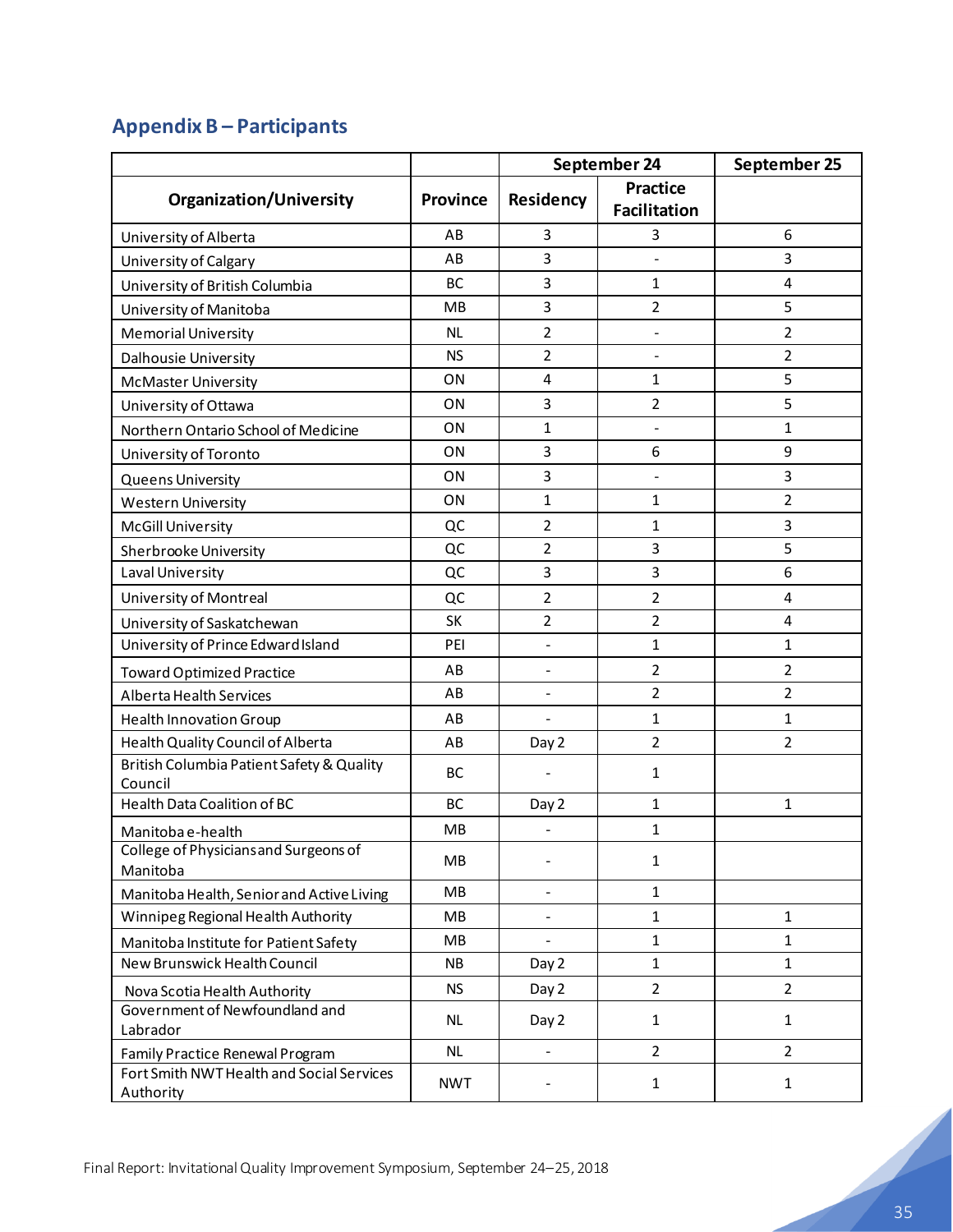|                                                                  |                 | September 24   |                                        | September 25   |
|------------------------------------------------------------------|-----------------|----------------|----------------------------------------|----------------|
| <b>Organization/University</b>                                   | <b>Province</b> | Residency      | <b>Practice</b><br><b>Facilitation</b> |                |
| <b>UTOPIAN</b>                                                   | ON              |                | 1                                      | $\mathbf{1}$   |
| Sunnybrook Health Science Centre                                 | ON              |                | 1                                      | $\mathbf{1}$   |
| <b>Ontario MD</b>                                                | <b>ON</b>       | ÷,             | 1                                      | $\mathbf{1}$   |
| <b>Bruyere Family Medicine Centre</b>                            | ON              |                | $\mathbf{1}$                           | $\mathbf{1}$   |
| Institute for Quality Management in<br>Healthcare                | ON              |                | $\mathbf{1}$                           | $\mathbf{1}$   |
| Health Quality Ontario                                           | ON              |                | 2                                      | $\overline{2}$ |
| Canada Patient Safety Institute                                  | PEI             | ÷,             | $\mathbf{1}$                           | $\mathbf{1}$   |
| Agente d'amélioration continue de la<br>qualité (ACQ)            | QC              |                | 1                                      | $\mathbf{1}$   |
| Réseau-1 Québec                                                  | QC              | ÷,             | $\mathbf{1}$                           | $\mathbf{1}$   |
| Québec GMF-U                                                     | QC              |                | 1                                      | $\mathbf{1}$   |
| PARS3                                                            | QC              | L.             | 1                                      | $\mathbf{1}$   |
| Health Quality Council Saskatchewan                              | SK              |                | $\overline{2}$                         | $\overline{2}$ |
| Practice Enhancement Program of<br>Saskatchewan                  | SK              |                | 1                                      | $\mathbf{1}$   |
| <b>Canadian Armed Forces</b>                                     | SK              | L.             | ÷.                                     | $\mathbf{1}$   |
| University of Buffalo                                            | <b>USA</b>      |                | 1                                      |                |
| Agency for Healthcare Research and Quality                       | <b>USA</b>      |                | 1                                      |                |
| Swedish Association of Local Authorities<br>and Regions (SALAR)  | SWEDEN          |                | $\mathbf{1}$                           | $\mathbf{1}$   |
| <b>Federation of Medical Regulatory</b><br>Authorities of Canada | CAN             |                |                                        | $\mathbf{1}$   |
| The Society of Rural Physician of Canada                         | CAN             | ÷,             | 1                                      | $\mathbf{1}$   |
| HealthcareCAN                                                    | CAN             | ٠              | 1                                      |                |
| Canadian Institute for Health Information                        | CAN             | $\overline{a}$ | 3                                      |                |
| Canadian Foundation for Healthcare<br>Improvement                | CAN             |                | 3                                      | 3              |
| <b>CPCSSN</b>                                                    | CAN             | ÷,             | $\overline{2}$                         | $\overline{2}$ |
| Choosing Wisely Canada                                           | CAN             |                | $\overline{2}$                         | $\overline{2}$ |
| <b>CFPC</b>                                                      | CAN             |                |                                        |                |
| <b>CFPC Board of Directors</b>                                   | CAN             | 0              | $\mathbf{1}$                           | $\mathbf{1}$   |
| <b>CFPC Section of Residents</b>                                 | CAN             | $\mathbf{1}$   | $\mathbf{1}$                           | $\mathbf{1}$   |
| <b>CFPC Chapters</b>                                             | CAN             |                |                                        |                |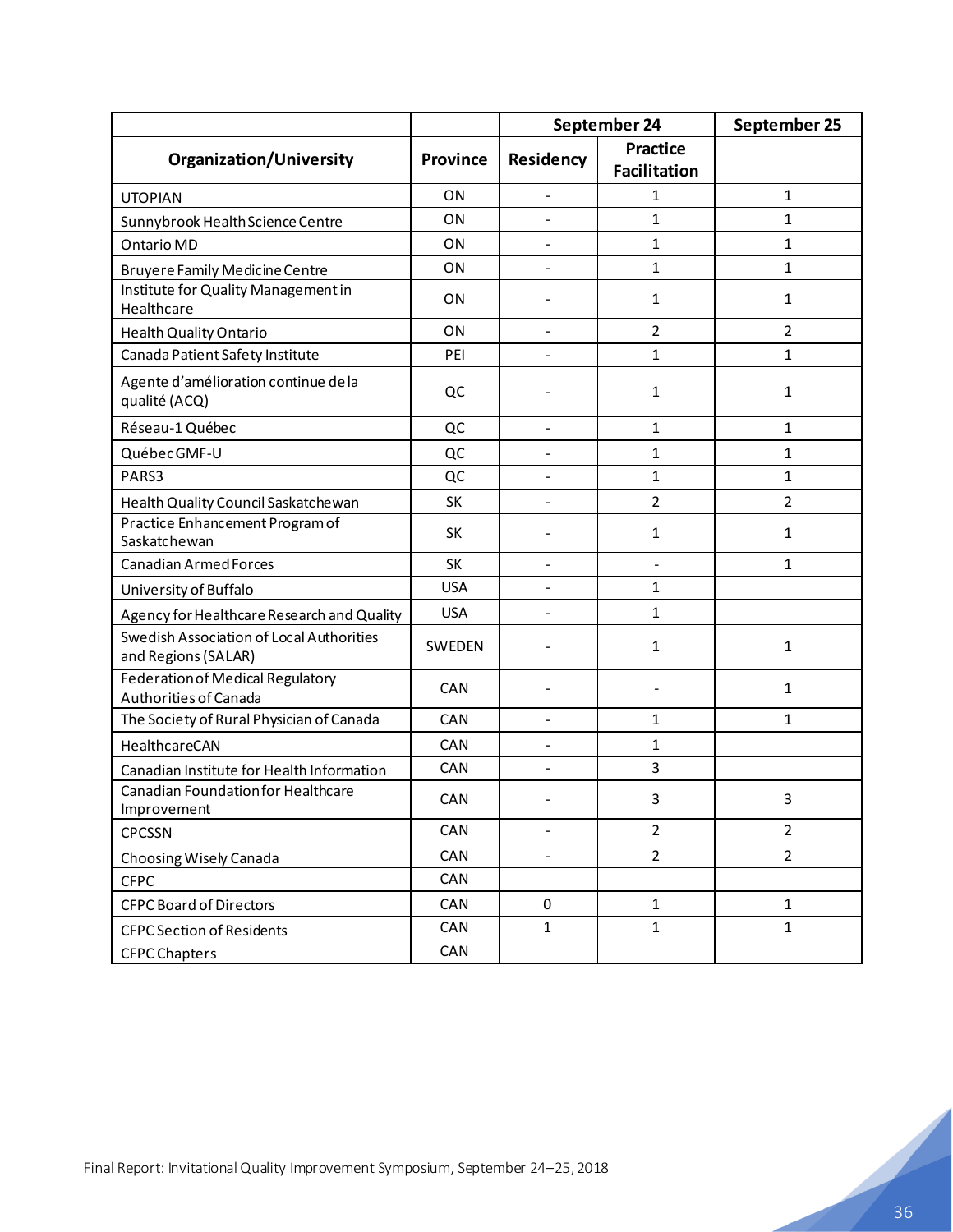# <span id="page-38-0"></span>**Appendix C – Practice Facilitation Competencies**

Compilation of Organizational Practice Facilitation Competencies, as presented at the CFPC QI Symposium

| Organization                                        | Competency                                                                                                                                                                                                                                                                                                                                                                                                                                                                                                                                                                                                                                                                                                                                                                                                                                                        |                                                                                                                                                                                                                                                                                                                                                                                                                          |  |  |  |  |
|-----------------------------------------------------|-------------------------------------------------------------------------------------------------------------------------------------------------------------------------------------------------------------------------------------------------------------------------------------------------------------------------------------------------------------------------------------------------------------------------------------------------------------------------------------------------------------------------------------------------------------------------------------------------------------------------------------------------------------------------------------------------------------------------------------------------------------------------------------------------------------------------------------------------------------------|--------------------------------------------------------------------------------------------------------------------------------------------------------------------------------------------------------------------------------------------------------------------------------------------------------------------------------------------------------------------------------------------------------------------------|--|--|--|--|
| Agency for Healthcare<br><b>Researchand Quality</b> | Core Competencies<br>Content Mastery: Knowledge of primary care, organizational change<br>Applied Skills: QI methods, use of health information technologies, meeting<br>facilitation<br>Knowledge and Skills Domains<br>Foundational Knowledge: Improving primary care, organizational change, PCMH<br>$\bullet$<br>principles, primary care environment<br>General Skills: Basic QI methods, practice assessment, meeting management<br>$\bullet$<br>Specialized Skills: Use of health information technology, work process<br>$\bullet$<br>engineering<br>Professional Skills, Knowledge, and Commitment: Effective communication,<br>$\bullet$<br>building trust, life-long learning<br><b>Professional Standards</b><br>Transparency<br>$\bullet$<br>Self-evaluation<br>$\bullet$<br>Commitment to continuous learning<br>$\bullet$<br>Commitment to QI<br>٠ |                                                                                                                                                                                                                                                                                                                                                                                                                          |  |  |  |  |
| Alberta Medical<br>Association<br>(TOP)             | Overarching Context of Primary Care<br>Quality Improvement: Core<br>Model for improvement<br>$\bullet$<br><b>PDSA</b> testing<br>$\bullet$<br>Understand system variation<br>$\bullet$<br>Using data to guide decisions<br>$\bullet$<br>Scale-up, sustain, and spread<br>$\bullet$<br>Modes of Influence: Core<br>Leadership and facilitation<br>$\bullet$<br>Engaging others<br>$\bullet$<br>Forming a team<br>$\bullet$<br>Conflict resolution<br>$\bullet$<br>Leading effective meetings<br>$\bullet$<br>Optimizing Patient's Medical Home and<br>Integration<br>Panel and continuity<br>Team-based care<br>Organized evidence based care<br>Patient-centred care<br>$\bullet$<br>Access to care<br>Coordination of care<br>System integration<br>System supports                                                                                              | QI Advanced<br>Deeper dive into level 1<br>$\bullet$<br><b>KSAs</b><br>Value stream mapping<br>$\bullet$<br>Quality as a business<br>$\bullet$<br>strategy<br>Cognitive task analysis<br>Modes of Influence Advanced<br>Transformational change<br>$\bullet$<br>management<br>Diffusion of innovations<br>$\bullet$<br>Influencing complex-<br>$\bullet$<br>adaptive systems<br>Influencing clinical<br>behaviour change |  |  |  |  |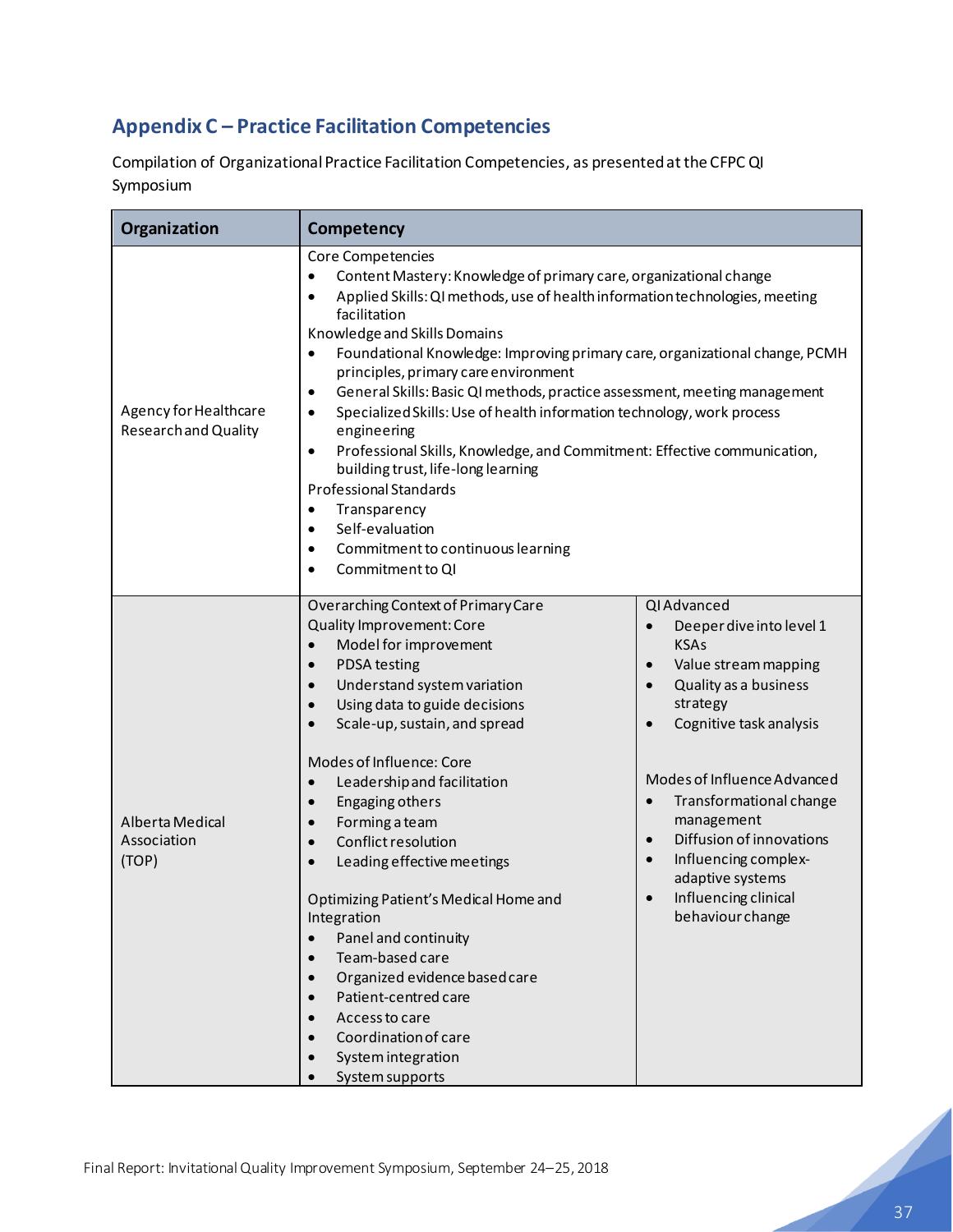| Organization                                                   | Competency                                                                                                                                                                                                                                                                                                                                                                                                                                                                                                                               |
|----------------------------------------------------------------|------------------------------------------------------------------------------------------------------------------------------------------------------------------------------------------------------------------------------------------------------------------------------------------------------------------------------------------------------------------------------------------------------------------------------------------------------------------------------------------------------------------------------------------|
| <b>UTOPIAN</b>                                                 | <b>Skills</b><br>PC platforms (MS Word, Power Point, Excel, etc.)<br>$\bullet$<br>Statistical software (SPSS, R)<br>$\bullet$<br>Survey tools: Qualtrix, qualitative software: Nvivo<br>$\bullet$<br>Abilities<br>Excellent interpersonal and communication skills<br>$\bullet$<br>Independence<br>$\bullet$<br>Ability to manage multiple research projects; recruitment; lit review; writing;<br>$\bullet$<br>presentations; REB applications; project management; coordination with<br>practices; contacting patients; searching EMRs |
| Patient Oriented Research<br>(POR) Facilitation<br>Program, PQ | Currently assessing the required/preferred skills of POR facilitators<br>through an applied, practice-based initiative, with the goal of developing an<br>On-Boarding POR Facilitation Program                                                                                                                                                                                                                                                                                                                                           |
| Quebec Family Medicine<br>Group QI Agent<br>Experience         | Leadership<br>Facilitate the identification of the GMF-U's QI priorities<br>$\bullet$<br>Facilitate decision making by consensus within the team<br>$\bullet$<br>Direct initiatives towards the agreed upon priorities<br>$\bullet$<br>Support change through follow-ups and encouragement<br>$\bullet$<br>Consolidate QI culture<br>$\bullet$<br>Project management<br>Start, plan, coordinate, execute, monitor, evaluate<br>Rigorous organization of tasks                                                                            |
|                                                                | Coordinate the various projects, maintain clear and detailed action plans, respect<br>$\bullet$<br>the capacity within the environment<br>Teamwork<br>Listening skills<br>Openness with all stakeholders involved in the QI projects (users, learners, local<br>decision makers, physicians and other professionals)<br>Communicate<br>Internal and external<br>Creativity<br><b>Emotional Intelligence</b><br>Recognize and control one's emotions, deal with emotions of others<br>Create partnerships                                 |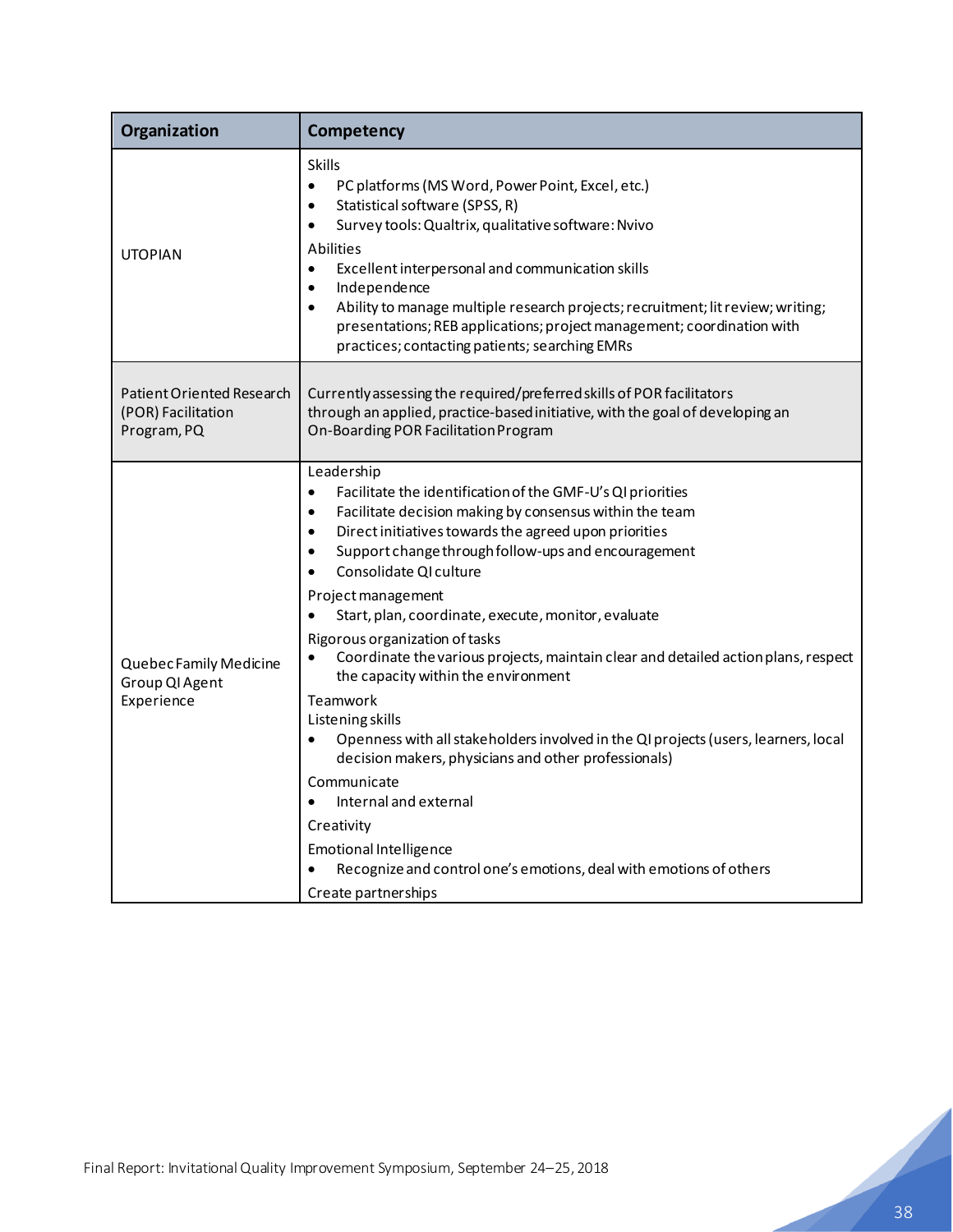# <span id="page-40-0"></span>**Appendix D – Post-Symposium Evaluation and Feedback**

The symposium participants were asked to fill out a post-symposium evaluation survey. The feedback received was largely positive. The detailed report is available upon request.

**Overall response rate**: 26 per cent (50/194 respondents)



1. Response rate by stream:

### 2. Evaluation respondents: Participants' role



The other 16 per cent of participants identified themselves as consultants, quality specialists, program directors, retired physicians, AACQ agents (Québec)

3. Participants' affiliation: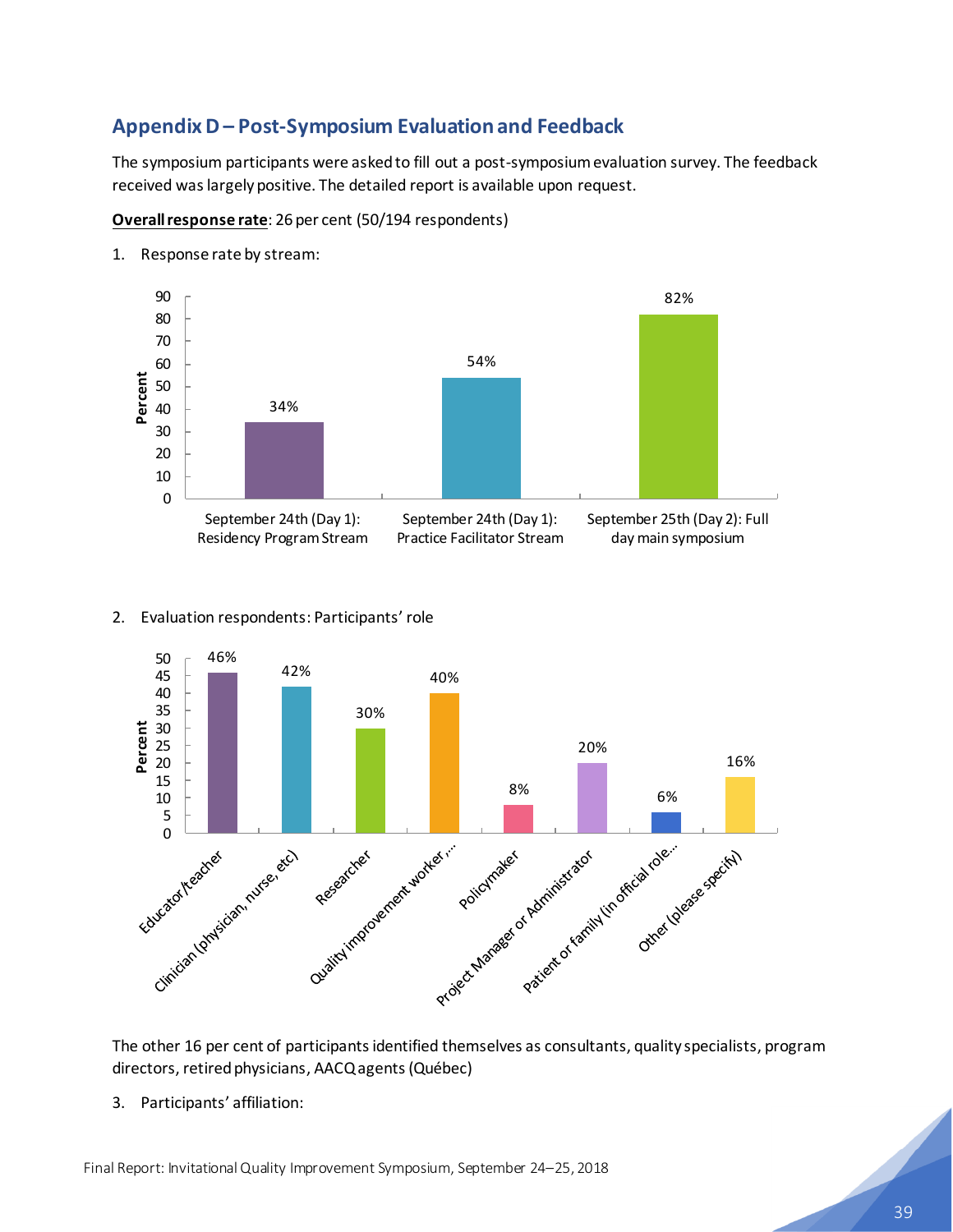

### Other:

- CFPC chapter
- Centre de recherche
- Department Family Medicine
- Department of Family Medicine
- Directrice du RRAPPL et directrice du comité amélioration qualité du département de médecine de famille
- PBRN
- Primary Care Renewal
- QI Practice Facilitation Program @ State University of New York
- Réseau-1 Québec
- Subsidiary of the OMA acting on behalf of provincial Ministries of Health
- U.S. Consultant
- Undergrad Quality and Safety Lead
- University of Toronto, Research Program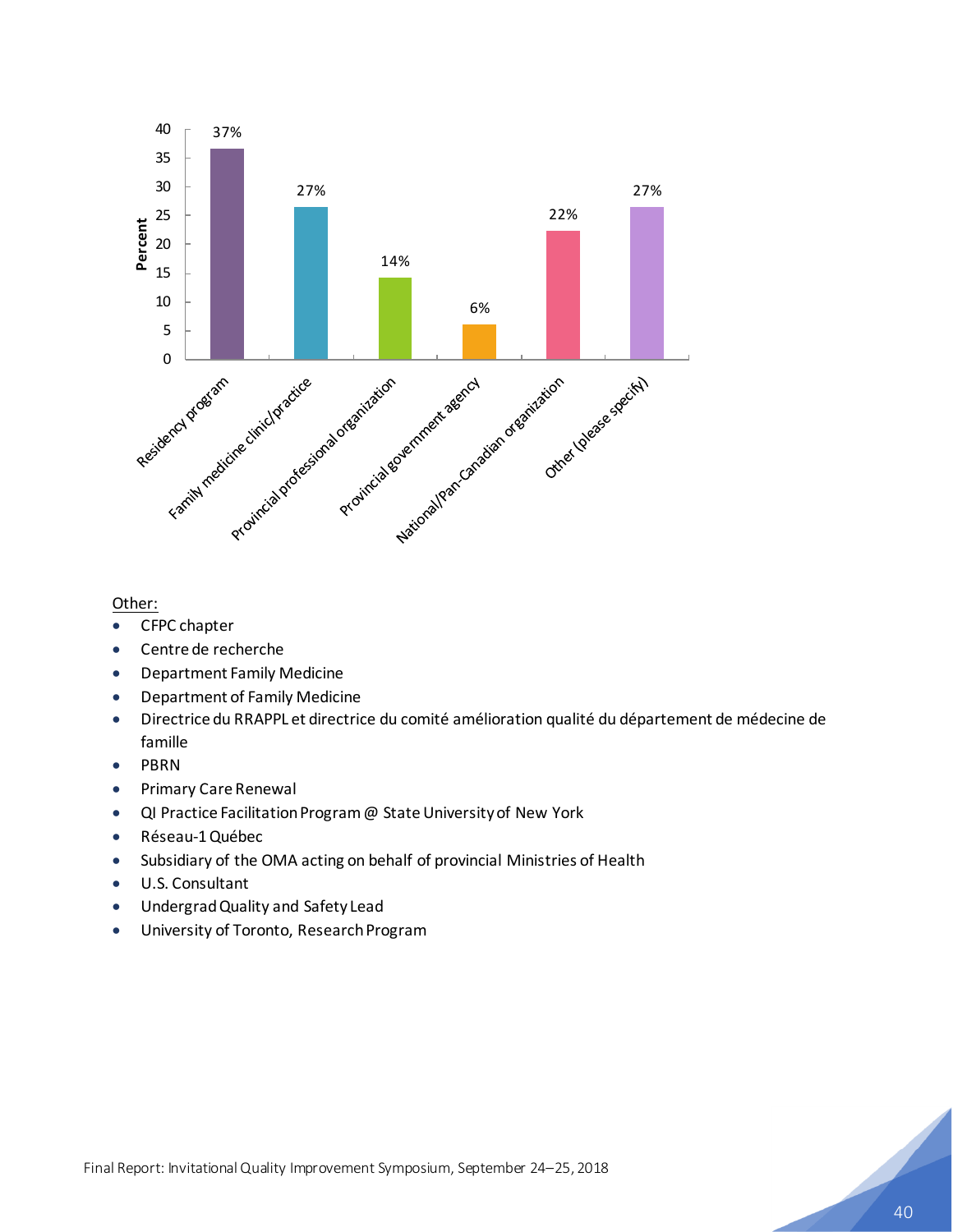

• 4. Regional representation (based on survey responses):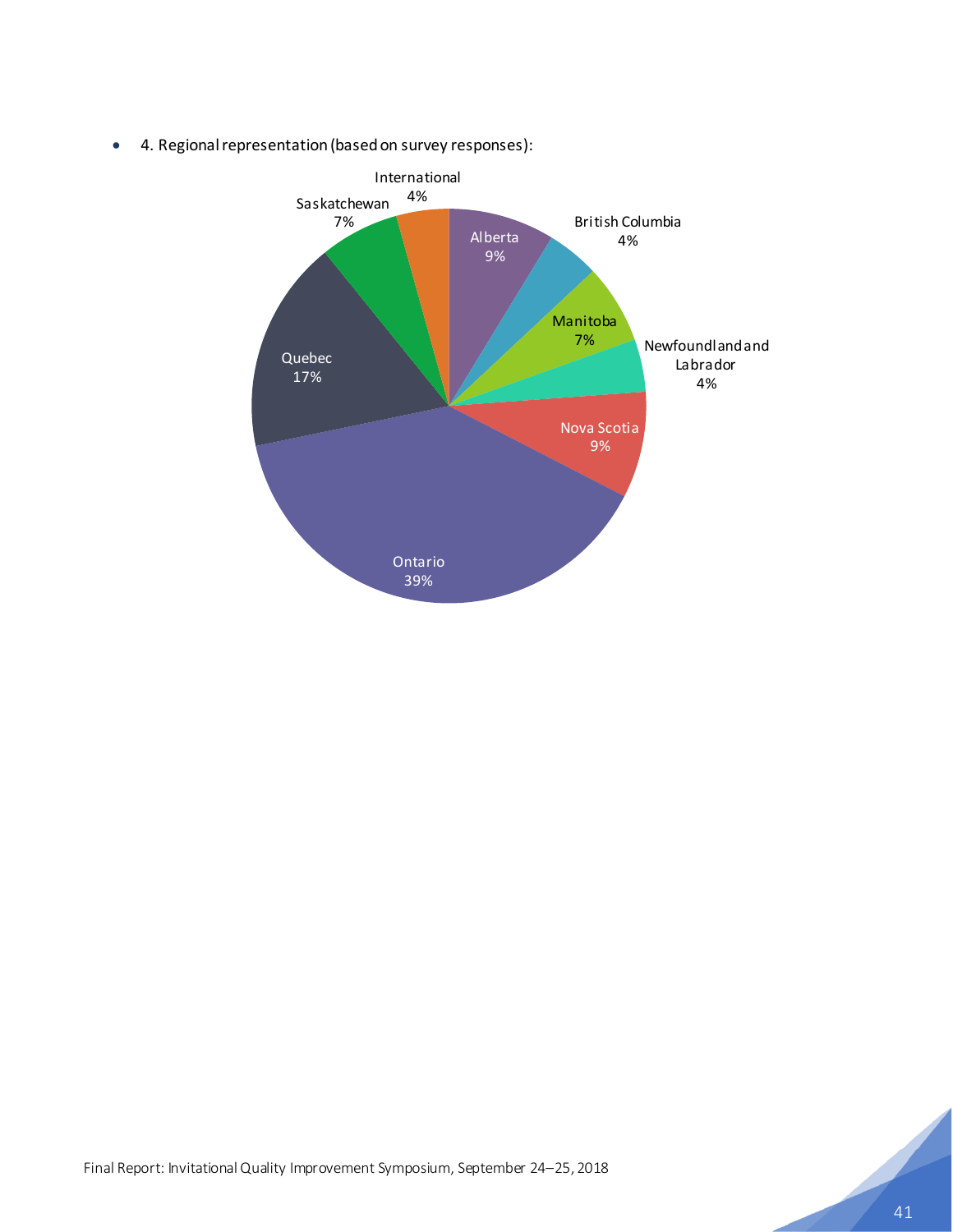4. Level of agreement with the following statements:

|                                                                                                                                 | <b>Strongly</b> |                 |                |       | <b>Strongly</b> | <b>Not</b> |                  |
|---------------------------------------------------------------------------------------------------------------------------------|-----------------|-----------------|----------------|-------|-----------------|------------|------------------|
|                                                                                                                                 | disagree        | <b>Disagree</b> | <b>Neutral</b> | Agree | agree           | applicable | <b>Responses</b> |
| Overall, the<br>Symposium will<br>advance quality<br>improvement (QI) in<br>the program, practice<br>or service I work in       |                 |                 | 16.3%          | 44.9% | 32.7%           | 6.1%       | 49               |
| Overall, the<br>Symposium will<br>advance quality<br>improvement (QI) in<br>family medicine in my<br>province                   |                 |                 | 28.6%          | 42.9% | 24.5%           | 4.1%       | 49               |
| Overall, the<br>Symposium will<br>advance QI in family<br>Medicine in Canada                                                    |                 |                 | 16.7%          | 54.2% | 27.1%           | 2.1%       | 48               |
| I learned about<br>activities and<br>resources related to<br>QI in my province that<br>I was not previously<br>aware of         |                 | 24.5%           | 16.3%          | 36.7% | 20.4%           | 2.0%       | 49               |
| I learned about<br>activities and<br>resources related to<br>QI outside my<br>province that I was<br>not previously aware<br>of |                 | 6.3%            | 4.2%           | 39.6% | 47.9%           | 2.1%       | 48               |
| The symposium<br>helped me forge new<br>collaborations with<br>other persons or<br>organizations in my<br>province              |                 | 12.2%           | 8.2%           | 46.9% | 26.5%           | 6.1%       | 49               |
| The symposium<br>helped me strengthen<br>existing collaborations<br>within my province                                          |                 | 10.2%           | 12.2%          | 44.9% | 28.6%           | 4.1%       | 49               |
| The symposium<br>generated practical<br>next steps for me                                                                       |                 | 10.6%           | 19.1%          | 51.1% | 14.9%           | 4.3%       | 47               |
| The symposium<br>generated practical<br>next steps to advance<br>QI in family medicine<br>in Canada                             |                 | 4.1%            | 20.4%          | 46.9% | 22.4%           | 6.1%       | 49               |
| The College of Family<br>Physicians of Canada<br>has a key role to play<br>in hosting meetings                                  |                 |                 | 6.1%           | 22.4% | 69.4%           | 2.0%       | 49               |